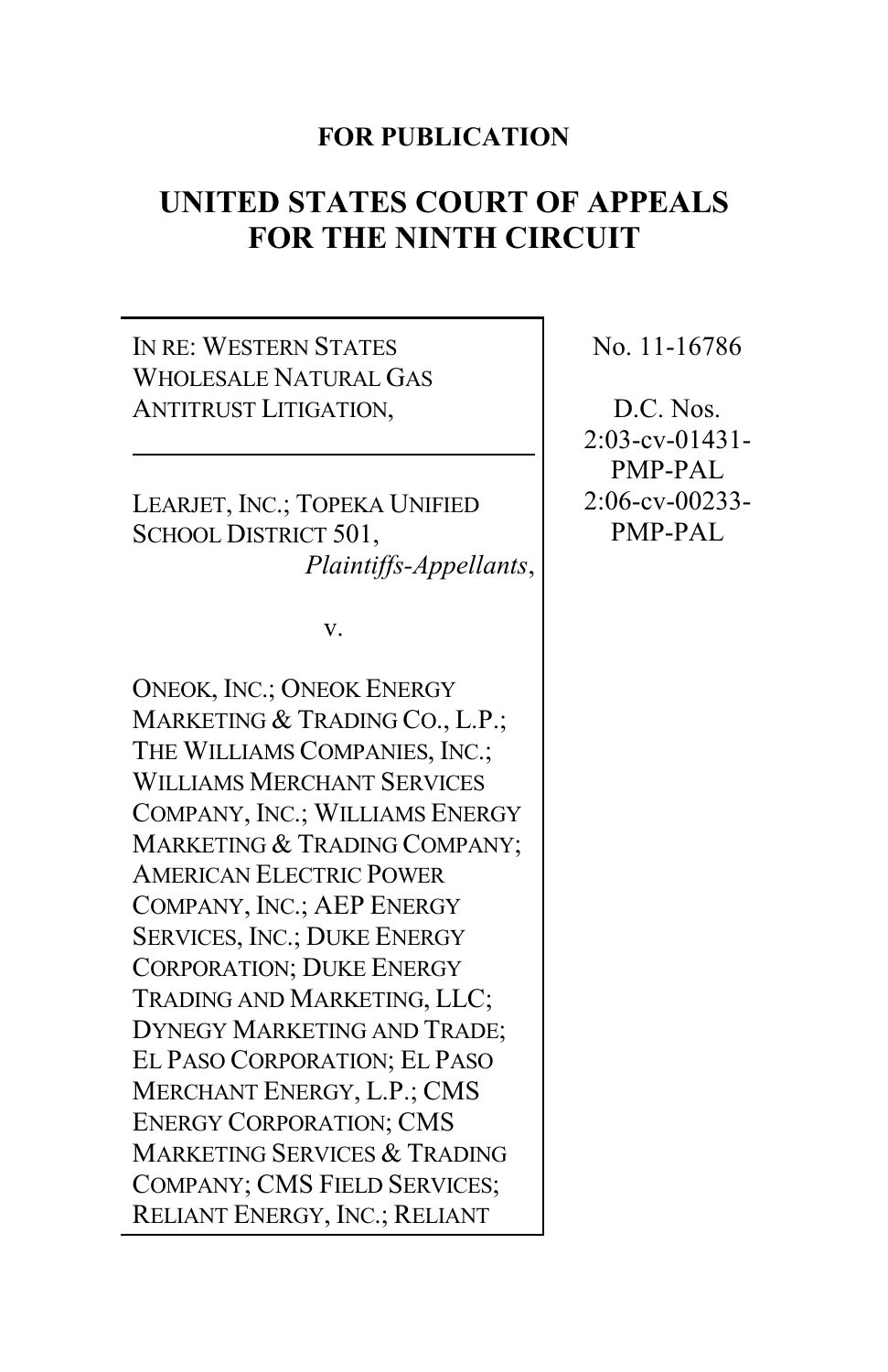ENERGY SERVICES, INC.; CORAL ENERGY RESOURCES, L.P.; XCEL ENERGY, INC.; EPRIME, INC., *Defendants-Appellees*.

IN RE: WESTERN STATES WHOLESALE NATURAL GAS ANTITRUST LITIGATION,

HEARTLAND REGIONAL MEDICAL CENTER; PRIME TANNING CORP.; NORTHWEST MISSOURI STATE UNIVERSITY,

*Plaintiffs-Appellants*,

v.

ONEOK, INC.; ONEOK ENERGY MARKETING & TRADING CO., L.P.; THE WILLIAMS COMPANIES, INC.; WILLIAMS MERCHANT SERVICES COMPANY, INC.; WILLIAMS ENERGY MARKETING & TRADING COMPANY; AMERICAN ELECTRIC POWER COMPANY, INC.; AEP ENERGY SERVICES, INC.; DUKE ENERGY CORPORATION; DUKE ENERGY TRADING AND MARKETING, LLC; DYNEGY MARKETING AND TRADE; EL PASO CORPORATION; EL PASO MERCHANT ENERGY, L.P.; CMS

No. 11-16798

D.C. Nos. 2:03-cv-01431- PMP-PAL 2:07-cv-00987- PMP-PAL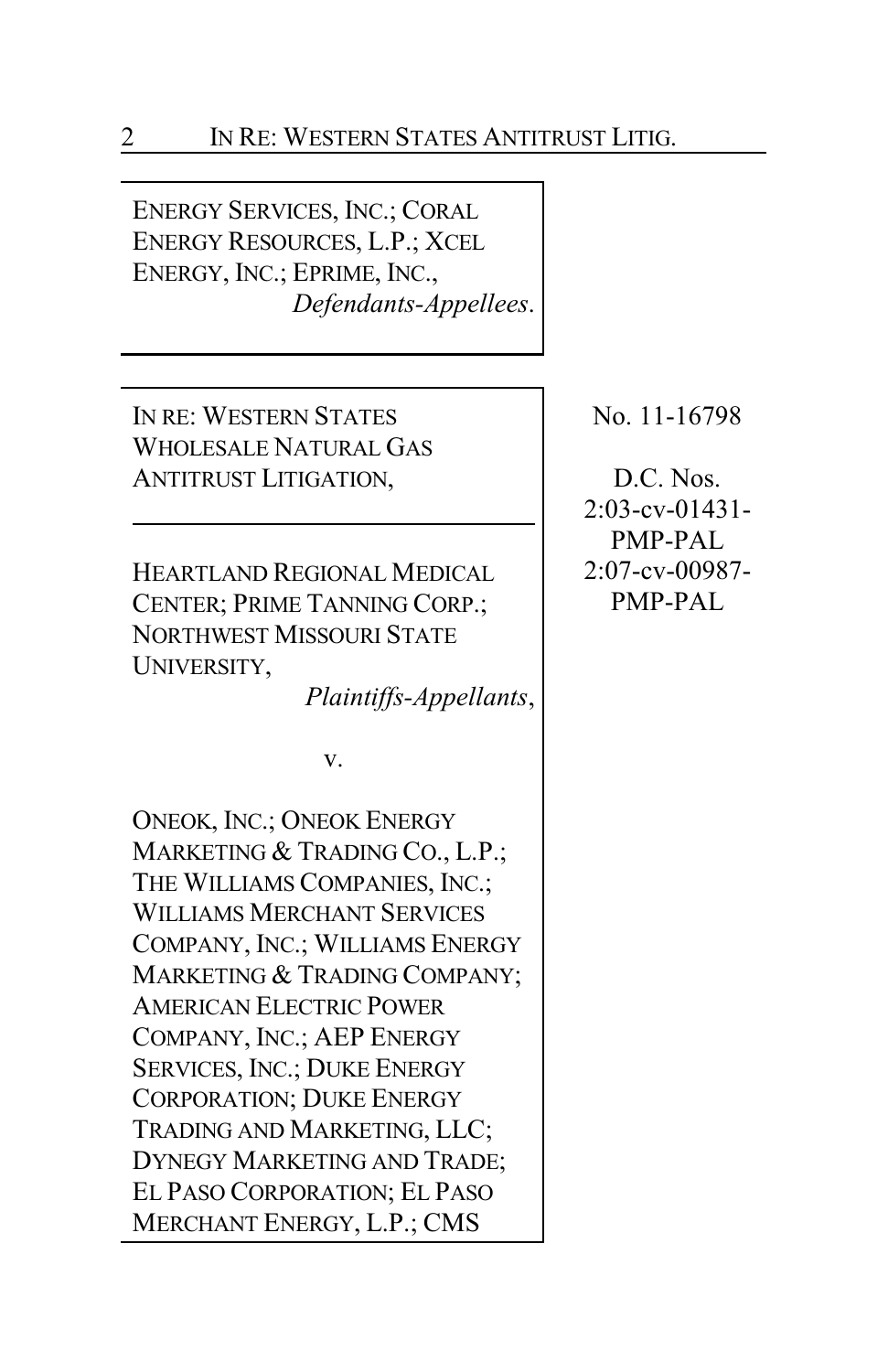ENERGY CORPORATION; CMS MARKETING SERVICES & TRADING COMPANY; CMS FIELD SERVICES; RELIANT ENERGY, INC.; RELIANT ENERGY SERVICES, INC.; CORAL ENERGY RESOURCES, L.P.; XCEL ENERGY, INC.; EPRIME, INC., *Defendants-Appellees*.

IN RE: WESTERN STATES WHOLESALE NATURAL GAS ANTITRUST LITIGATION,

BRECKENRIDGE BREWERY OF COLORADO, LLC; BBD ACQUISITION CO.,

*Plaintiffs-Appellants*,

v.

XCEL ENERGY, INC.; EPRIME, INC., *Defendants-Appellees*. No. 11-16799

D.C. Nos. 2:03-cv-01431- PMP-PAL 2:06-cv-01351- PMP-PAL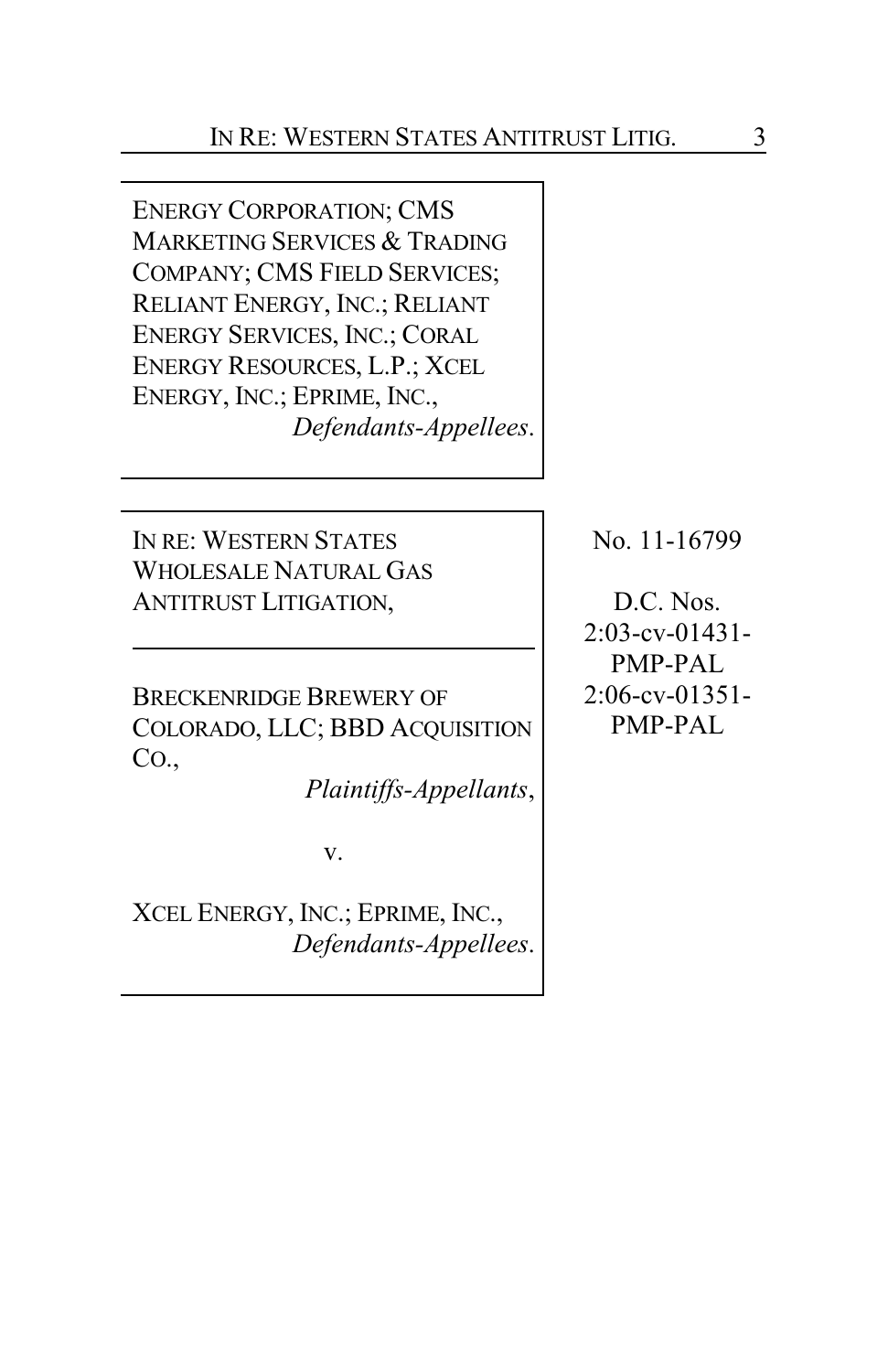IN RE: WESTERN STATES WHOLESALE NATURAL GAS ANTITRUST LITIGATION,

REORGANIZED FLI, INC., *Plaintiff-Appellant*,

v.

ONEOK, INC.; ONEOK ENERGY MARKETING & TRADING CO., L.P.; THE WILLIAMS COMPANIES, INC.; WILLIAMS MERCHANT SERVICES COMPANY, INC.; WILLIAMS ENERGY MARKETING & TRADING COMPANY; AMERICAN ELECTRIC POWER COMPANY, INC.; AEP ENERGY SERVICES, INC.; DUKE ENERGY CORPORATION; DUKE ENERGY TRADING AND MARKETING, LLC; DYNEGY MARKETING AND TRADE; EL PASO CORPORATION; EL PASO MERCHANT ENERGY, L.P.; CMS ENERGY CORPORATION; CMS MARKETING SERVICES & TRADING COMPANY; CMS FIELD SERVICES; RELIANT ENERGY, INC.; RELIANT ENERGY SERVICES, INC.; CORAL ENERGY RESOURCES, L.P.; XCEL ENERGY, INC.; EPRIME, INC., *Defendants-Appellees*. No. 11-16802

D.C. Nos. 2:03-cv-01431- PMP-PAL 2:05-cv-01331- PMP-PAL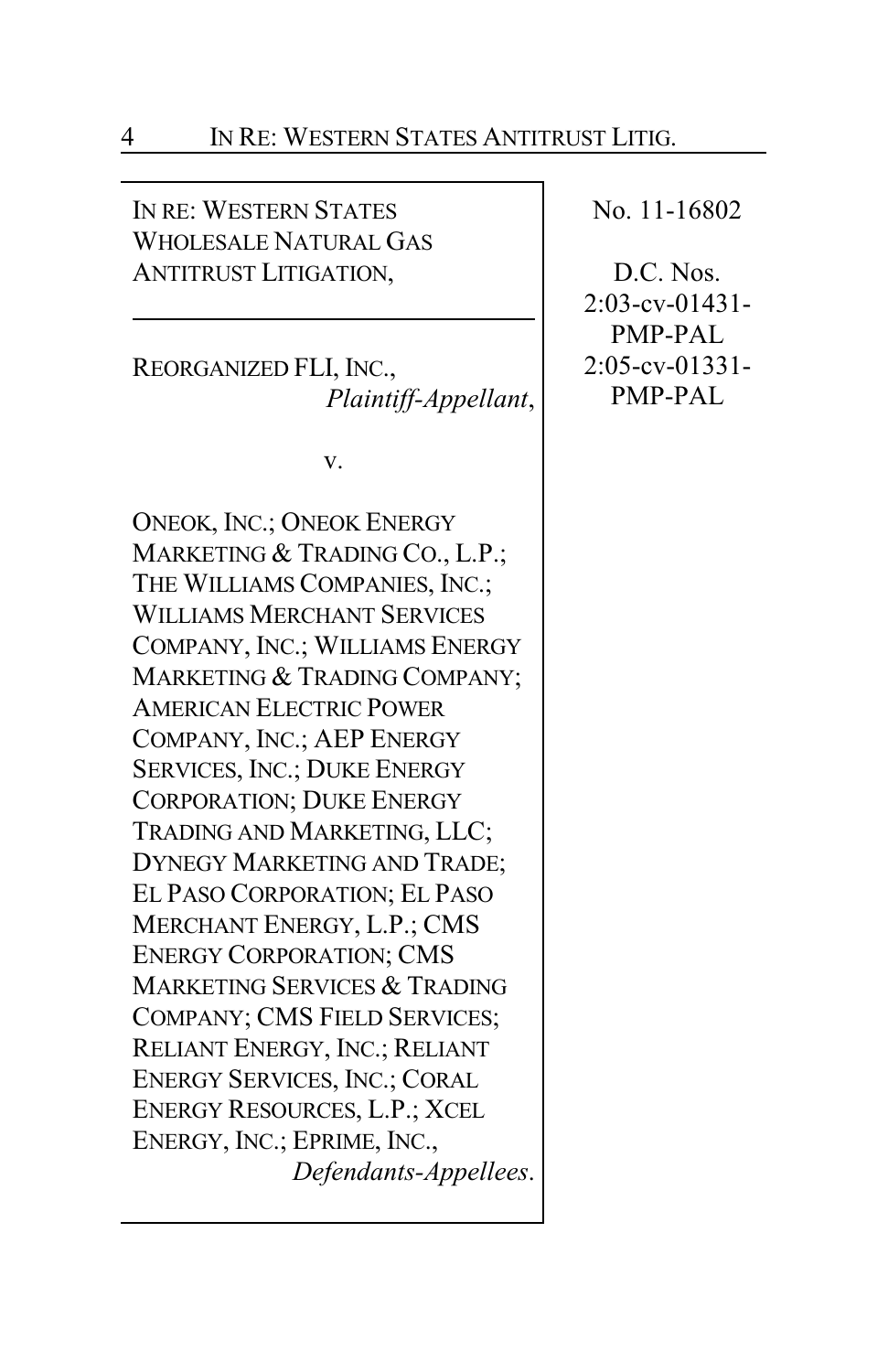IN RE: WESTERN STATES WHOLESALE NATURAL GAS ANTITRUST LITIGATION,

SINCLAIR OIL CORPORATION, *Plaintiff-Appellant*,

v.

ONEOK ENERGY SERVICES COMPANY, L.P., *Defendant-Appellee*.

IN RE: WESTERN STATES WHOLESALE NATURAL GAS ANTITRUST LITIGATION,

SINCLAIR OIL CORPORATION, *Plaintiff-Appellant*,

v.

EPRIME, INC.; XCEL ENERGY, INC., *Defendants-Appellees*. No. 11-16818

D.C. Nos. 2:03-cv-01431- PMP-PAL 2:06-cv-00282- PMP-PAL

No. 11-16821

D.C. Nos. 2:03-cv-01431- PMP-PAL 2:06-cv-00267- PMP-PAL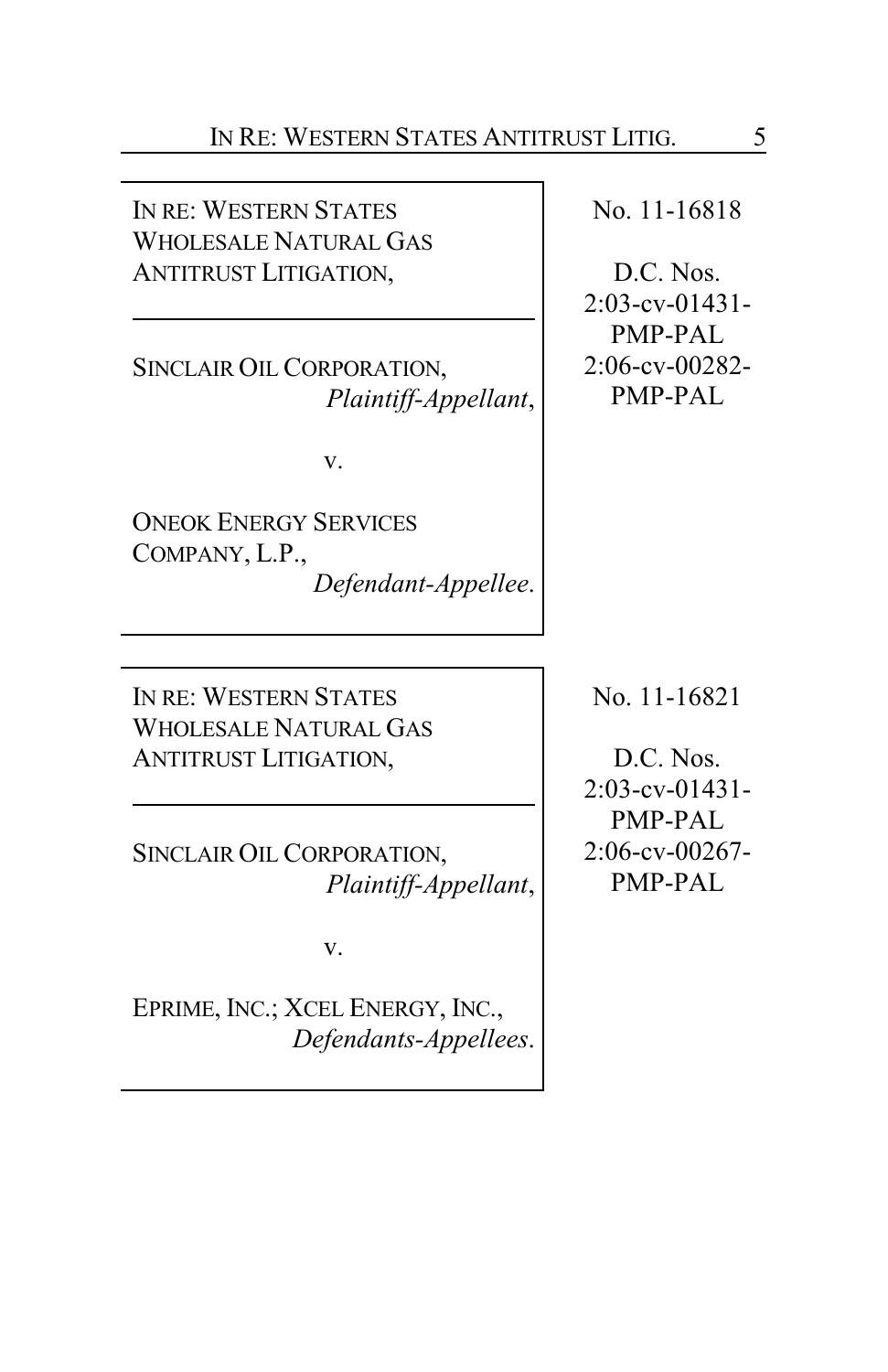IN RE: WESTERN STATES WHOLESALE NATURAL GAS ANTITRUST LITIGATION,

ARANDELL CORPORATION; MERRICK'S INC.; SARGENTO FOODS INC.; LADISH CO., INC.; CARTHAGE COLLEGE; BRIGGS & STRATTON CORPORATION,

*Plaintiffs-Appellants*,

v.

XCEL ENERGY, INC.; NORTHERN STATES POWER COMPANY; EPRIME, INC.; AMERICAN ELECTRIC POWER COMPANY, INC.; AEP ENERGY SERVICES, INC.; CMS ENERGY CORPORATION; CMS FIELD SERVICES; CMS MARKETING SERVICES & TRADING COMPANY; CORAL ENERGY RESOURCES, L.P.; DUKE ENERGY CAROLINAS, LLC; DUKE ENERGY TRADING AND MARKETING LLC; DYNEGY ILLINOIS INC.; DMT G.P. L.L.C.; DYNEGY GP INC.; EL PASO CORPORATION; EL PASO MERCHANT ENERGY, L.P.; ONEOK, INC.; ONEOK ENERGY MARKETING & TRADING CO., L.P.; RRI ENERGY, INC., FKA RELIANT ENERGY, INC.; RRI ENERGY

No. 11-16869

D.C. Nos. 2:03-cv-01431- PMP-PAL 2:07-cv-01019- PMP-PAL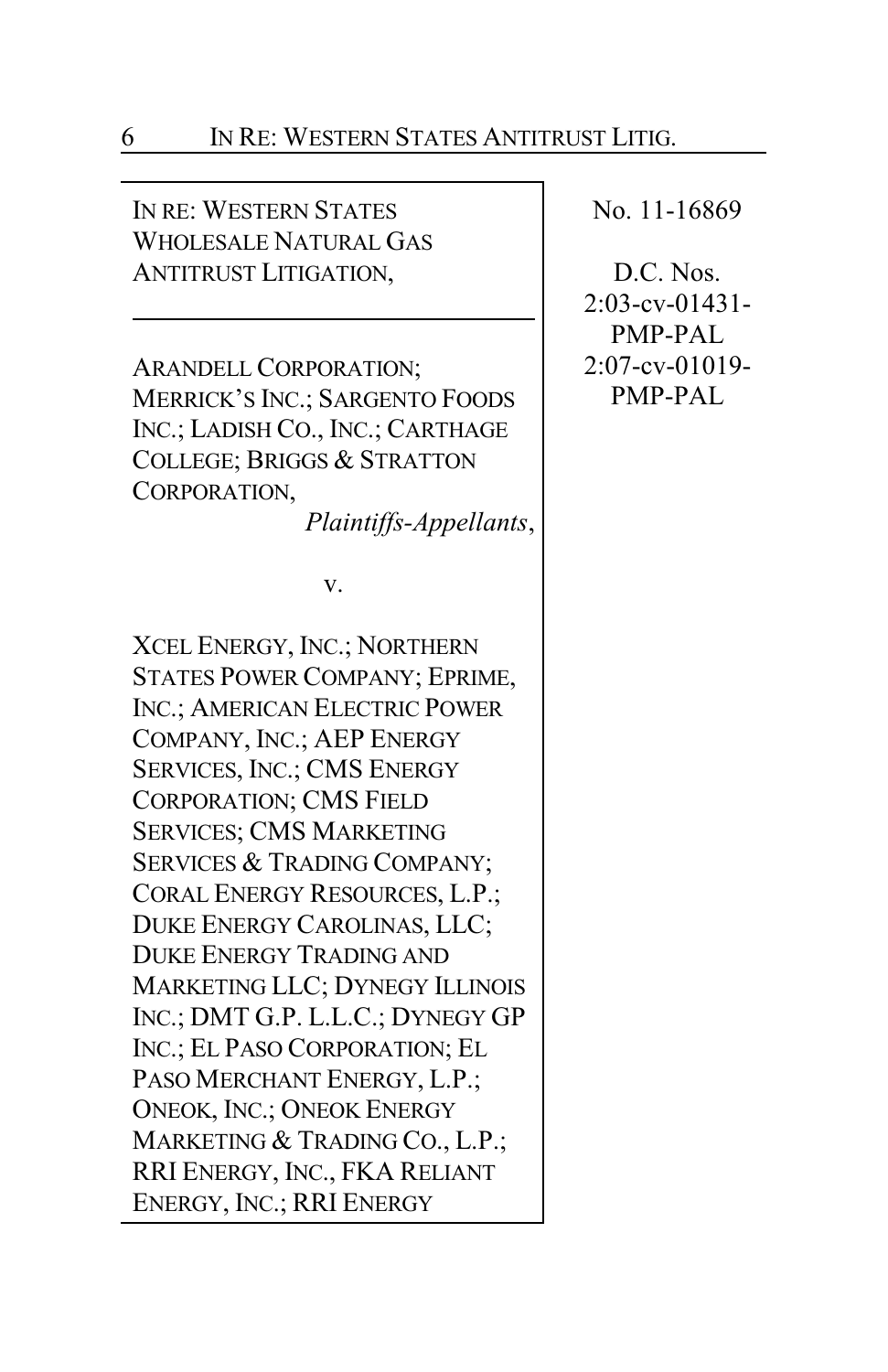SERVICES, INC., FKA Reliant Energy Services, Inc.; THE WILLIAMS COMPANIES, INC.; WILLIAMS POWER COMPANY, INC.; WILLIAMS ENERGY MARKETING & TRADING COMPANY; WILLIAMS MERCHANT SERVICES COMPANY, INC.,

*Defendants-Appellees*.

IN RE: WESTERN STATES WHOLESALE NATURAL GAS ANTITRUST LITIGATION,

NEWPAGE WISCONSIN SYSTEM, INC., *Plaintiff-Appellant*,

v.

CMS ENERGY CORPORATION; CMS MARKETING SERVICES & TRADING COMPANY; CMS FIELD SERVICES; XCEL ENERGY, INC.; NORTHERN STATES POWER COMPANY; EPRIME, INC.; CORAL ENERGY RESOURCES, L.P.; DUKE ENERGY TRADING AND MARKETING LLC; DYNEGY ILLINOIS INC.; DMT G.P. L.L.C.; DYNEGY GP INC.; DYNEGY MARKETING AND TRADE; EL PASO CORPORATION; EL PASO MERCHANT ENERGY, L.P.; ONEOK, INC.; ONEOK ENERGY

No. 11-16876

D.C. Nos. 2:03-cv-01431- PMP-PAL  $2.09$ -cv-00915-PMP-PAL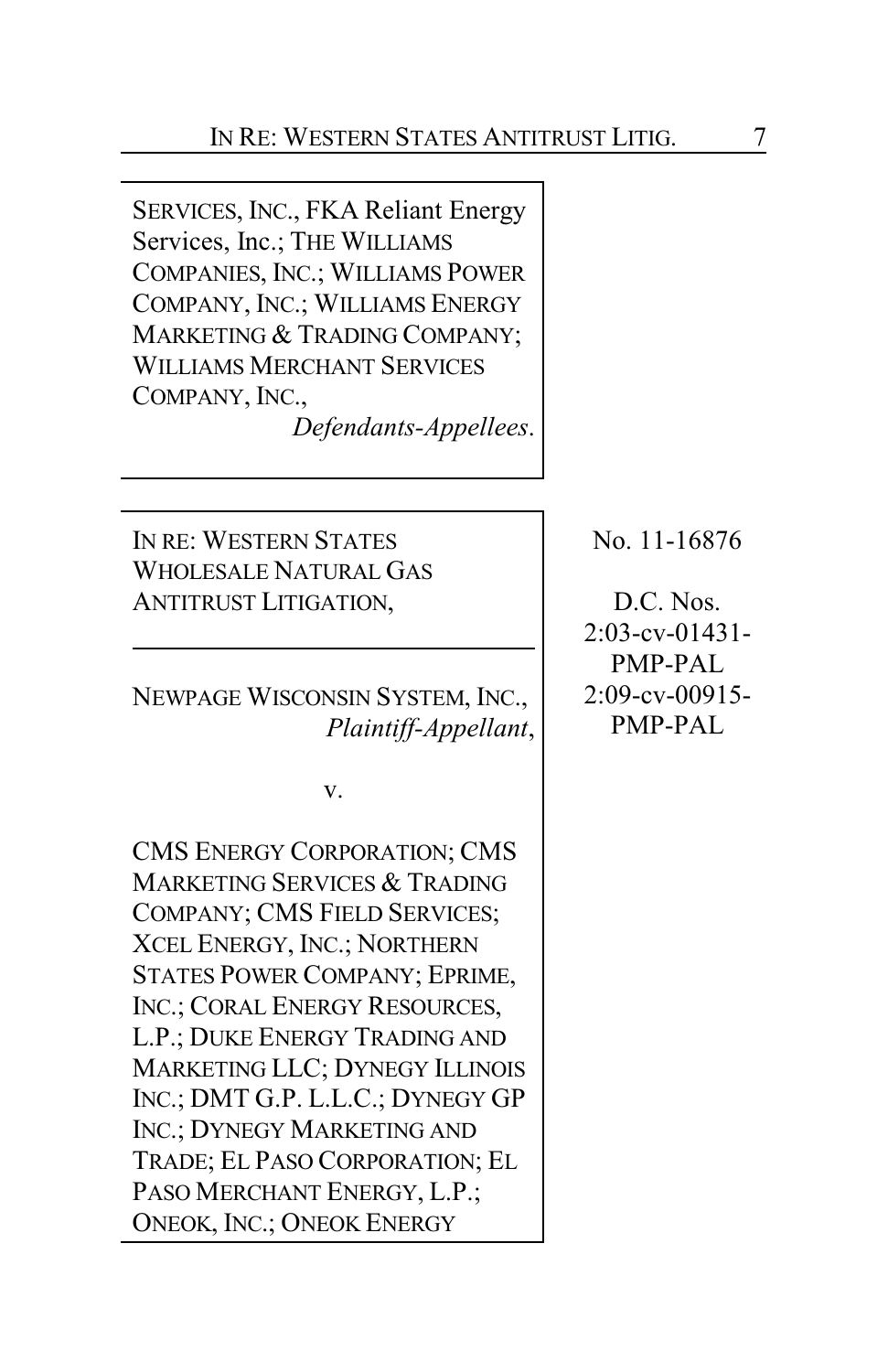MARKETING & TRADING CO., L.P.; RRI ENERGY SERVICES, INC., FKA Reliant Energy Services, Inc.; THE WILLIAMS COMPANIES, INC.; WILLIAMS POWER COMPANY, INC.; WILLIAMS ENERGY MARKETING & TRADING COMPANY; WILLIAMS MERCHANT SERVICES COMPANY, INC.,

*Defendants-Appellees*.

IN RE: WESTERN STATES WHOLESALE NATURAL GAS ANTITRUST LITIGATION,

ARANDELL CORPORATION; MERRICK'S INC.; SARGENTO FOODS INC.; LADISH CO., INC.; CARTHAGE COLLEGE; BRIGGS & STRATTON CORPORATION,

*Plaintiffs-Appellants*,

v.

CMS ENERGY CORPORATION; CMS MARKETING SERVICES & TRADING COMPANY; CMS FIELD SERVICES, *Defendants-Appellees*. No. 11-16880

D.C. Nos. 2:03-cv-01431- PMP-PAL 2:09-cv-01103- PMP-PAL

OPINION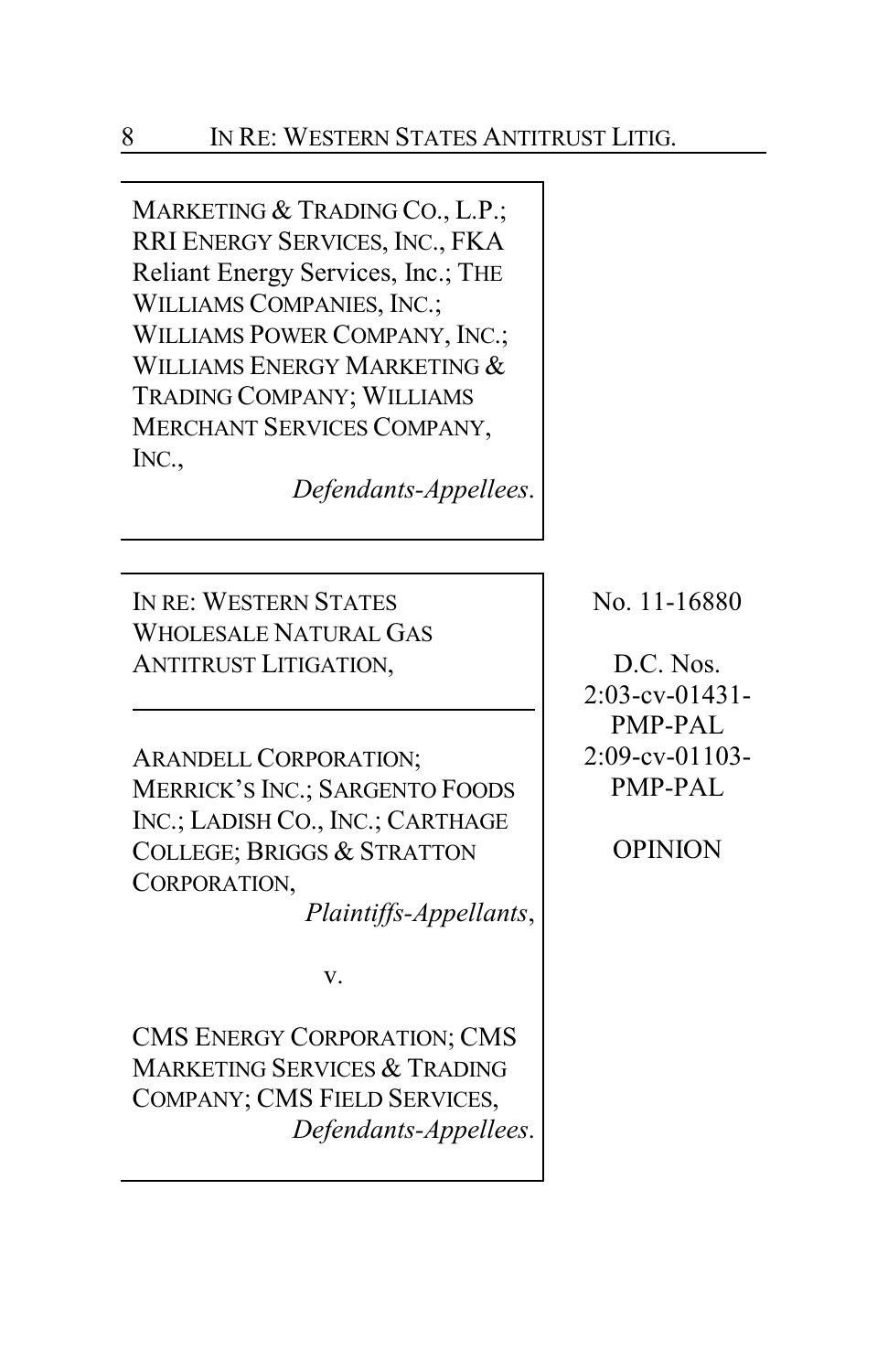Appeal from the United States District Court for the District of Nevada Philip M. Pro, District Judge, Presiding

Argued and Submitted October 19, 2012—San Francisco, California

Filed April 10, 2013

Before: Carlos T. Bea and Paul J. Watford, Circuit Judges, and Willliam K. Sessions, District Judge.**\***

Opinion by Judge Bea

#### **SUMMARY\*\***

#### **Energy Law**

The panel reversed in part, and affirmed in part, the district court's orders in cases consolidated into a multidistrict litigation proceeding, and arising out of the energy crisis of 2000-2002.

Plaintiffs, retail buyers of natural gas, alleged that defendants, natural gas traders, manipulated the price of natural gas by reporting false information to price indices

**<sup>\*</sup>** The Honorable William K. Sessions, III, District Judge for the U.S. District Court for the District of Vermont, sitting by designation.

This summary constitutes no part of the opinion of the court. It has been prepared by court staff for the convenience of the reader.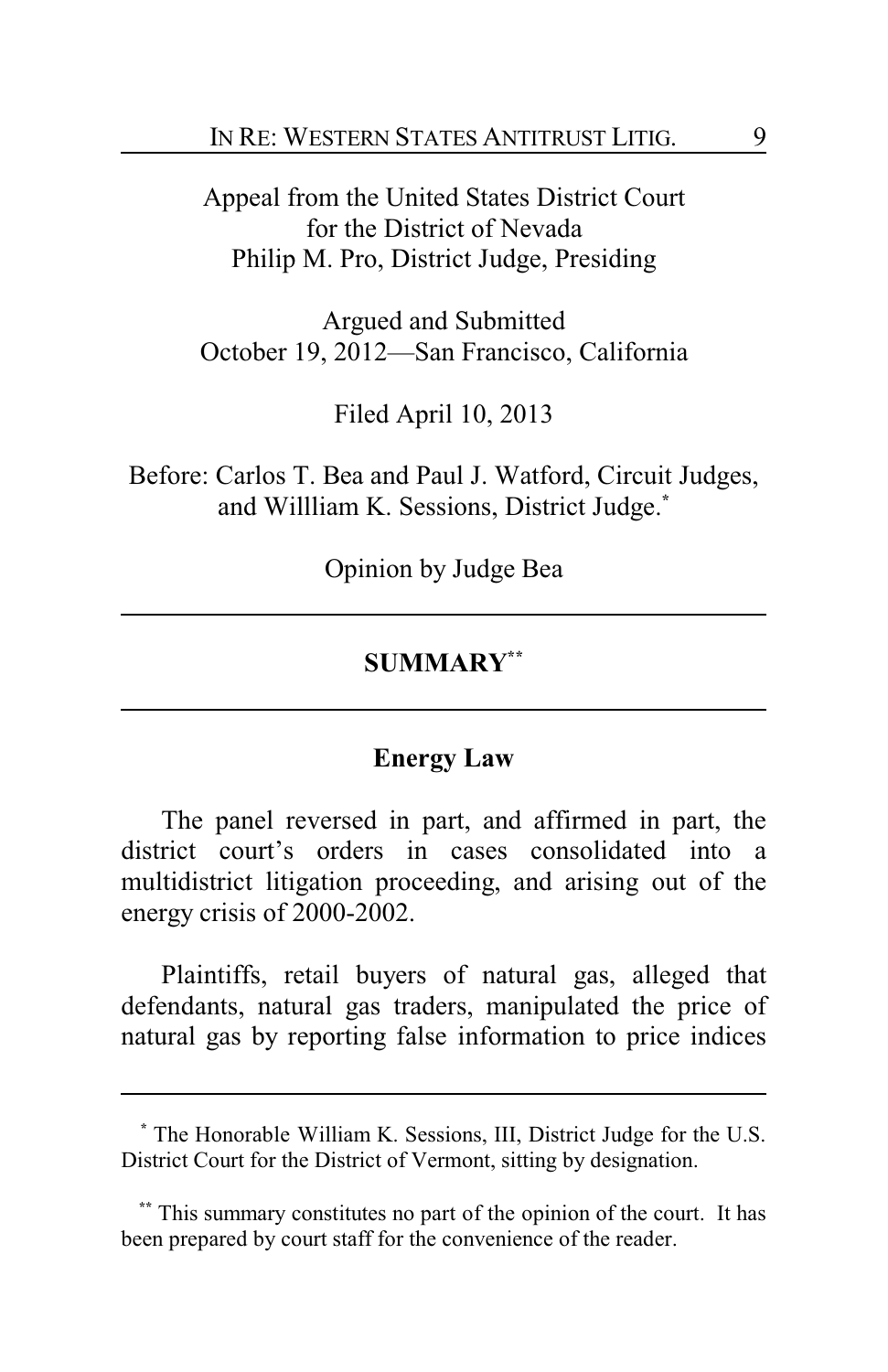published by trade publications and engaging in wash sales. The district court entered summary judgment against plaintiffs in most of the cases, finding that state law antitrust claims were preempted by the Natural Gas Act.

The panel held that the Natural Gas Act does not preempt the plaintiffs' state antitrust claims, and reversed the summary judgment entered in favor of the defendants. The panel also held that the 2003 enactment of the Federal Energy RegulatoryCommission's Code of Conduct did not affect the panel's conclusion that the Natural Gas Act does not grant FERC jurisdiction over claims arising out of false price reporting and other anticompetitive behavior associated with nonjurisdictional sales. The panel further held that the district court did not abuse its discretion in denying either of the two motions for leave to amend complaints. The panel reversed in part the district court's orders dismissing the AEP defendants from the Wisconsin *Arandell* and Missouri *Heartland* suits, and affirmed all the other orders at issue in these appeals.

#### **COUNSEL**

Jennifer Gille Bacon (argued), William E. Quirk, and Gregory M. Bentz, Polsinelli Shughart PC, Kansas City, Missouri, for Appellants Learjet, Inc., et al., Heartland Regional Medical Center, et al., Breckenridge Brewery of Colorado, LLC, et al., Reorganized FLI, Inc., and Sinclair Oil Corporation.

Robert L. Gegios, Alexander T. Pendleton, and William E. Fischer, Kohner, Mann & Kailas, S.C., Milwaukee, Wisconsin, for Wisconsin Plaintiffs-Appellants.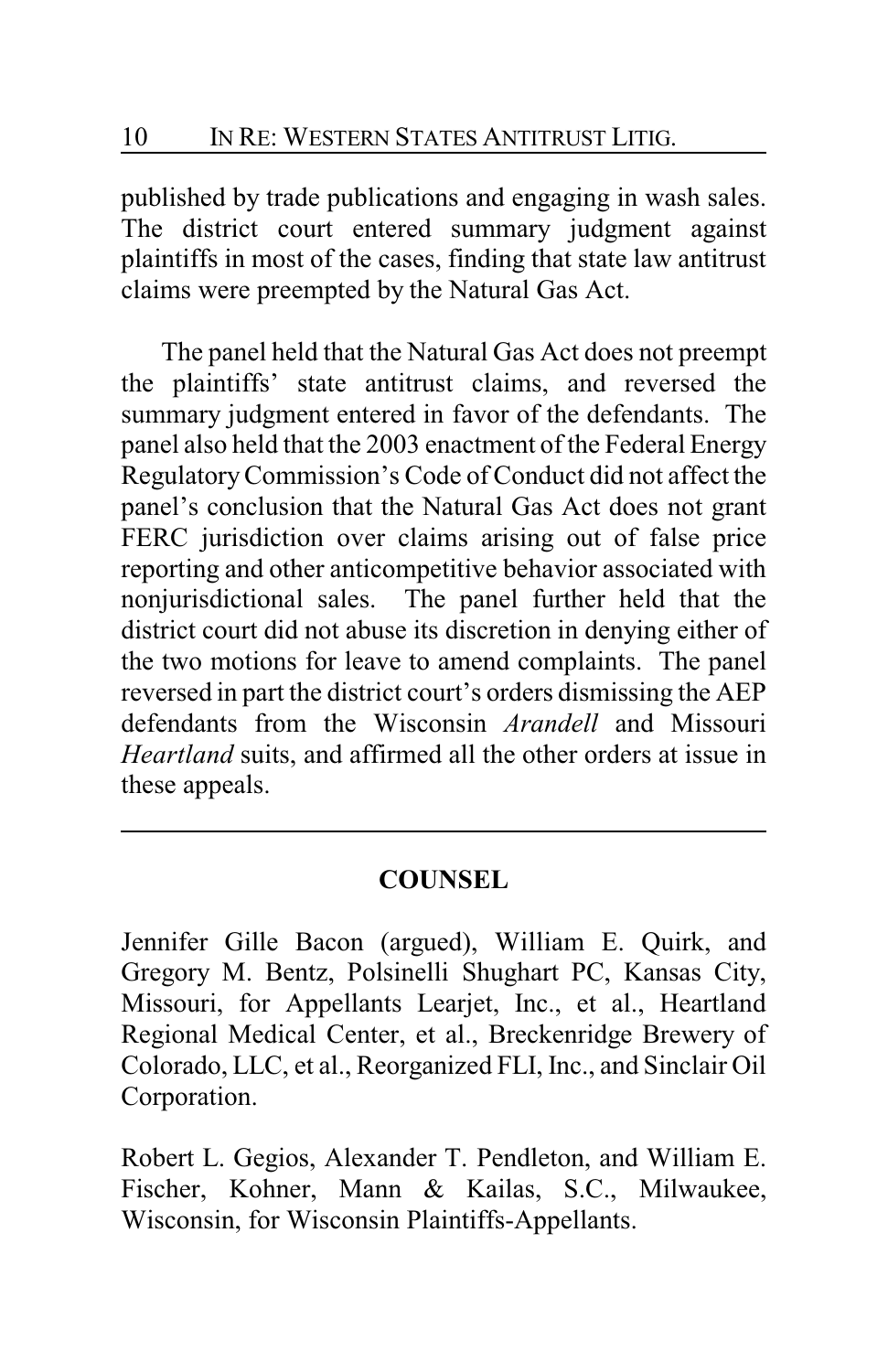Mark E. Haddad (argued), Michelle B. Goodman, and Nitin Reddy, Sidley Austin LLP, Los Angeles, California, for Defendants-Appellees CMS Energy Corp., CMS Energy Resources Management Co., and Cantera Gas Company.

Michael J. Kass and Douglas R. Tribble, Pillsbury Winthrop Shaw Pittman LLP, San Francisco, California, for Defendants-Appellees Dynegy Marketing & Trade, Dynegy Illinois, Inc., DMT G.P. L.L.C., and Dynegy GP Inc.

Joshua D. Lichtman, Fulbright & Jaworski L.L.P., Los Angeles, California, and Roxanna A. Manuel, Quinn Emanuel Urquhart & Sullivan, LLP, for Defendant-Appellee Coral Energy Resources, L.P.

Joel B. Kleinman, Adam Proujanski, and Lisa M. Kaas, Dickstein Shapiro LLP, Washington, D.C., for Defendants-Appellees Duke Energy Trading and Marketing, L.L.C. and Duke Energy Carolinas, LLC.

Robert B. Wolinsky, Hogan Lovells US LLP, Washington, D.C., and Steven J. Routh, Orrick, Herrington & Sutcliffe, L.L.P., Washington, D.C., for Defendants-Appellees American Electric Power Company, Inc. and AEP Energy Services, Inc.

Brent A. Benoit and Stacy Williams, Locke Lord Bissell & Liddell LLP, Houston, Texas, for Defendants-Appellees El Paso Corporation, El Paso Merchant Energy, L.P., and El Paso Marketing, L.P.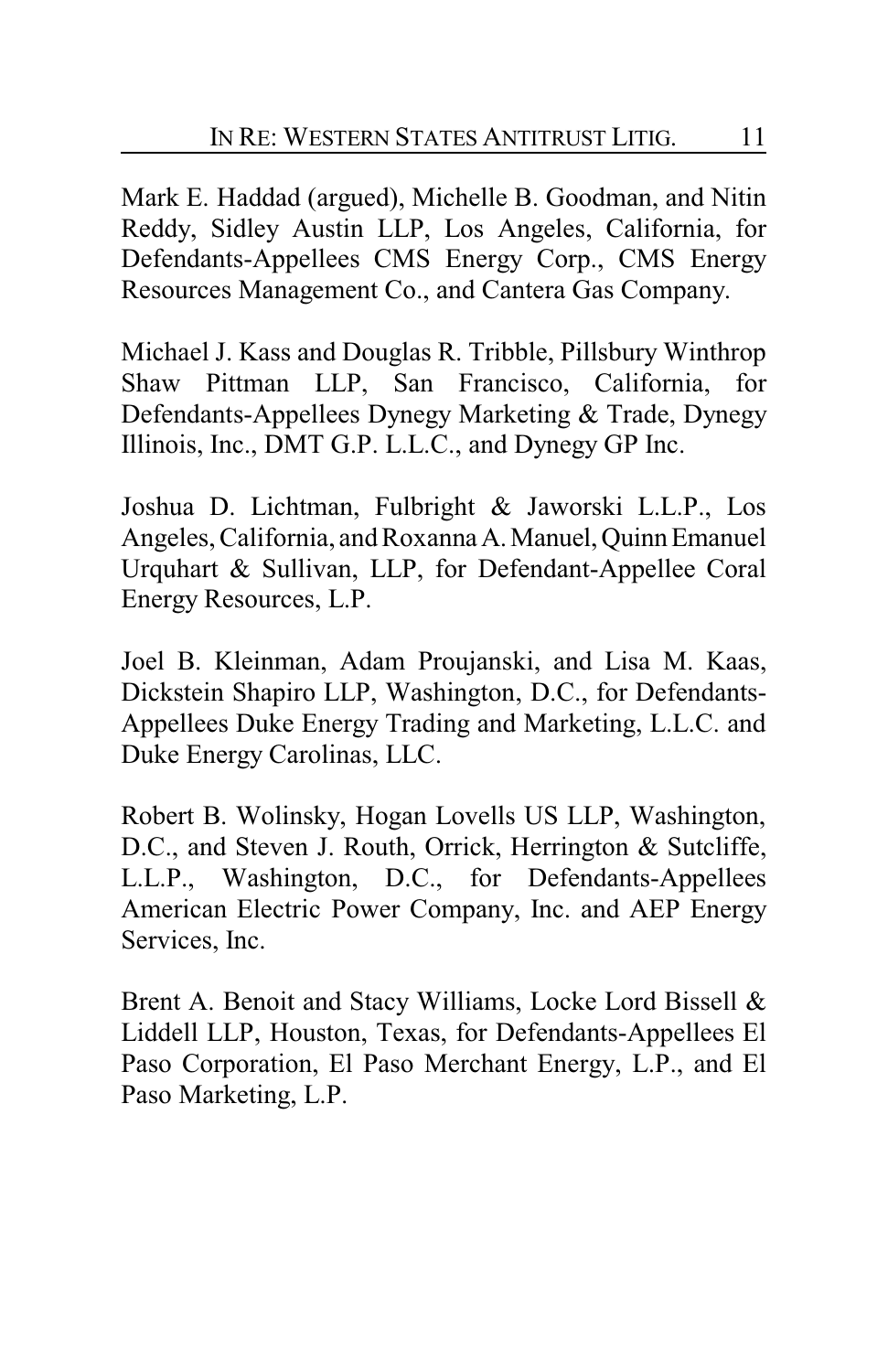Amelia A. Fogleman, Oliver S. Howard, and Craig A. Fitzgerald, Gable Gotwals, A Professional Corporation, Tulsa, Oklahoma, for Defendants-Appellees ONEOK, Inc., ONEOK Energy Services Company L.P.

J. Gregory Copeland and Mark R. Robeck, Baker Botts LLP, Houston, Texas, for Defendant-Appellee Reliant Energy Services, Inc.

Graydon Dean Luthey, Jr. and Sarah Jane Gillett, Hall, Estill, Hardwick, Gable, Golden & Nelson, P.C., Tulsa, Oklahoma, for Defendants-Appellees The Williams Companies, Inc., Williams Merchant Services Company, Inc., Williams Power Company, Inc., and Williams Energy Marketing & Trading Company.

Michael John Miguel, K & L Gates LLP, Los Angeles, California, for Defendants-Appellees Xcel Energy, Inc., e prime, inc., e prime Energy Marketing, Inc., and Northern States Power Company.

# **OPINION**

BEA, Circuit Judge:

These cases arise out of the energy crisis of 2000–2002. Plaintiffs (retail buyers of natural gas) allege that Defendants (natural gas traders) manipulated the price of natural gas by reporting false information to price indices published by trade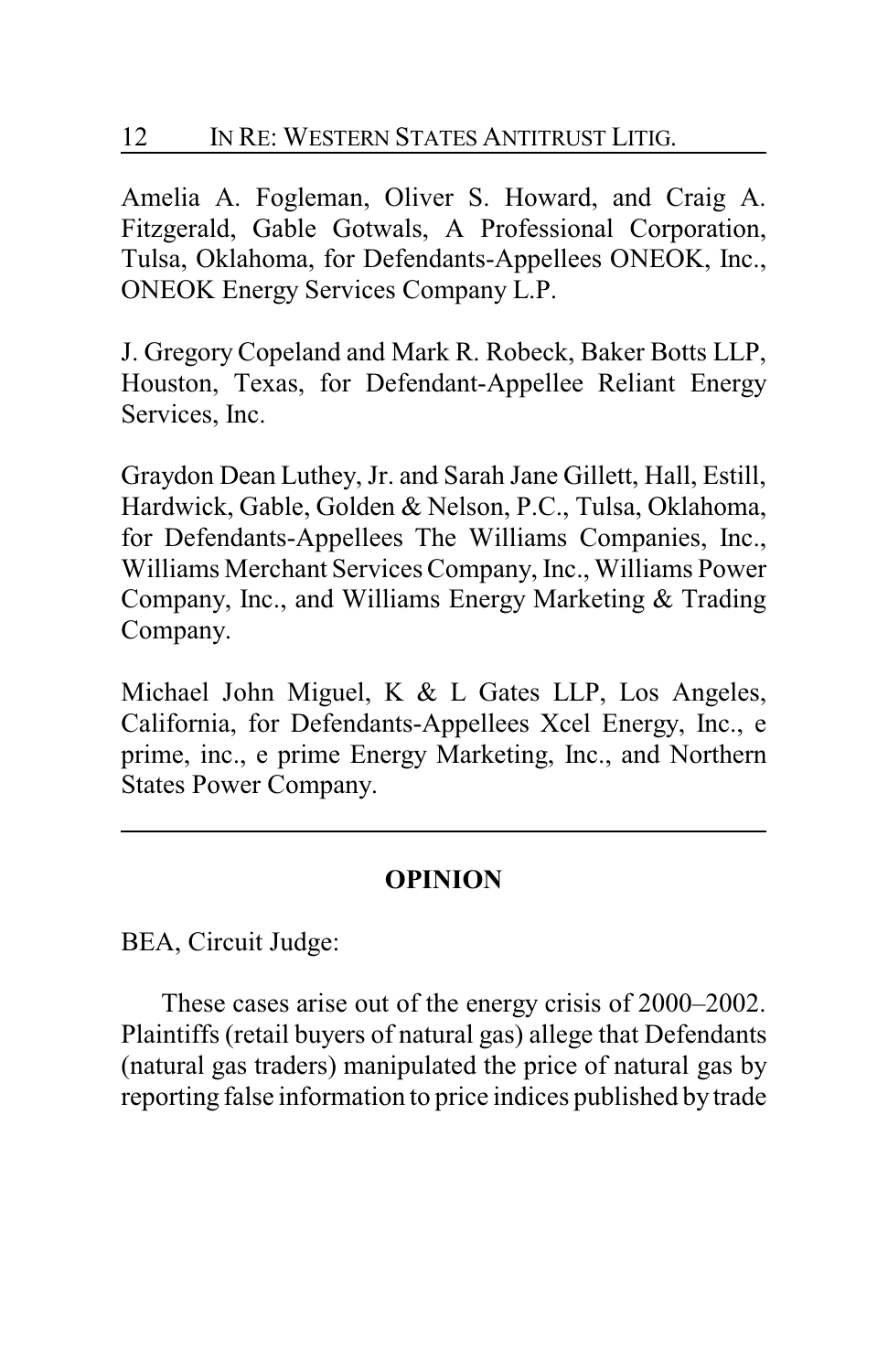publications and engaging in wash sales.**<sup>1</sup>** Plaintiffs brought various claims in state and federal court beginning in 2005, and all cases were eventuallyconsolidated into the underlying multidistrict litigation proceeding. In July 2011, the district court entered summary judgment against Plaintiffs in most of the cases,**<sup>2</sup>** finding that their state law antitrust claims were preempted by the Natural Gas Act, 15 U.S.C. § 717 *et seq.* ("NGA"). Plaintiffs appeal the district court's order granting summary judgment, as well as orders denying as untimely Plaintiffs' motions to amend their complaints, orders dismissing the AEP Defendants from two cases for lack of personal jurisdiction, and an order granting partial summary judgment to Defendant Duke Energy Trading and Marketing, LLC.

We have jurisdiction pursuant to 28 U.S.C. § 1291. We reverse the district court's order granting summary judgment to the Defendants, reverse in part the district court's orders dismissing the AEP Defendants from the Wisconsin *Arandell* and Missouri *Heartland* suits, and affirm all of the other orders at issue in this appeal. We remand to the district court for further proceedings consistent with this opinion.

**<sup>1</sup>** Wash sales are prearranged sales in which traders execute a trade on an electronic trading platform, and then immediately offset that trade by executing an equal and opposite trade.

**<sup>2</sup>** The district court's judgment is final in all cases except *Sinclair v. E-Prime*, No. 11-16821, and *Sinclair v. Oneok*, No. 11-16818. The Plaintiffs' complaints in the *Sinclair* cases contain federal claims that were not preempted, but the District Court declared that there was "no just reason for delay," making the preemption rulings in *Sinclair v. E-Prime* and *Sinclair v. Oneok* final and appealable pursuant to Federal Rule of Civil Procedure 54(b).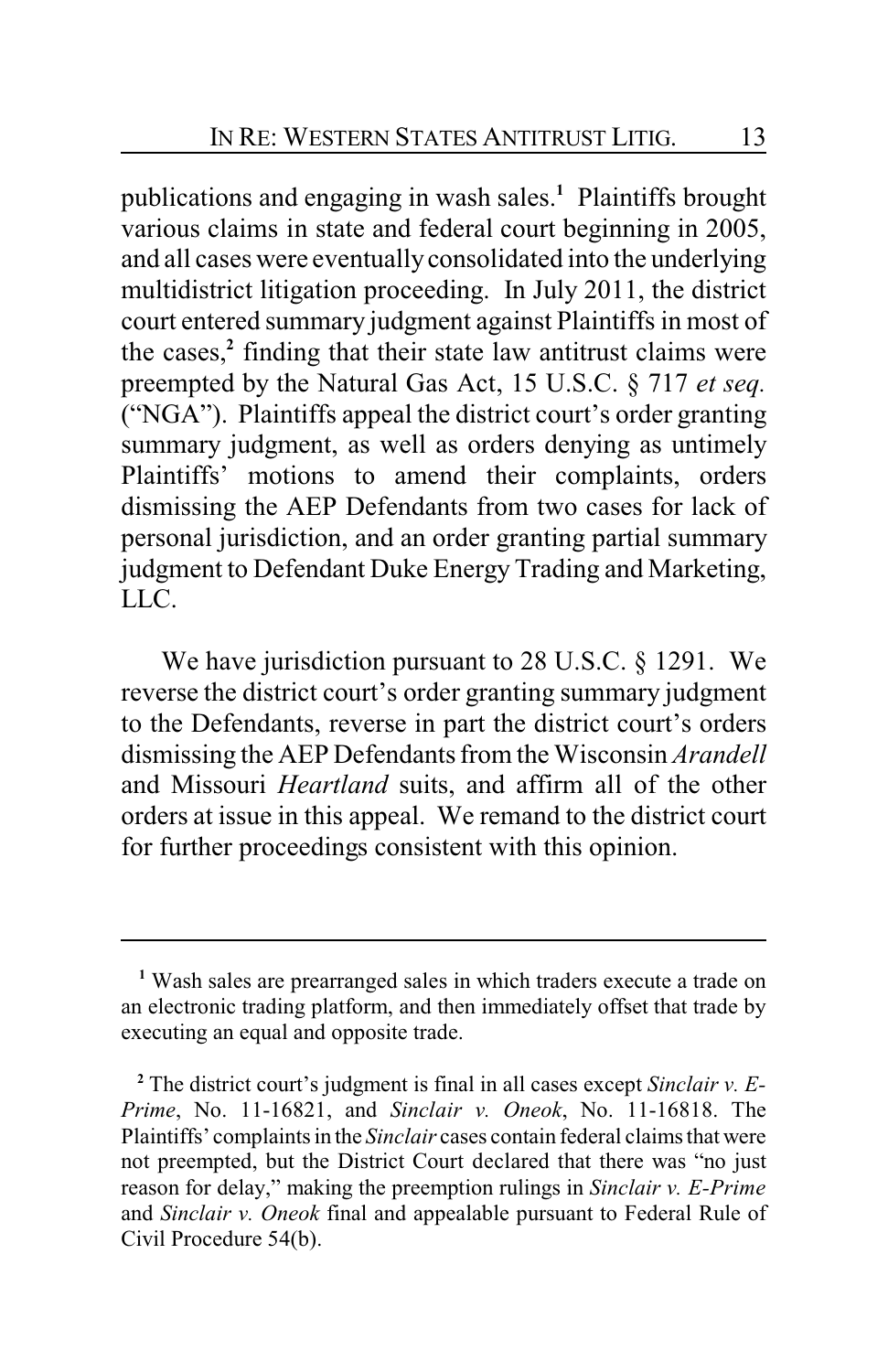#### **I. Facts and Regulatory Framework**

### **A. Energy Crisis of 2000–2002**

A brief recitation of the background of this litigation, as well as a description of the regulatory framework governing this case, is useful to set the stage for our holding. These cases arise out of claims that the Defendants violated antitrust laws by manipulating the natural gas market and selling natural gas at artificially inflated prices, leading to the energy crisis of 2000–2002. The Federal Energy Regulatory Commission ("FERC") conducted a fact-finding investigation of the energy crisis, and concluded that "[s]pot gas prices rose to extraordinary levels, facilitating the unprecedented price increase in the electricity market." This market distortion stemmed in part from efforts of energy trading companies to manipulate price indices compiled by trade publications.

The natural gas industry relied on two trade publications, *Gas Daily* and *Inside FERC*, which published the most widely-used price indices. *Gas Daily* published a daily gas price index, while *Inside FERC* published a monthly gas price index. *Gas Daily* relied on telephone interviews with natural gas market participants (traders, end users,**<sup>3</sup>** and producers) to collect pricing data. *Inside FERC* collected pricing data through standardized spreadsheets, which traders filled out and emailed to *Inside FERC.* Buyers and sellers relied on these indices as reference points to determine the market price for natural gas transactions. In short, the prices for actual transactions were pegged to price indices that were subject to manipulation by energy traders.

<sup>&</sup>lt;sup>3</sup> The term "end users" refers to industrial, commercial, and residential consumers of gas, such as the Plaintiffs in this case.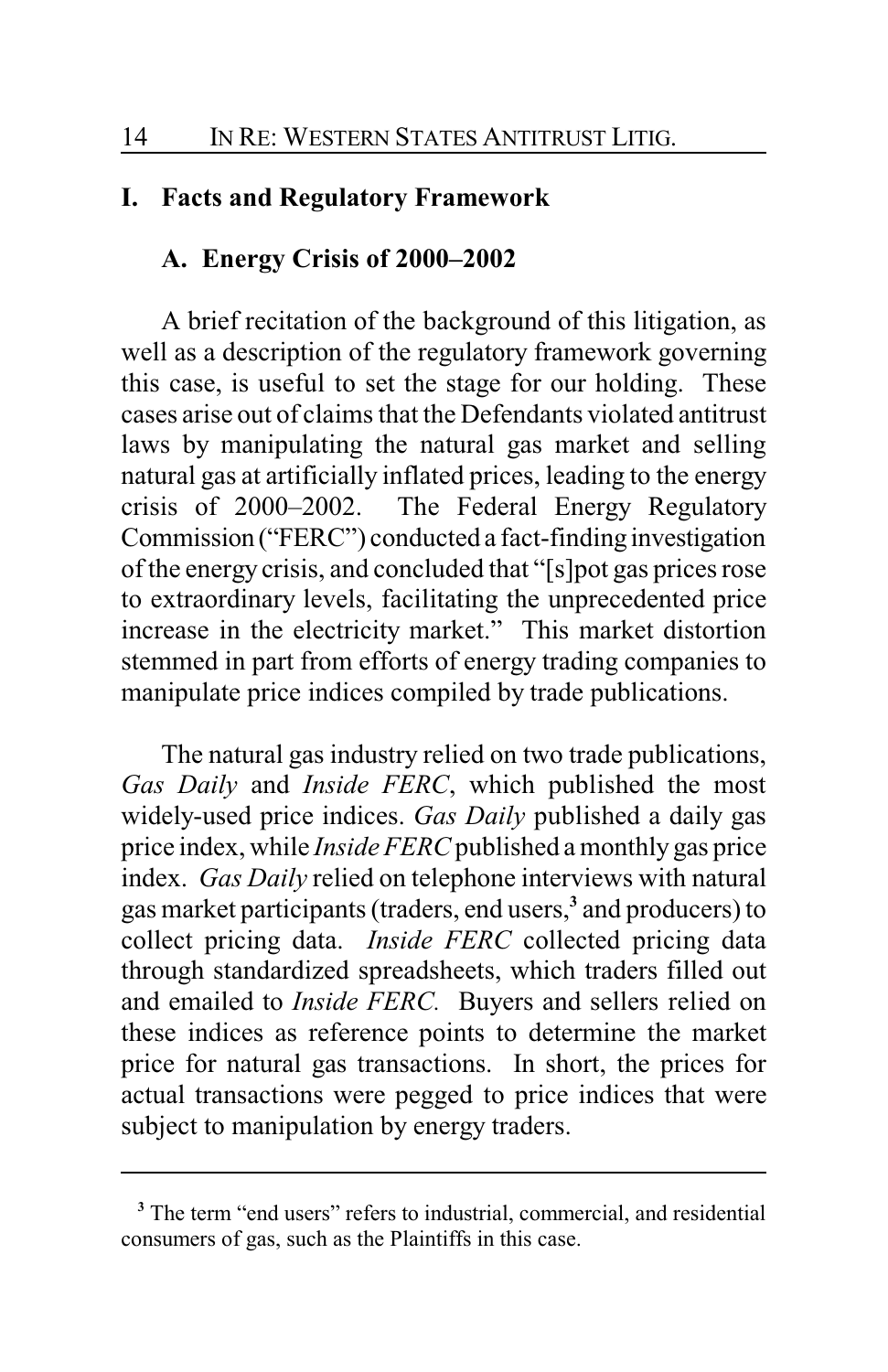After the energy crisis of 2000–2002, a number of energy trading companies admitted that their employees provided false pricing data to *Gas Daily* and *Inside FERC*. Government investigations revealed that the companies had few, if any, internal controls in place to ensure the accuracy of the data reported to the trade publications. A 2003 FERC report described the process as follows:

> Traders from all companies describe a typical trading day as hectic, pressure packed, and frenetic. One of their many tasks was to report trading data to the Trade Press; this was viewed as bothersome but necessary. Often it was a job given to the newest employee. Manycompanies report passing around a form and using a spreadsheet on a shared drive. . . . There was nothing to stop a trader from changing the numbers someone else had entered. In other cases, traders took an oral "survey" to get a sense of where the market was trading. Sometimes they represented it to the Trade Press as an actual survey, but in other cases theymade up trades to average out to a number that was consistent with this "survey."

In addition to reporting false data to the price indices, traders also manipulated the market by engaging in "wash sales," or prearranged sales in which traders "agreed to execute a buy or a sell on an electronic trading platform . . . and then to immediately reverse or offset the first trade by bilaterally executing over the telephone an equal and opposite buy or sell."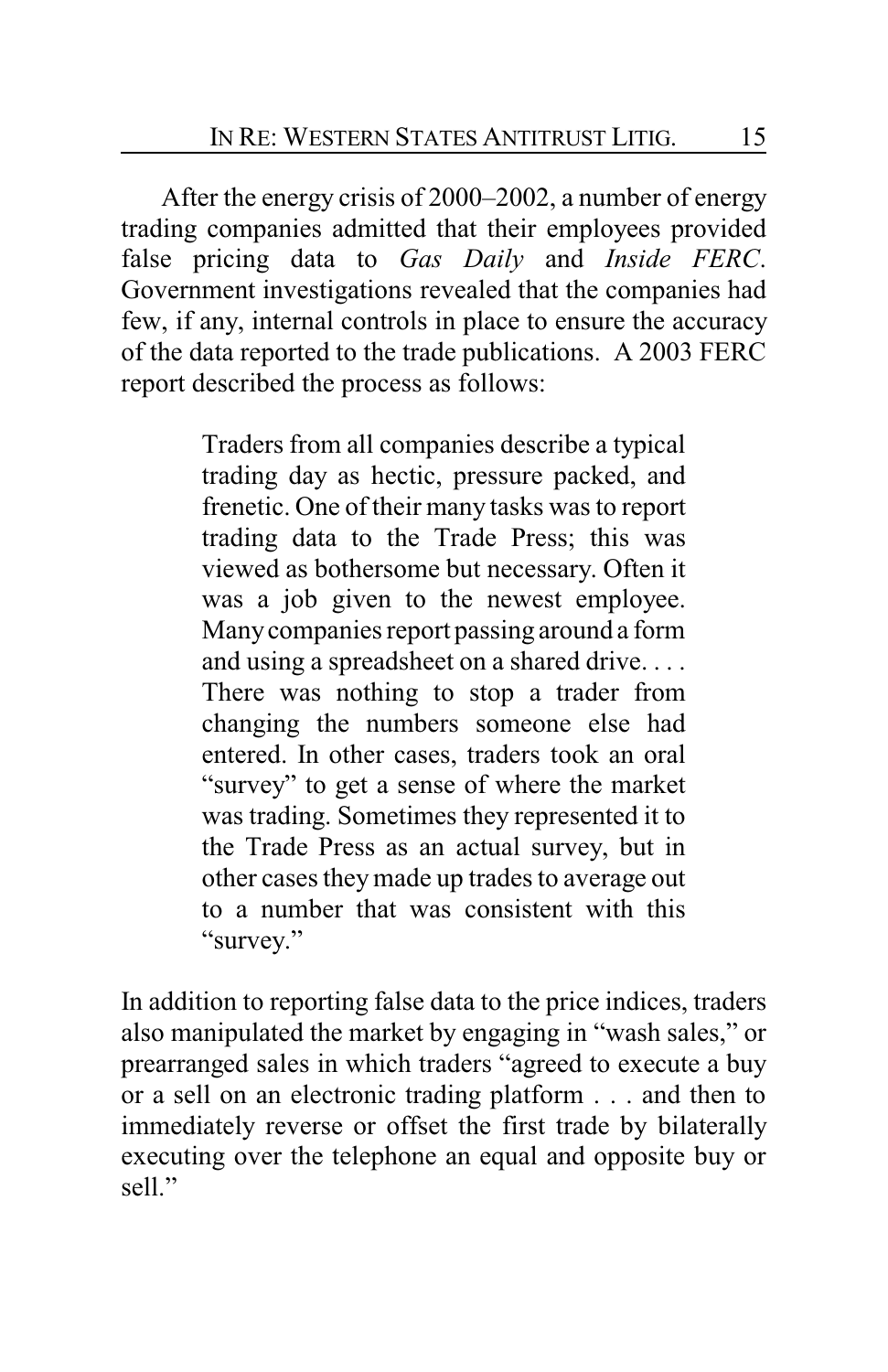### **B. Overview of Natural Gas Regulation**

Whether Plaintiffs' state law antitrust claims are cognizable depends, for one thing, on whether the field of natural gas regulation has been preempted by federal regulation. This court's preemption analysis is governed by the framework of natural gas regulation, and more importantly, the distinction between categories of sales that fall within FERC's jurisdiction ("jurisdictional sales") and the categories of sales that fall outside of FERC's jurisdiction ("non-jurisdictional sales").

Individual states were originally responsible for the regulation of the production, sale, and transportation of natural gas. However, as the volume of gas sold and transported along interstate pipelines increased, state regulations became regarded by Congress as ineffective. *See Panhandle Eastern Pipe Line Co. v. Pub. Serv. Comm'n of Ind.*, 332 U.S. 507, 515 (1947). In 1938, Congress enacted the Natural Gas Act ("NGA") in response to the demand for federal regulation and to curb the market power of interstate pipelines. *Id.* at 516; *see also E. &J. Gallo Winery v. Encana Corp.*, 503 F.3d 1027, 1036 (9th Cir. 2007). FERC is the agency charged with the administration of the NGA, and its jurisdiction is laid out in Section 1(b) of the Act as follows:

> The provisions of this chapter shall apply to the transportation of natural gas in interstate commerce, to the sale in interstate commerce of natural gas for resale for ultimate public consumption for domestic, commercial, industrial, or any other use, and to natural-gas companies engaged in such transportation or sale, and to the importation or exportation of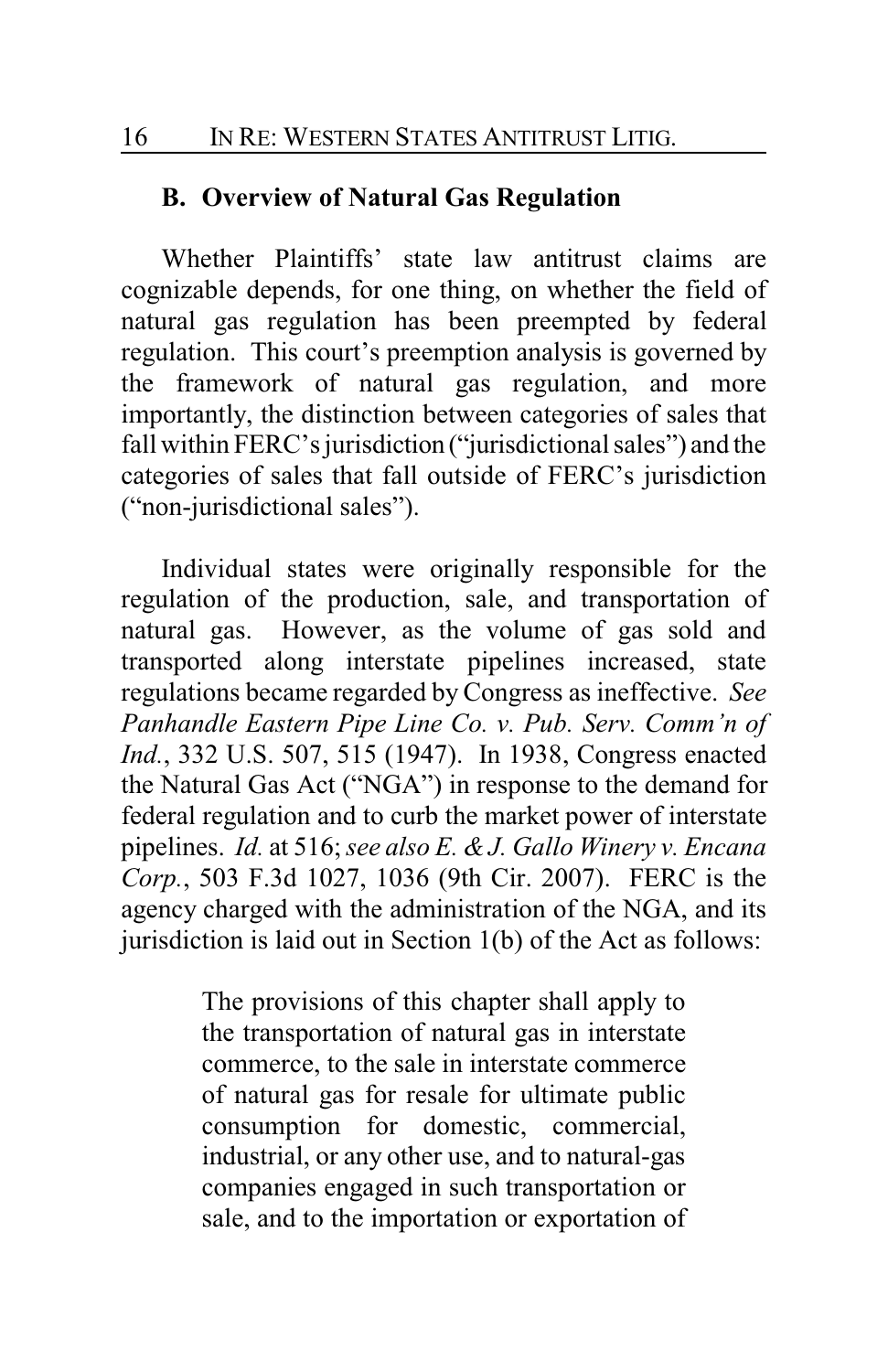natural gas in foreign commerce and to persons engaged in such importation or exportation, but shall not apply to any other transportation or sale of natural gas or to the local distribution of natural gas or to the facilities used for such distribution or to the production or gathering of natural gas.

15 U.S.C. § 717(b). Put simply, the NGA applies to: (1) transportation of natural gas in interstate commerce, (2) natural gas sales in interstate commerce for resale (i.e., wholesale sales), and (3) natural gas companies<sup>4</sup> engaged in such transportation or sale. The NGA does *not* apply to retail sales (i.e., direct sales for consumptive use). *See Panhandle Eastern Pipe Line Co.*, 332 U.S. at 517 ("The line of the statute [is] thus clear and complete. It cut[s] sharply and cleanly between sales for resale and direct sales for consumptive uses.").

Since the passage of the NGA, Congress has removed other categories of sales from the scope of FERC's jurisdiction as part of a general effort to reduce federal regulation of the natural gas industry. In 1989, Congress passed the Natural Gas Wellhead Decontrol Act of 1989, Pub. L. No. 101-60, which removed "first sales"**<sup>5</sup>** from FERC's

**<sup>4</sup>** A "natural-gas company" is defined as "a person engaged in the transportation of natural gas in interstate commerce, or the sale in interstate commerce of such gas for resale." 15 U.S.C. § 717a(6).

**<sup>5</sup>** The statutory definition of "first sales" is quite complex, *see* 15 U.S.C. 3301(21), but as this court stated in *Gallo*, "first sales are, in essence, merely sales of natural gas that are not preceded by a sale to an interstate pipeline, intrastate pipeline, local distribution company, or retail customer. In other words, sales by pipelines, local distribution companies, and their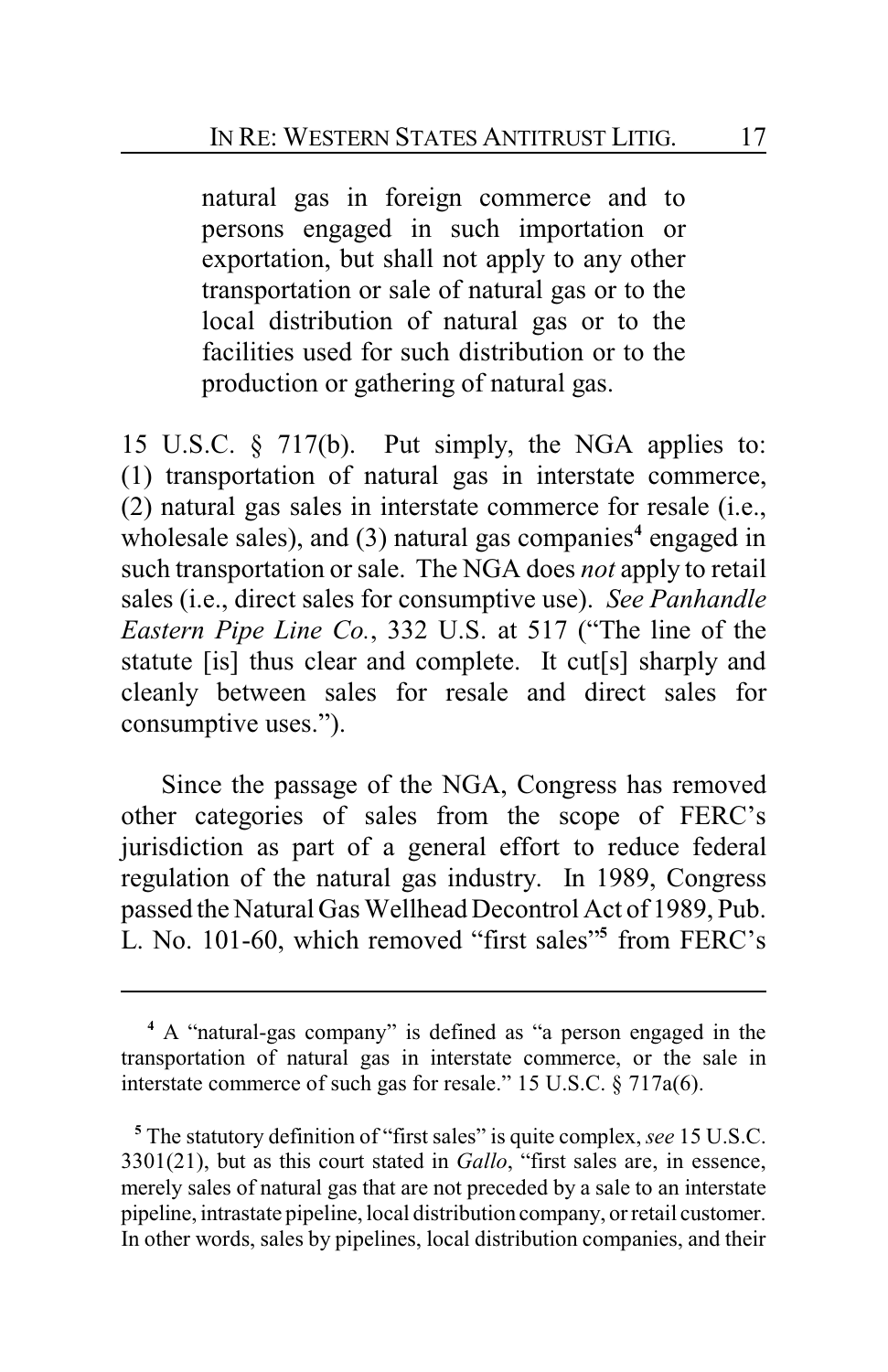jurisdiction, therefore completely eliminating FERC's authority to set prices at the wellhead. In 1992, to give effect to the North American Free Trade Agreement, Congress amended the NGA to provide that all natural gas sales from Canadian and Mexican sellers to buyers in the United States are also first sales, and therefore not subject to FERC's jurisdiction. *See* Energy Policy Act of 1992, Pub. L. No. 102-486 (codified at 15 U.S.C. § 717b(b)).

The final aspect of the natural gas regulatory scheme relevant to this appeal is FERC's practice of issuing "blanket marketing certificates."**<sup>6</sup>** Following congressional efforts to reduce federal regulation of the industry, FERC began its own deregulation process. In 1992, FERC promulgated Order 636, which "required all interstate pipelines to 'unbundle'**<sup>7</sup>**

<sup>7</sup> "Prior to the early 1980s, most natural gas was sold at or near the wellhead to the intrastate or interstate pipeline in the field. . . . The pipeline purchasers typically provided a bundled service which included the gathering, processing, storage and transmission of the gas to market." Judith M. Matlock, *Federal Oil and Gas Pipeline Regulation: An Overview*, ROCKY MOUNTAIN MINERAL LAW FOUND. Paper No. 4 (Feb. 23–24, 2011).

affiliates cannot be first sales unless these entities are selling gas of their own production." *Gallo*, 503 F.3d at 1037.

**<sup>6</sup>** Under blanket certificates issued pursuant to Section 7(c) of the NGA, "a natural gas company may undertake a restricted array of routine activities without the need to obtain a case-specific certificate for each individual project." *See* BLANKET CERTIFICATES, FEDERAL ENERGY REGULATORY COMMISSION (last visited on March 25, 2013), http://www.ferc.gov/industries/gas/indus-act/blank-cert.asp. A company with a blanket certificate may "construct, modify, acquire, operate, and abandon a limited set of natural gas facilities, and offer a limited set of services, provided each activity complies with constraints on costs and environmental impacts set forth in the Commission's regulations." *Id.*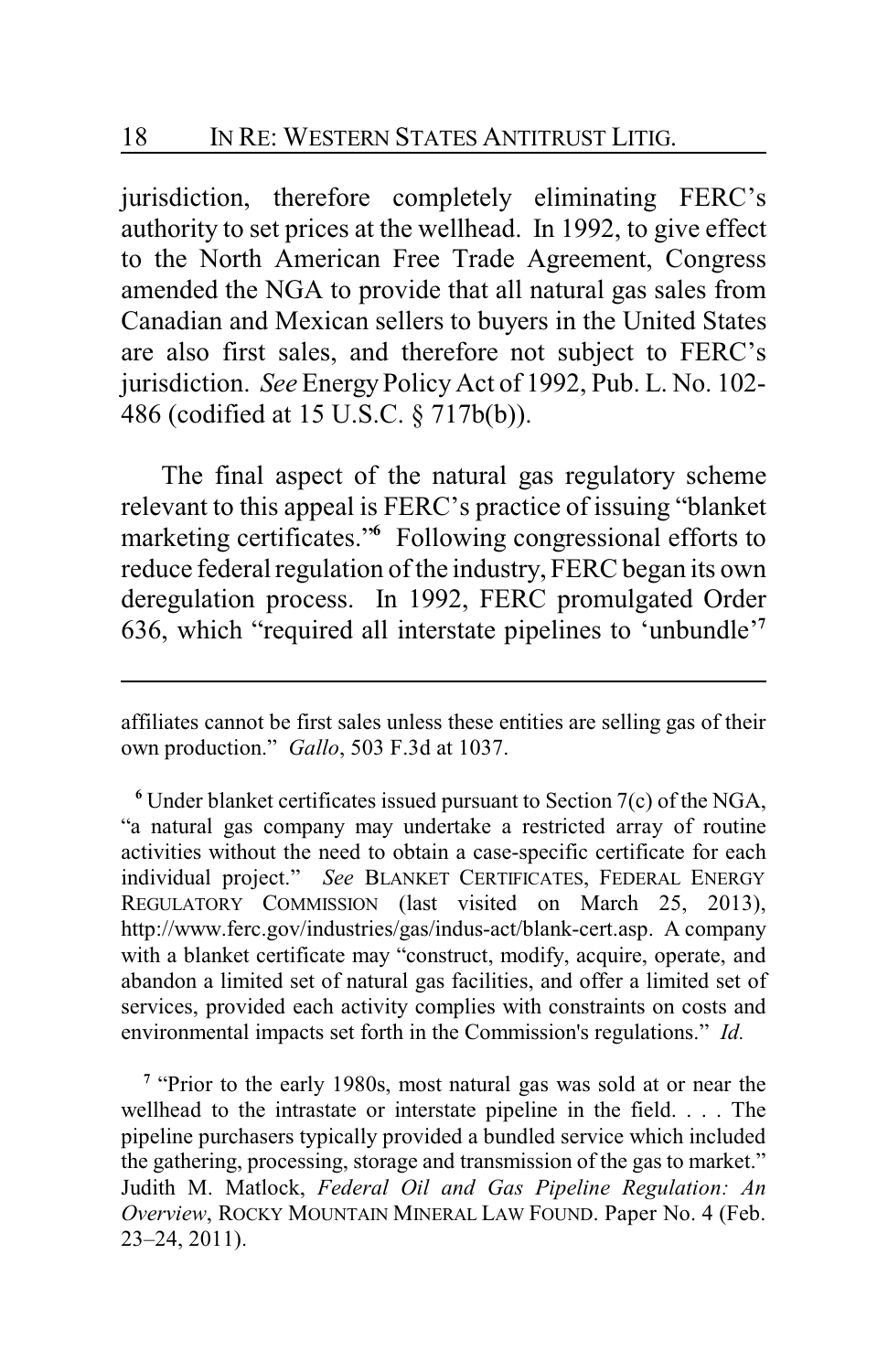their transportation from their own natural gas sales." *General Motors Corp. v. Tracy*, 519 U.S. 278, 284 (1997); Pipeline Service Obligations and Revisions to Regulations GoverningSelf-ImplementingTransportation; and Regulation of Natural Gas Pipelines After Partial Wellhead Decontrol, 57 Fed. Reg. 13,267 (Apr. 16, 1992). FERC also issued blanket sale certificates to interstate pipelines that allowed them to offer "unbundled" natural gas at market-based rates, rather than at rates filed with FERC. *See* 57 Fed. Reg. at 13,270. FERC continued its own deregulation process by issuing blanket sales certificates for all other resales of natural gas. *See* Regulations Governing Blanket Marketer Sales Certificates, 57 Fed. Reg. 57,952; 57,957–58 (Dec. 8, 1992). These blanket certificates had the effect of allowing all natural gas companies subject to FERC's jurisdiction to charge market-based rates, as opposed to rates filed with and approved by FERC.

### **II. Procedural History**

Beginning in 2001, a series of class action lawsuits were filed around the country and were eventually consolidated into a multi-district litigation in the District of Nevada. Two of the earliest cases, *Texas-Ohio Energy, Inc. v. AEP Energy Services, Inc.*, *et al.* ("*Texas-Ohio*") and *Abelman v. AEP Energy Services, Inc., et al.* ("*Abelman*") alleged both Sherman Act and parallel state antitrust claims. *See In re Western States Wholesale Natural Gas Antitrust Litig.*, 368 F. Supp. 2d 1110 (D. Nev. 2005); *In re Western States Wholesale Natural Gas Antitrust Litig.*, 408 F. Supp. 2d 1055 (D. Nev. 2005). The core allegations in *Texas-Ohio* and *Abelman –* that the defendant energy companies conspired to manipulate the price indices – were similar to the allegations in the present case.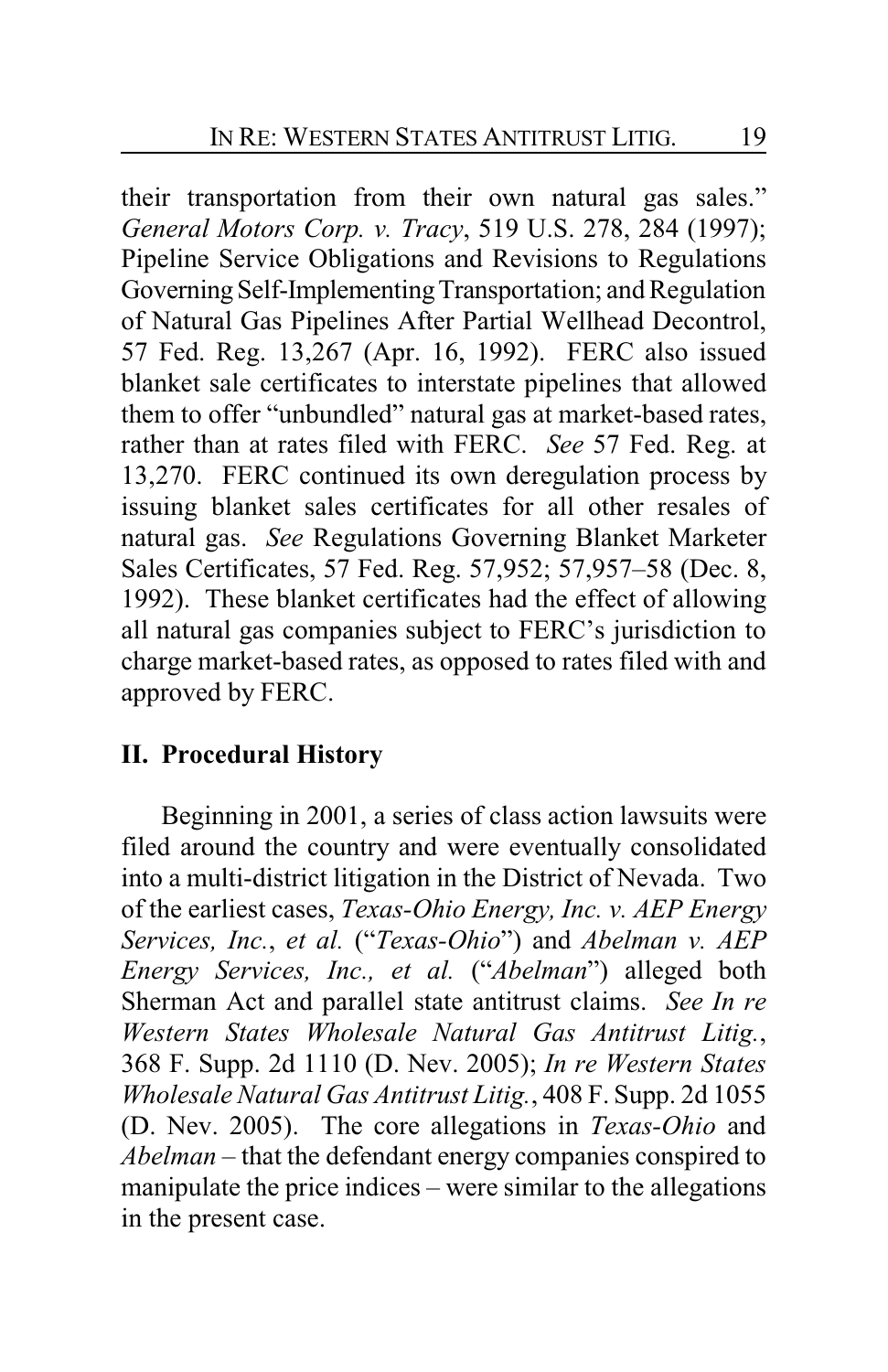The defendants in *Texas-Ohio* and *Abelman* moved to dismiss the complaints in those cases on the grounds that all claims were barred by the filed-rate doctrine **8** and that the state-law claims were preempted by the NGA. In 2005, four months before the first of the present cases was filed, the District Court granted summary judgment to the *Texas-Ohio* and *Abelman* defendants. It held that because the plaintiffs asked for actual damages, any judgment by the court would necessarily decide whether the privately-published price indices (which the court concluded were effectively FERCapproved rates) were reasonable. Since the price indices used to set the rates were FERC-approved, the federal and state law claims were barred by the filed-rate doctrine. *Texas-Ohio*, 368 F. Supp. 2d at 1116; *Abelman*, 408 F. Supp. 2d at 1069.

Shortly after the judgments in *Texas-Ohio* and *Abelman*, plaintiffs in *Farmland*, **<sup>9</sup>** *Learjet*, *Breckenridge*, *Arandell*, and *Heartland* began filing suits alleging state antitrust claims in Colorado, Kansas, Missouri, and Wisconsin state courts. Plaintiffs in *Sinclair v. E-Prime* and *Sinclair v. Oneok*

**<sup>9</sup>** As a result of bankruptcy proceedings, the name of the Plaintiff in this case has changed to "Reorganized FLI, Inc." For the sake of simplicity we refer to this Plaintiff as "Farmland" in this opinion.

**<sup>8</sup>** The filed-rate doctrine "is a judicial creation that arises from decisions interpreting federal statutes that give federal agencies exclusive jurisdiction to set rates for specified utilities" and bars "challenges under state law and federal antitrust laws to rates set by federal agencies." *E. & J. Gallo Winery v. Encana Corp.*, 503 F.3d 1027, 1033 (9th Cir. 2007). *See also Arkansas Louisiana Gas Company v. Hall*, 453 U.S. 571, 577 (1981) (stating that because the Natural Gas Act required sellers of natural gas in interstate commerce to file their rates with FERC for FERC's approval, "[n]o court may substitute its own judgment on reasonableness for the judgment of the Commission").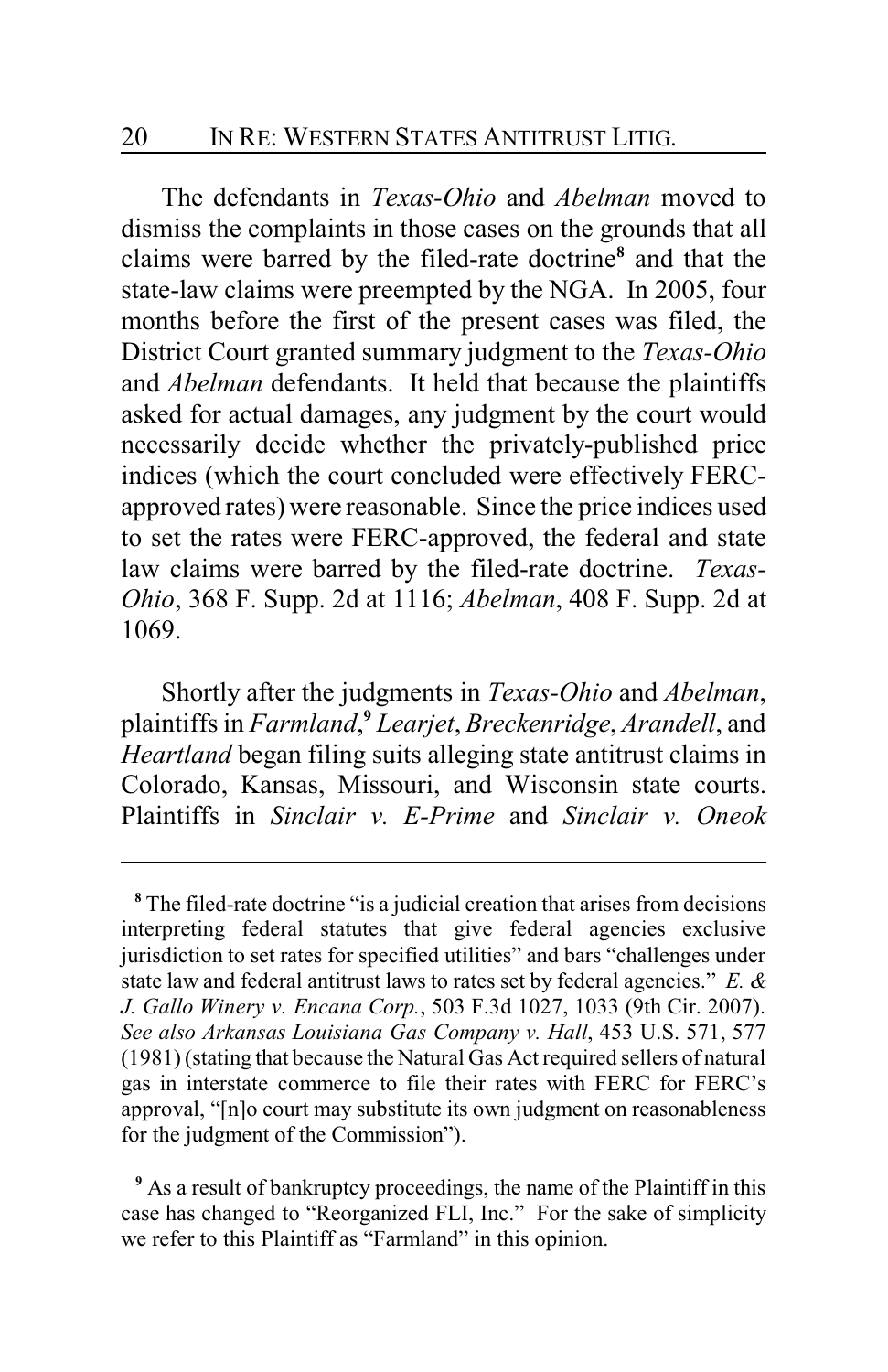brought suit in federal court, alleging various state and federal causes of action. The state cases were removed to federal court on grounds of diversity of citizenship and all cases were consolidated into the present multidistrict litigation.

Defendants in the present case filed a number of motions for summary judgment, alleging that the Plaintiffs' claims were barred by the filed-rate doctrine, or that their state claims were preempted by the NGA. In 2006, the District Court granted the Defendants' motion to dismiss in *Farmland*, finding that the NGA preempted the Plaintiffs' claims under Kansas antitrust statutes. The District Court reasoned that because the Defendants possessed blanket marketing certificates that subjected Defendants and their conduct to FERC's jurisdiction under the NGA, FERC had exclusive jurisdiction over the alleged anti-competitive misconduct at issue. In July 2007, the District Court reconsidered and vacated its prior ruling granting Defendants' motion to dismiss after Plaintiffs clarified that they did not concede the factual question of whether Defendants possessed blanket marketing certificates.

In September 2007, this court issued its decision in *E. & J. Gallo Winery v. Encana Corp.*, holding that the filed-rate doctrine does not bar state or federal antitrust claims arising out of manipulation of the price indices because the challenged price indices were compiled using transactions outside of FERC's jurisdiction as well as transactions within FERC's jurisdiction. 503 F.3d at 1048.

In November 2007, Defendants filed a new motion for summary judgment in in all of the present cases, arguing that Plaintiffs' state claims were preempted by the NGA. In May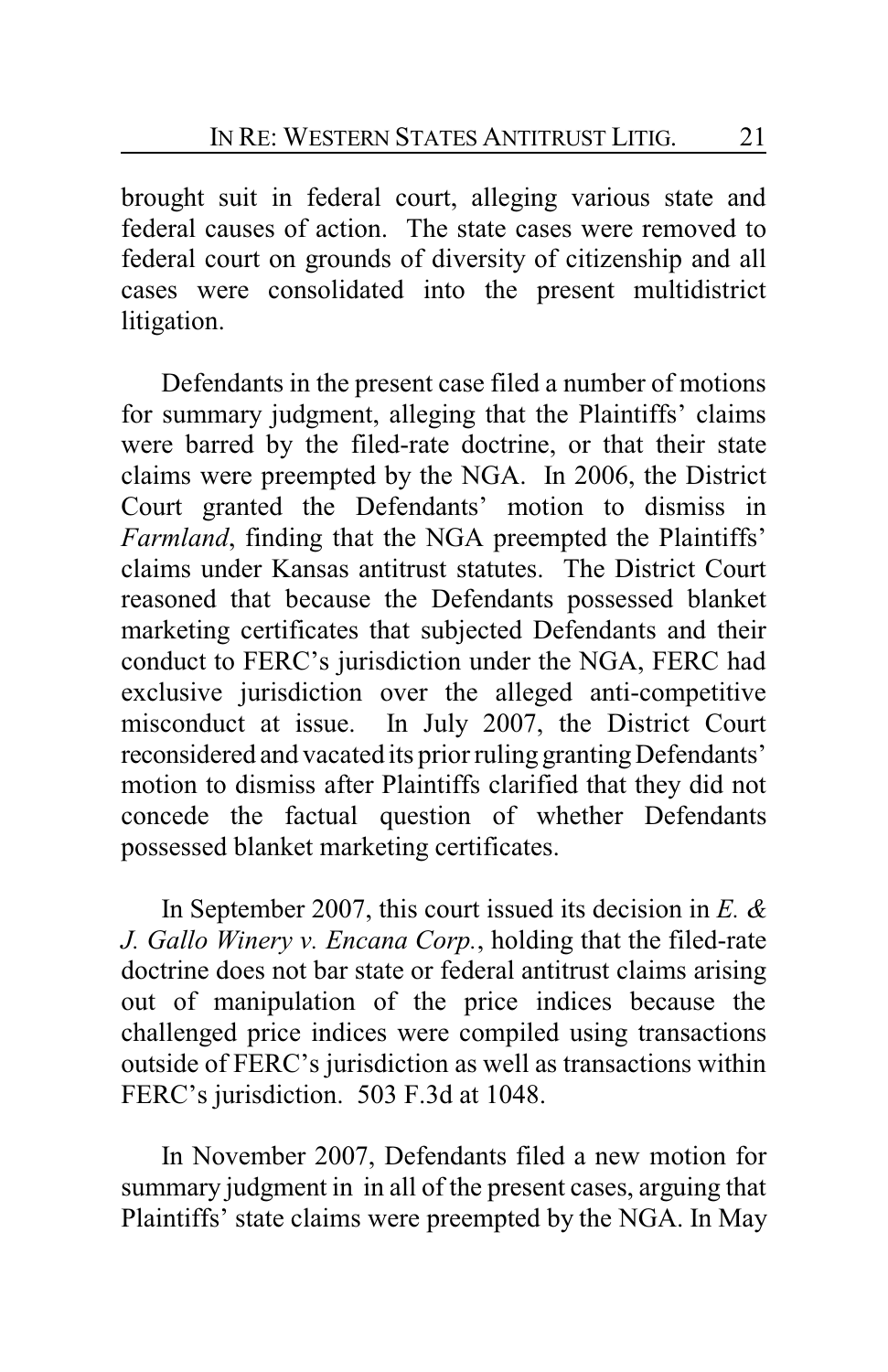2008, the District Court denied the motion, relying in part on this court's decision in *Gallo.*

In July 2008, Defendants filed a motion for reconsideration of the District Court's May 2008 order, arguing that FERC had jurisdiction during the relevant time period to regulate "any practice" affecting a rate subject to the jurisdiction of the Commission (i.e., a "jurisdictional rate"). In November 2009, the District Court held that because the same price indices are used to set the prices in transactions falling within and outside FERC's jurisdiction, any manipulation of these indices falls within FERC's exclusive jurisdiction under Section 5(a) of the NGA. Section 5(a) provides:

> [Whenever FERC finds] that *any* rate, charge, or classification . . . [or] *rule, regulation, practice, or contract affecting such rate, charge, or classification* is unjust, unreasonable, unduly discriminatory, or preferential, the Commission shall determine the just and reasonable rate, charge, classification, rule, regulation, practice, or contract to be thereafter observed or in force, and shall fix the same by order.

15 U.S.C. § 717d (emphases added). The District Court reasoned that pursuant to Section 5(a) of the NGA, FERC has jurisdiction to regulate any "practice" by a jurisdictional seller that affects a jurisdictional rate. The court ordered Defendants to re-file their motion for summary judgment, and in July 2011, the court granted the Defendants' motion for summary judgment as applied to all Plaintiffs. This appeal followed.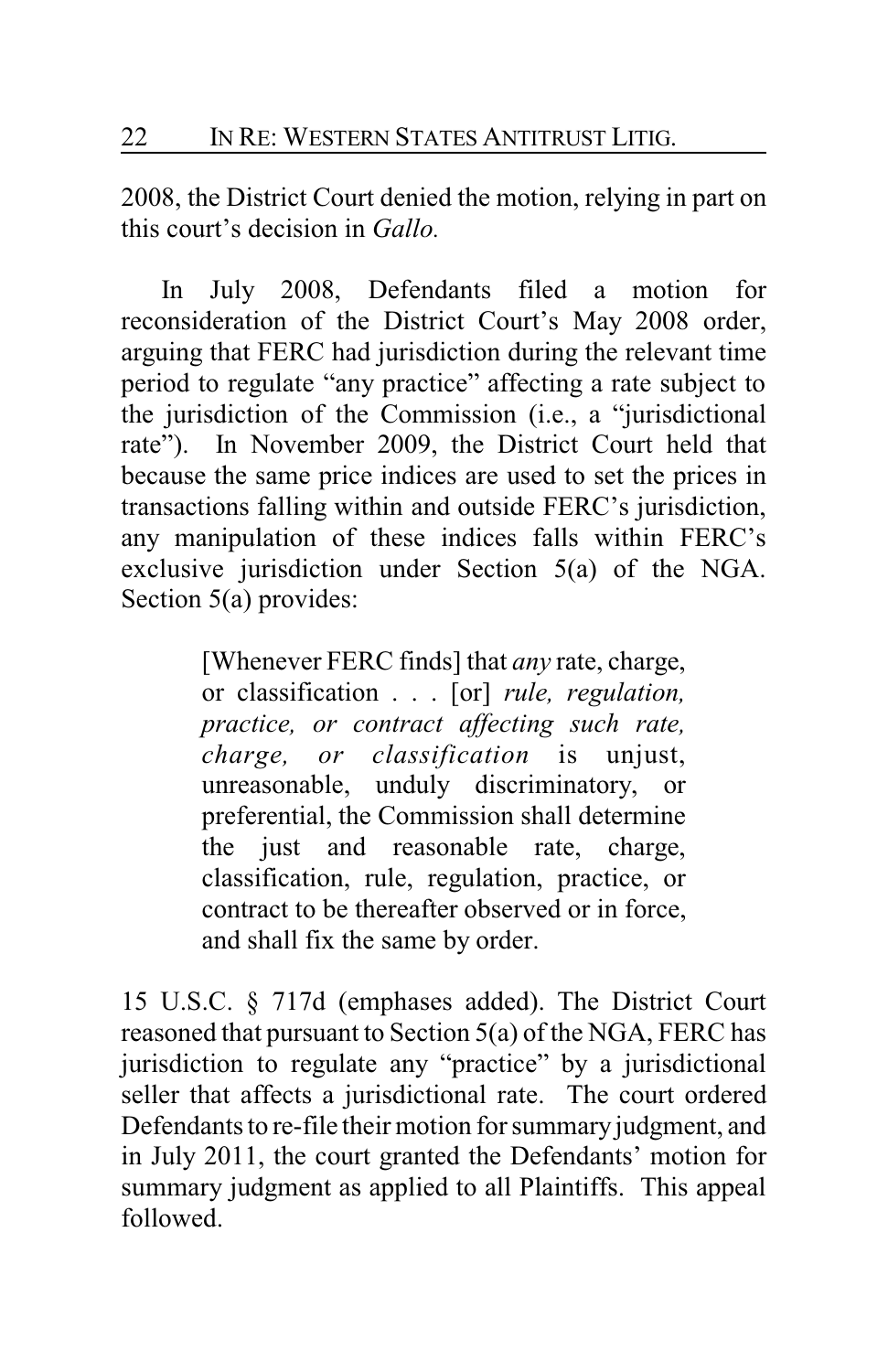#### **III. The Natural Gas Act and Preemption**

#### **A. Standard of Review**

This court reviews a district court's grant of summary judgment *de novo*. *See Lee v. Gregory*, 363 F.3d 931, 932 (9th Cir. 2004). Summary judgment is appropriate only where the "pleadings, depositions, answers to interrogatories, and admissions on file, together with the affidavits, if any, show that there is no genuine issue as to any material fact and that the moving party is entitled to a judgment as a matter of law." *Rosenbaum v. Washoe Cnty*., 663 F.3d 1071, 1075 (9th Cir. 2011) (citing *Celotex Corp. v. Catrett*, 477 U.S. 317, 322  $(1986)$ ; Fed. R. Civ. P. 56(c)). "Viewing the evidence in the light most favorable to the non-moving party," this court "must determine whether there are any genuine issues of material fact and whether the district court correctly applied the relevant substantive law." *Devereaux v. Abbey*, 263 F.3d 1070, 1074 (9th Cir. 2001). This court also reviews a district court's decisions regarding preemption *de novo*. *See Whistler Investments, Inc. v. Depository Trust & Clearing Corp.*, 539 F.3d 1159, 1163 (9th Cir. 2008).

#### **B. Preemption**

The "touchstone in every pre-emption case" is expressed congressional intent. *Wyeth v. Levine*, 555 U.S. 555, 565 (2009). The Supreme Court recently emphasized that in preemption cases, courts should "start with the assumption that the historic police powers of the States were not to be superseded by the Federal Act unless that was the clear and manifest purpose of Congress." *Id*. In the present case, the presumption against preemption applies with particular force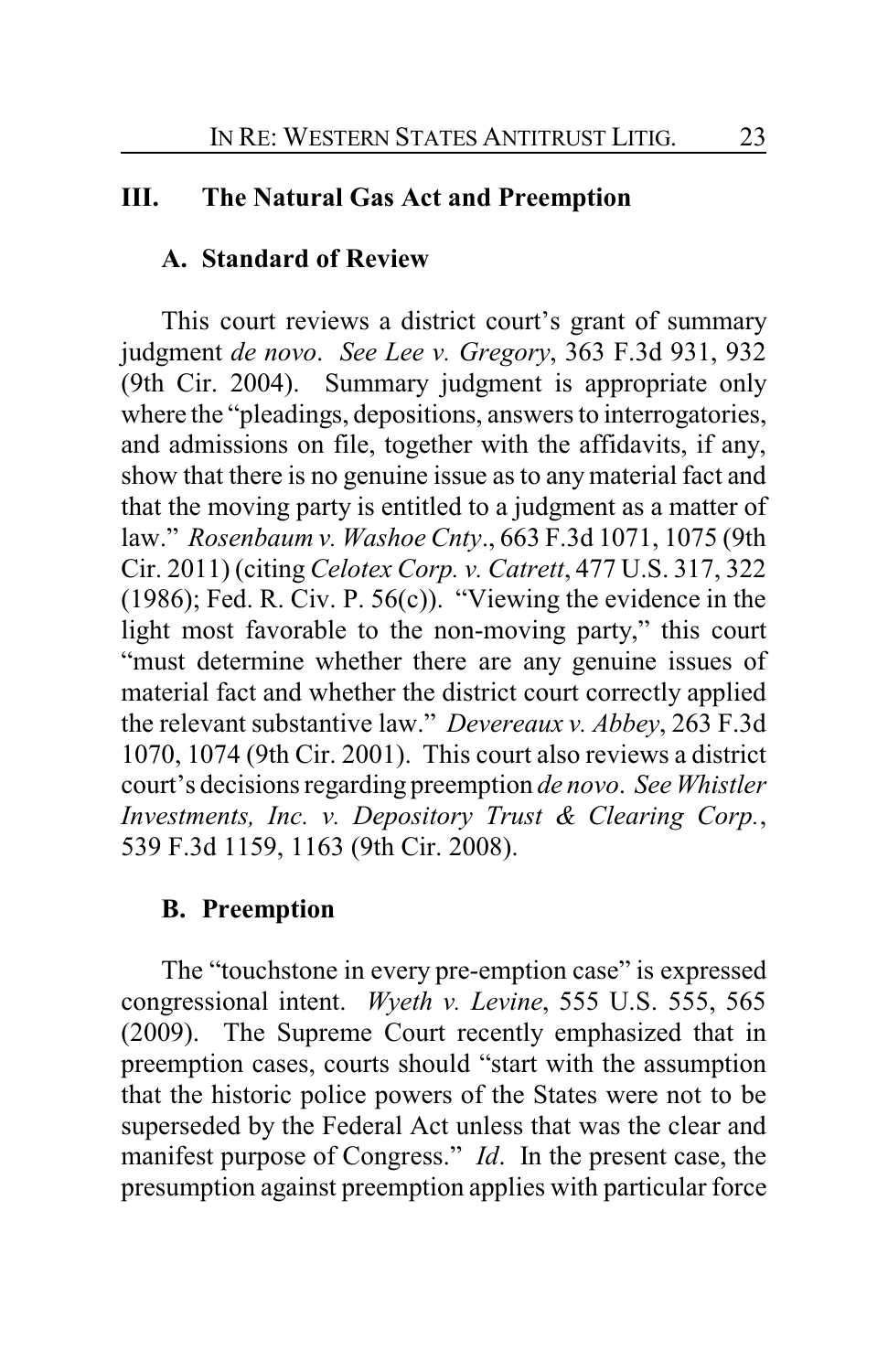in light of Congress's deliberate efforts to preserve traditional areas of state regulation of the natural gas industry.

The question presented by this appeal is as follows: does Section 5(a) of the NGA, which provides FERC with jurisdiction over any "practice" affecting jurisdictional rates, preempt state antitrust claims arising out of price manipulation associated with transactions falling outside of FERC's jurisdiction? We conclude that such an expansive reading of Section 5(a) conflicts with Congress's express intent to delineate carefully the scope of federal jurisdiction through the express jurisdictional provisions of Section 1(b) of the Act. Our analysis is guided by several circuit court decisions counseling in favor of a narrow reading of Section 5(a). As a result, we hold that the NGA does not preempt the Plaintiffs' state antitrust claims, and reverse the district court's order granting summary judgment to the Defendants.

**1.** When Congress enacted the NGA in 1938, it expressly limited federal jurisdiction over natural gas to "the sale in interstate commerce of natural gas for resale." 15 U.S.C. § 717(b). An earlySupreme Court case interpreting the scope of the NGA described Congress's intent as follows:

> The omission of any reference to other sales, that is, to direct sales for consumptive use, in the affirmative declaration of coverage was not inadvertent. It was deliberate. For Congress made sure its intent could not be mistaken by adding the explicit prohibition that the Act "shall not apply to any other . . . sale."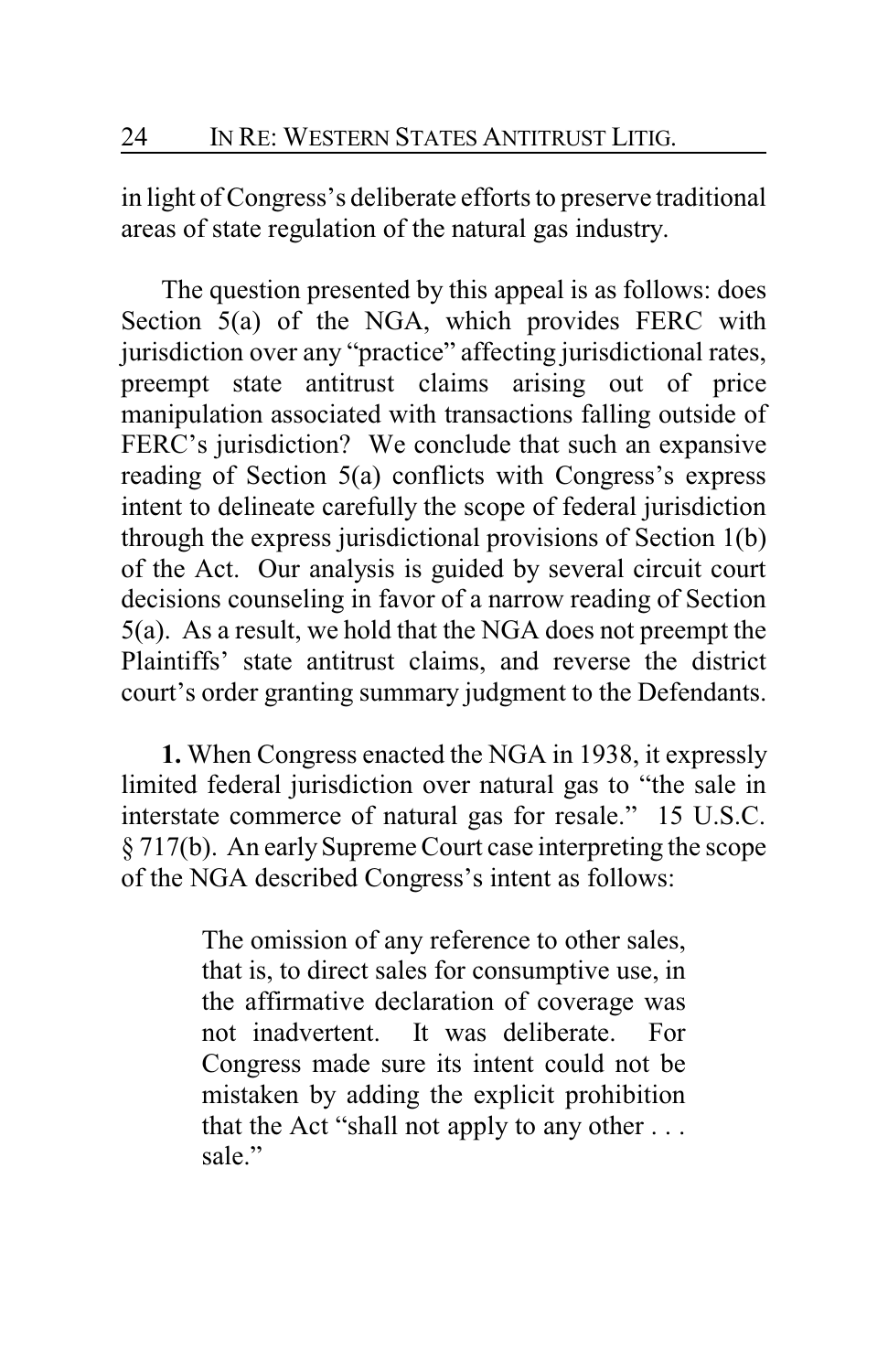*Panhandle Eastern Pipe Line Co. v. Pub. Serv. Comm'n of Ind.*, 332 U.S. 507, 516 (1947). A later Supreme Court decision further emphasized Congress's intent to limit the reach of the NGA:

> When it enacted the NGA, Congress carefully divided up regulatory power over the natural gas industry. It did not envisage federal regulation of the entire natural gas field to the limit of constitutional power. Rather it contemplated the exercise of federal power as specified in the Act.

*Nw. Cent. Pipeline Corp. v. State Corp. Comm'n of Kan*., 489 U.S. 493, 510 (1989). Since the passage of the NGA, Congress has further demonstrated its intent to limit the scope of federal regulation by enacting statutes removing first sales from FERC's jurisdiction. *See* Natural Gas Wellhead Decontrol Act of 1989, Pub. L. No. 101-60, 103 Stat. 157.**<sup>10</sup>**

**2.** This court's decision in *Gallo* provides further support for our holding that the NGA does not preempt all state antitrust claims. The claims in *Gallo* were essentially the same as the Plaintiffs' claims in the present case. E. & J. Gallo Winery alleged that EnCana Corp., a natural gas supplier, conspired to inflate the price of natural gas by manipulating the prices reported to private indices published by natural gas trade publications and the execution of wash

**<sup>10</sup>** In 1978 Congress enacted the Natural Gas Policy Act ("NGPA"), Pub. L. No. 95-621, 92 Stat. 3352, which eliminated the low price ceilings on wellhead sales. However, the Natural Gas Wellhead Decontrol Act of 1989 ("WDA") completely eliminated FERC's authority to set prices at the wellhead.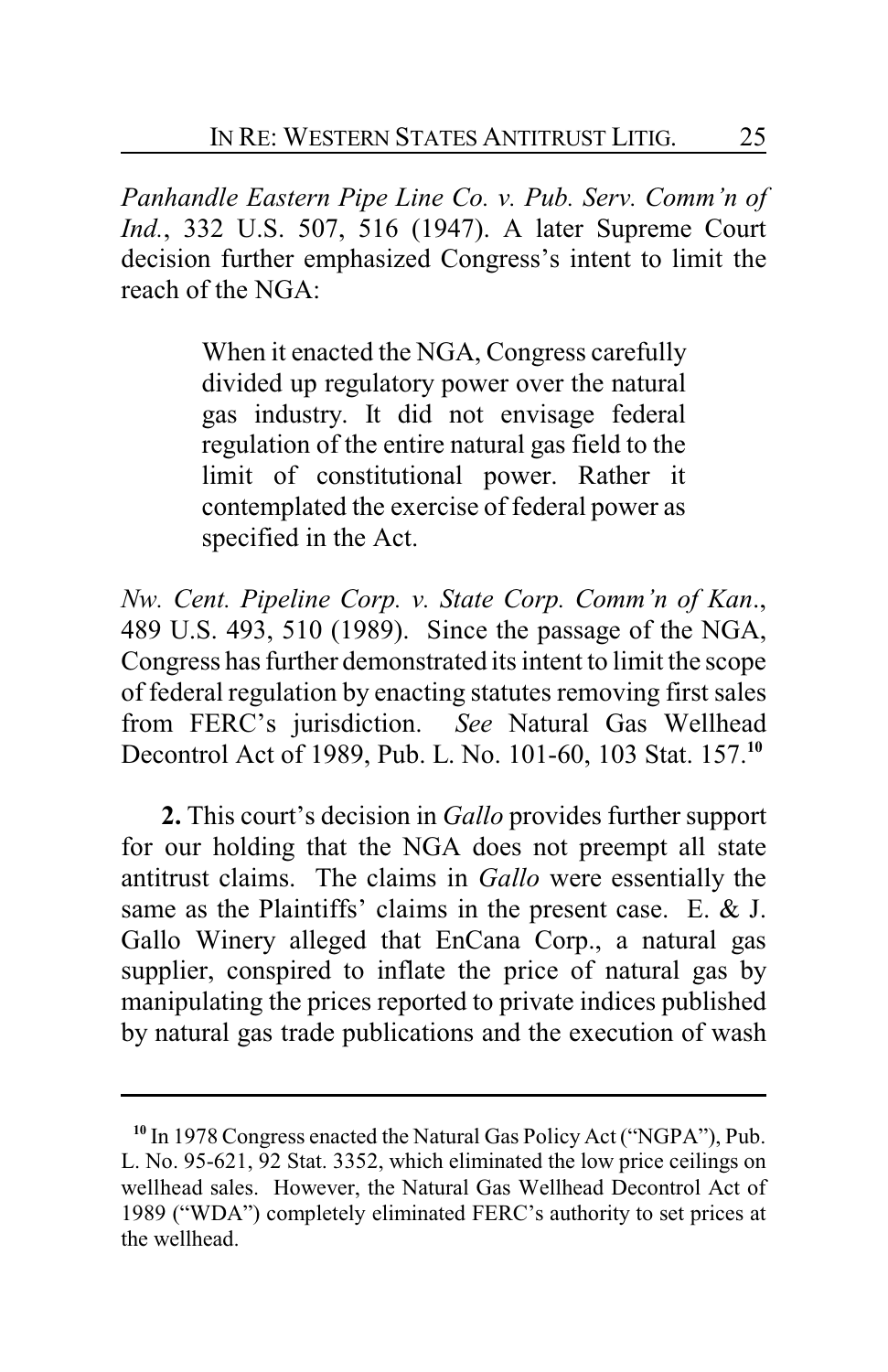trades. *Gallo*, 503 F.3d at 1030–32. Gallo's complaint consisted of federal and state antitrust actions, as well as state-law damages claims. *Id.* at 1032. Encana Corp. moved for summary judgment, claiming that the filed-rate doctrine barred all of Gallo's federal claims, and federal preemption principles barred Gallo's state claims. *Id.* at 1032. The district court denied EnCana's summary judgment motion, and this court affirmed the district court. *Id.* at 1030.

We noted in *Gallo* that although FERC did not set the rates charged by the natural gas companies, it did engage in market oversight by granting blanket market certificates after determining that the seller lacked market power. *Id.* at 1041. As a result of FERC's market oversight, the court found "that the market-based rate for natural gas transactions *under FERC's jurisdiction* are FERC-authorized rates, and cannot be the basis of a federal antitrust or state damage action" because of the filed-rate doctrine. *Id.* at 1043 (emphasis added).

Although this court found that the filed-rate doctrine<br>red claims based on FERC-authorized rates, it barred claims based on FERC-authorized rates, it distinguished claims based on FERC-authorized rates from claims based on the rates reported in the price indices. *Id.* at 1045. It stated that the record reflected that "the indices potentially include transactions that are under FERC's jurisdiction as well as transactions outside FERC's jurisdiction." *Id.* There were two relevant categories of non-FERC-authorized rates included in the challenged price indices:

> First, there is evidence in the record some index pricing inputs were misreported or wholly fictitious. Misreported rates and rates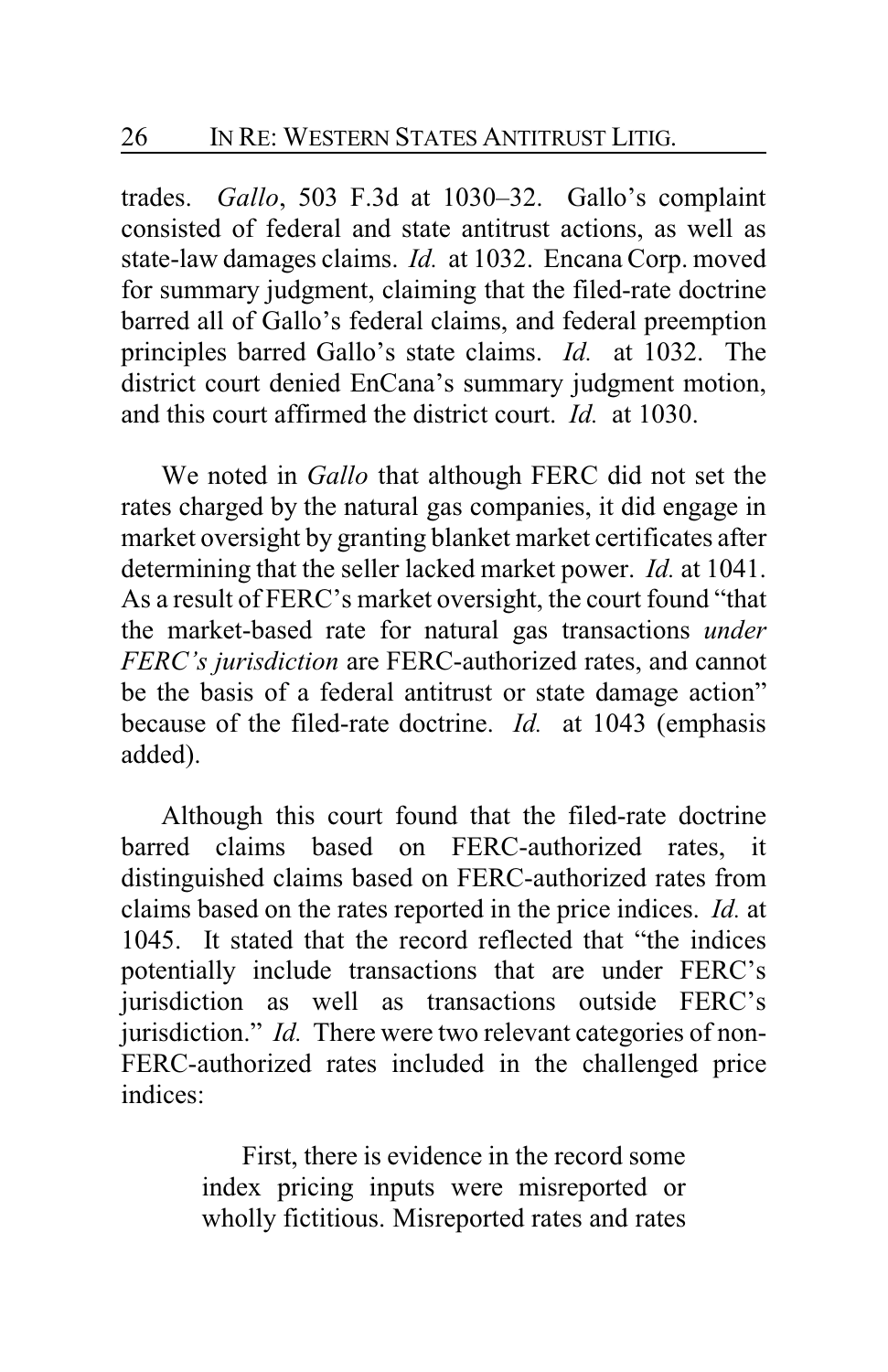reported for fictitious transactions are not FERC-approved rates, and barring claims that such fictitious transactions damaged purchasers in the natural gas market would not further the purpose of the filed rate doctrine.

Moreover, as part of its investigation of the indices, FERC concluded that it "has jurisdiction over *most* of the transactions that form the basis for the indices." . . . This language indicates that at least some of the transactions included in the indices are not subject to FERC's jurisdiction, and thus would be subject to challenge by Gallo.

*Id.* at 1045 (internal citations omitted). The nonjurisdictional transactions included in the price indices included first sales at the wellhead or via imports from Canada or Mexico. *Id.*

We explained in depth why the removal of certain transactions from FERC's jurisdiction meant that claims arising out of those transactions were not preempted by the NGA. *Id.* at 1046. Most importantly, we assumed that Congress was aware of the existing context of state and federal antitrust law when it enacted the Wellhead Decontrol Act and other statutes limiting FERC's jurisdiction. *Id.* State and federal antitrust laws complement Congress's intent to move to a less regulated market, because such laws support fair competition. *Id.* ("By enabling private parties to combat market manipulation and other anti-competitive actions, the laws under which Gallo brought its claim support Congress's determination that the supply, the demand, and the price of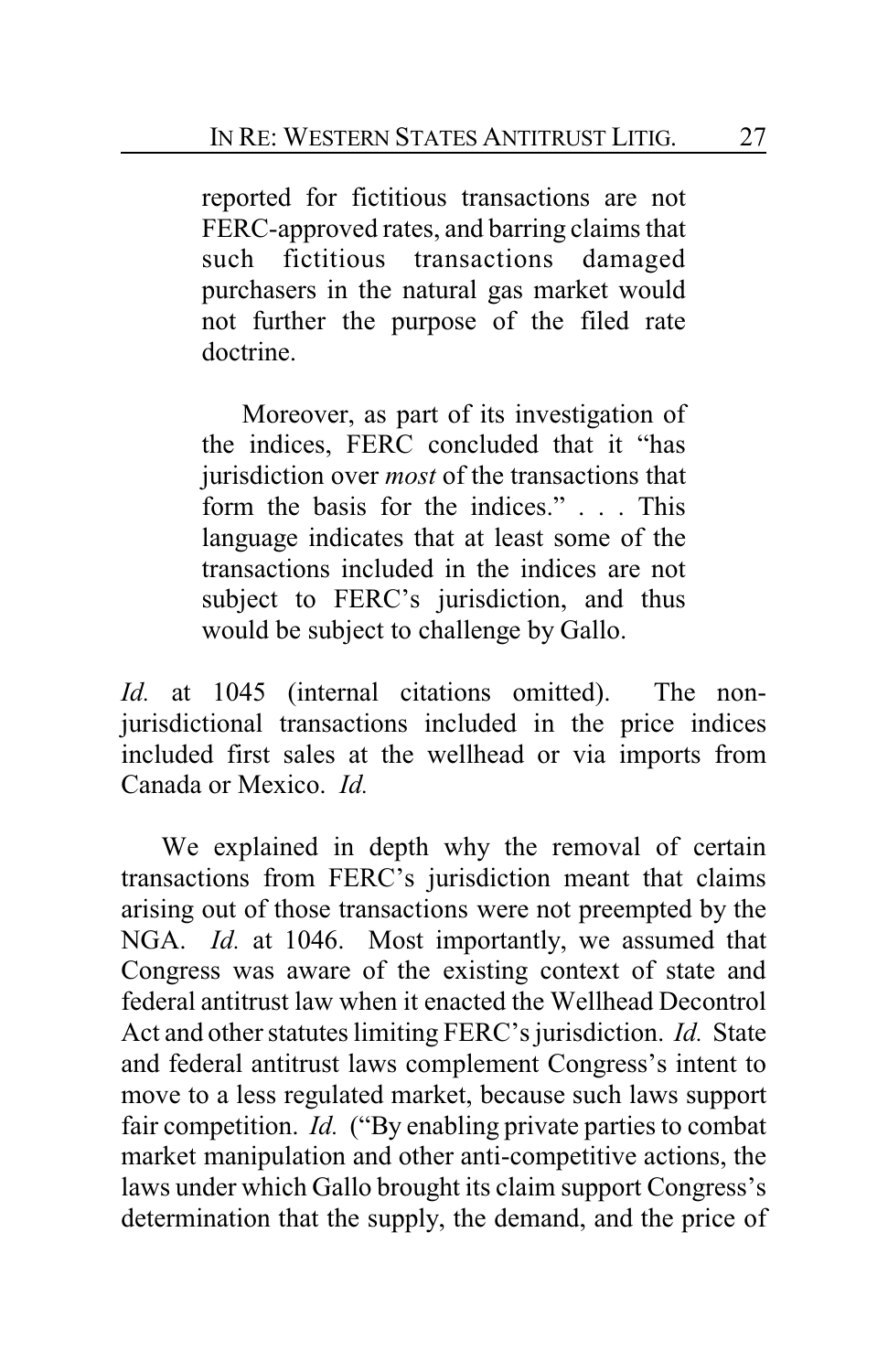high-cost first sale gas be determined by market forces.") (internal quotations omitted). For these reasons, we concluded that "Congress did not preclude plaintiffs from basing damage claims on rates associated with first sales." *Id.* Our reasoning in *Gallo* applies with equal force to the question presented by this case: federal preemption doctrines do not preclude state law claims arising out of transactions outside of FERC's jurisdiction.

### **C. The NGA's Jurisdictional Limitations**

The district court in the present case acknowledged this court's holding in *Gallo*, but distinguished that case on the grounds that "*Gallo* did not address whether FERC's exclusive jurisdiction over natural gas companies *and their practices which affect jurisdictional rates* preempts state jurisdiction over the same subject matter." It reasoned that Defendants' status as FERC-regulated entities, combined with FERC's authority under Section 5(a) of the NGA to regulate "any rule, regulation, practice, or contract" affecting a jurisdictional rate, conferred exclusive jurisdiction on FERC to regulate the conduct at issue in this case.

The district court read the word "practices" in Section 5(a) of the NGA to preempt impliedly the application of state laws to the same transactions (first sales and retail sales) that Congress expressly exempted from the scope of FERC's jurisdiction in Section 1(b) of the Act. However, this reading runs afoul of the canon of statutory construction that statutory provisions should not be read in isolation, and the meaning of a statutory provision must be consistent with the structure of the statute of which it is a part. *See, e.g.*, *Waggoner v. Gonzales*, 488 F.3d 632, 636 (5th Cir. 2007) ("When interpreting statutes . . . each part or section of a statute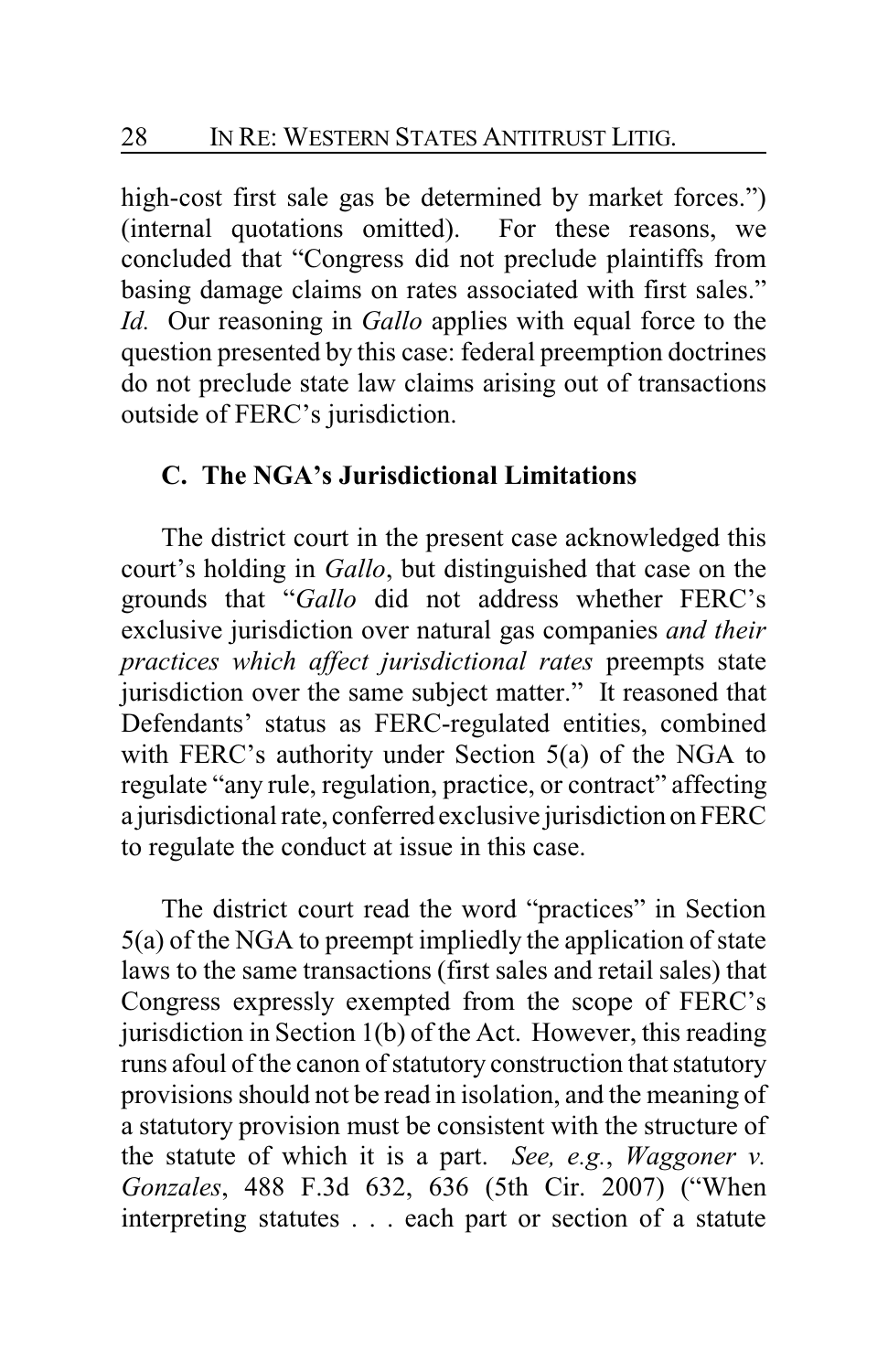should be construed in connection with every other part or section to produce a harmonious whole."). The district court's reading is also inconsistent with case law interpreting the provisions of Section 5(a) of the NGA narrowly to comport with the jurisdictional limitations established by Section 1(b) of the Act. While the Ninth Circuit has not had the opportunity to define the scope of Section 5(a), the Supreme Court and other circuits have read Section 5(a) narrowly to define the scope of FERC's jurisdiction within the limitations imposed by Section 1(b).

**1.** In *Northwest Central Pipeline Corp. v. State Corporation Commission of Kansas*, the Supreme Court relied on the jurisdictional limitations established in Section 1(b) of the NGA to uphold a state regulation on the production of gas. 489 U.S. 493, 496 (1989). The State Corporate Commission of Kansas (KCC) had adopted a regulation governing the timing of natural gas production from the Kansas-Hugoton field. *Id.* The regulation provided that the right to extract assigned amounts of gas from the field would be lost if pipelines delayed production for too long. *Id.* at 497. Northwest Central Pipeline Corporation challenged the regulation, arguing that it was preempted by federal regulation ofthe interstate gas industrybecause the regulation exerted pressure on pipelines to increase their purchases from the Hugoton field and therefore affected the pipelines' cost structures. *Id.* at 497, 507 (noting that Northwest Central argued that "the federal regulatory scheme pre-empts state regulations that may have either a direct or indirect effect on matters within federal control").

The Supreme Court rejected Northwest Central's argument, relying on the fact that Section 1(b) of the NGA "expressly carve[d] out a regulatory role for the States" and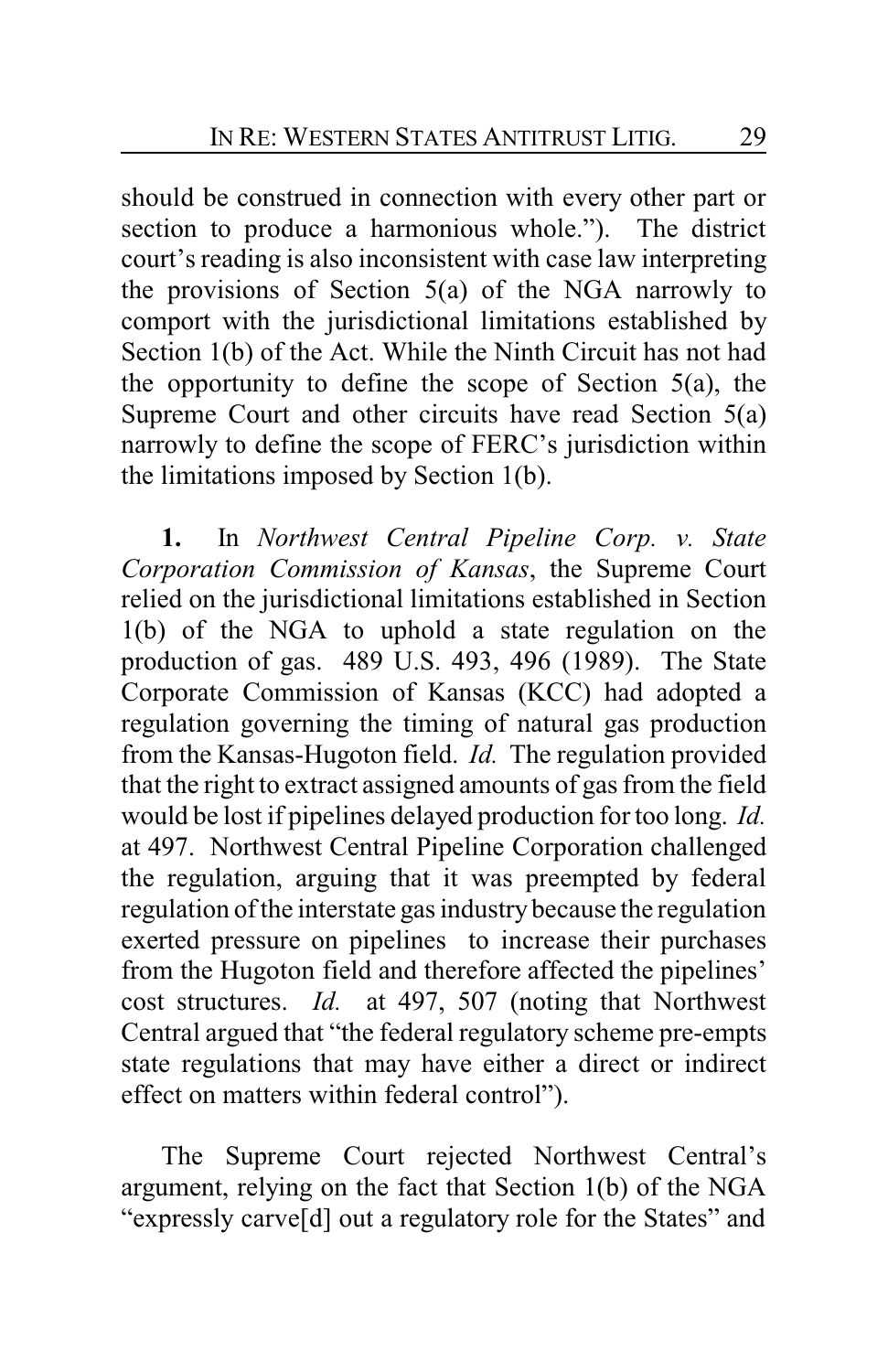provided that states would retain jurisdiction over the production of natural gas. *Id.* at 507. It also rejected the pipeline's claim that federal regulations preempted all state regulations that may affect rates within federal control, stating:

> To find field pre-emption of Kansas' regulation merely because purchasers' costs and hence rates might be affected would be largely to nullify that part of NGA  $\S$  1(b) that leaves to the States control over production, for there can be little if any regulation of production that might not have at least an incremental affect on the costs of purchasers in some market and contractual situation.

*Id.* at 514.

In *American Gas Association v. Federal Energy Regulatory Commission*, the D.C. Circuit examined FERC's refusal to use its authority under Section 5 of the NGA to modify "take-or-pay" contracts**<sup>11</sup>** between natural gas producers and pipelines. 912 F.2d 1496, 1503 (D.C. Cir. 1990). A "major premise" of FERC's refusal to act was its conclusion that its Section 5 power did not reach nonjurisdictional contracts. *Id.* at 1505. The court concluded, "As we read the Natural Gas Act, the Commission

**<sup>11</sup>** Certain contracts entered into by producers and pipelines between 1977–1982 contained "take-or-pay" clauses requiring the pipelines either to purchase a specified percentage of the producer's deliverable gas or to make "pre-payments" for that percentage. *See Associated Gas Distribs. v. FERC*, 824 F.2d 981, 1021 (D.C. Cir. 1987).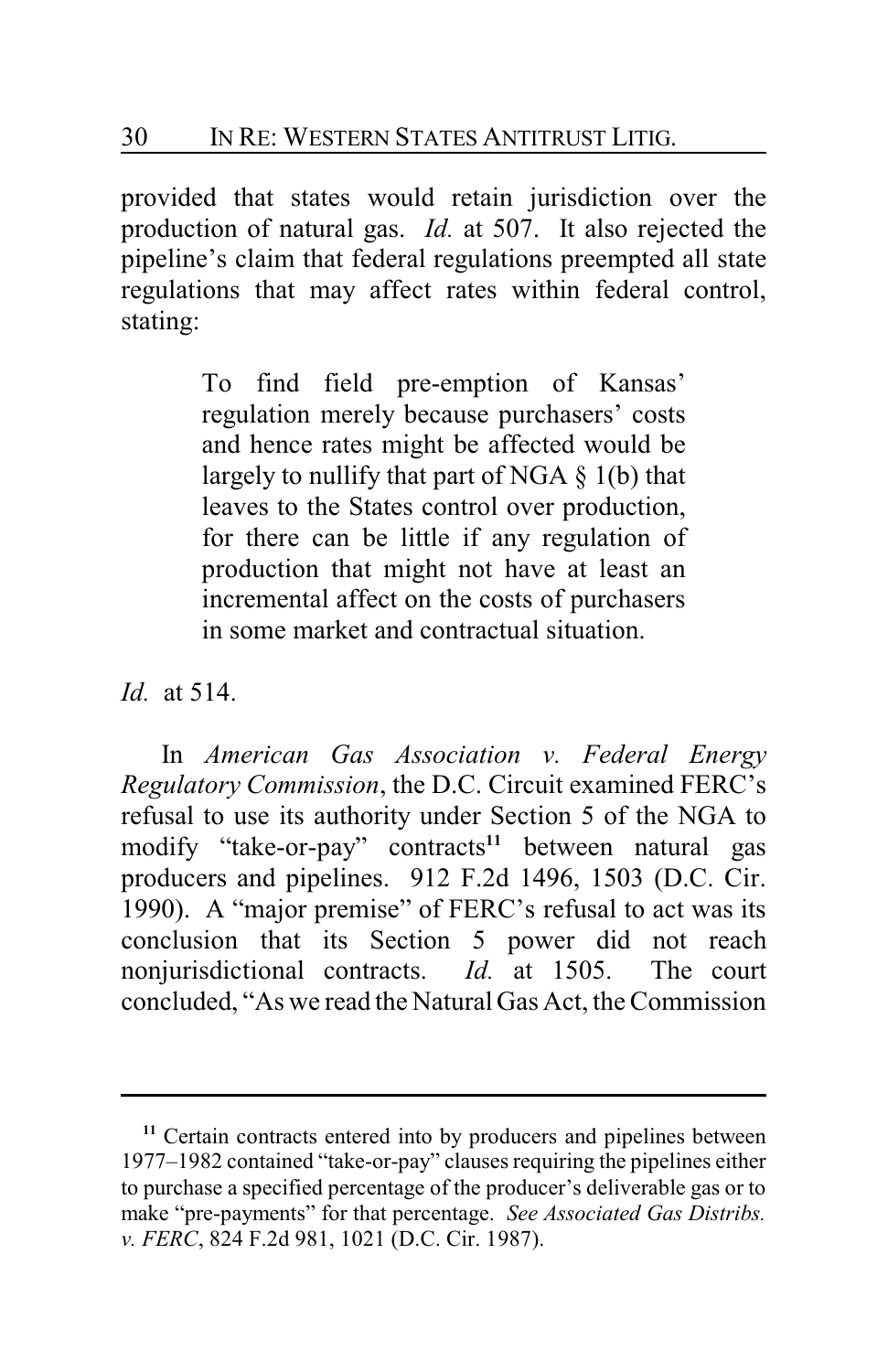was absolutely right: Congress clearly limited its § 5 powers to jurisdictional contracts." *Id.*

The petitioners in *American Gas Association* had offered an argument similar to the one offered by the Defendants in the present case: they isolated the phrase "contract affecting such rates" and argued that FERC had jurisdiction to assess the justness and reasonableness of the provisions of *any* contract that would likely influence a pipeline's end-ofpipelines prices. *Id.* FERC, on the other hand, interpreted "contract affecting such rates" as being limited to contracts involving a jurisdictional seller and directly governing the rate in a jurisdictional sale. *Id.* at 1506. The D.C. Circuit agreed with FERC, stating that "petitioners' theory is, more generally, an oxymoron – Commission jurisdiction over nonjurisdictional contracts." *Id.* The court also noted that the petitioners' expansive reading of Section 5 had no "conceptual core" because under their interpretation, Section 5 would reach "pipelines' contracts for every other possible factor of production – even legal services." *Id.* at 1507.

We find the analysis of these cases persuasive, and apply them here. Interpreting the jurisdictional provision in Section 5(a) broadly to find FERC jurisdiction over price manipulation associated with nonjurisdictional sales would risk nullifying the jurisdictional provisions of Section 1(b), which reserve to the states regulatory authority over nonjurisdictional sales, such as first sales at the wellhead or from sellers in Canada and Mexico. Under the broad reading of Section 5(a) that Defendants propose, there is no "conceptual core" delineating transactions falling within FERC's jurisdiction and transactions outside of FERC's jurisdiction. There would be nothing stopping a future court from finding that first sales themselves (which are exempted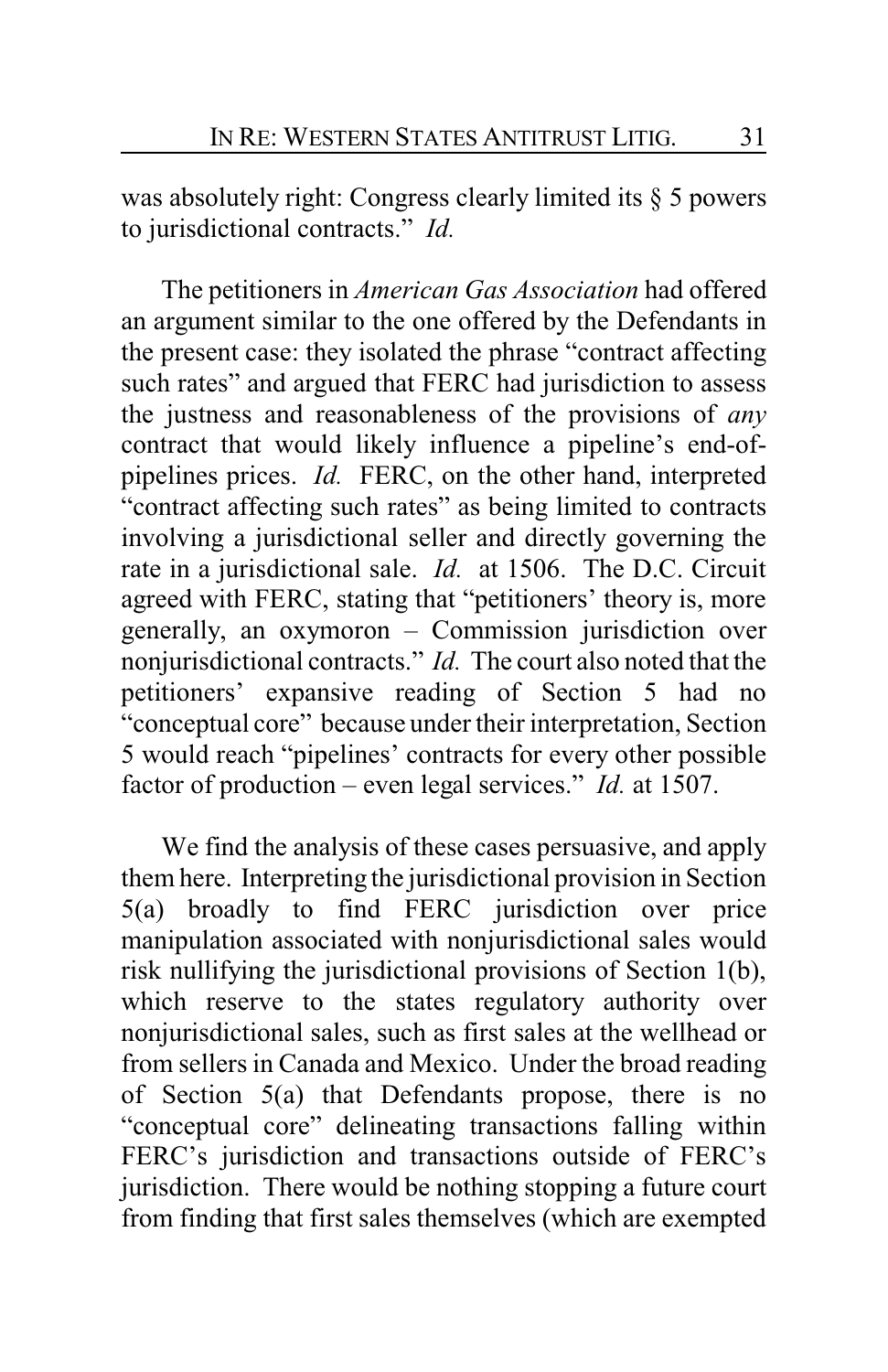from FERC's jurisdiction pursuant to Section 1(b) of the Act) are "practices" affecting jurisdictional rates that fall within the jurisdictional provision in Section 5(a). We reject this broad reading and hold that the district court erred in concluding that FERC had jurisdiction over the reporting practices associated with nonjurisdictional sales under Section 5(a).

**2.** Another D.C. Circuit case, *California Independent System Operator Corporation v. Federal Energy Regulatory Commission*, does not address the interplay between the jurisdictional limits outlined in Section 1(b) and the jurisdictional provision in Section 5(a), but it does provide further support for a narrow interpretation of the word "practices" in Section 5(a). 372 F.3d 395 (D.C. Cir. 2004). The California Independent System Operator Corporation (CAISO) was a non-profit entity created by the state of California to operate electric grid facilities in California. *Id.* at 397. By statute, CAISO was obligated to follow certain procedures for selecting a board of directors composed exclusively of California residents. *Id.* After the energy crisis of 2000, FERC directed CAISO to utilize a different selection method for its board of directors. *Id.* at 397–98. FERC claimed that it had authority to issue such a directive under Section 206 of the Federal Power Act,**<sup>12</sup>** which provided, "Whenever the Commission [shall find] that any

**<sup>12</sup>** The language at issue from the Federal Power Act in *CAISO* is identical to the language at issue from the NGA in the present case. The Supreme Court noted in*Arkansas Louisiana Gas Company v. Hall* that the relevant provisions of the Federal Power Act and the Natural Gas Act "are in all material respects substantially identical," and therefore the Court's established practice is to "cit[e] interchangeably decisions interpreting the pertinent sections of the two statutes." 453 U.S. 571, 577 n.7 (1981) (internal quotations omitted).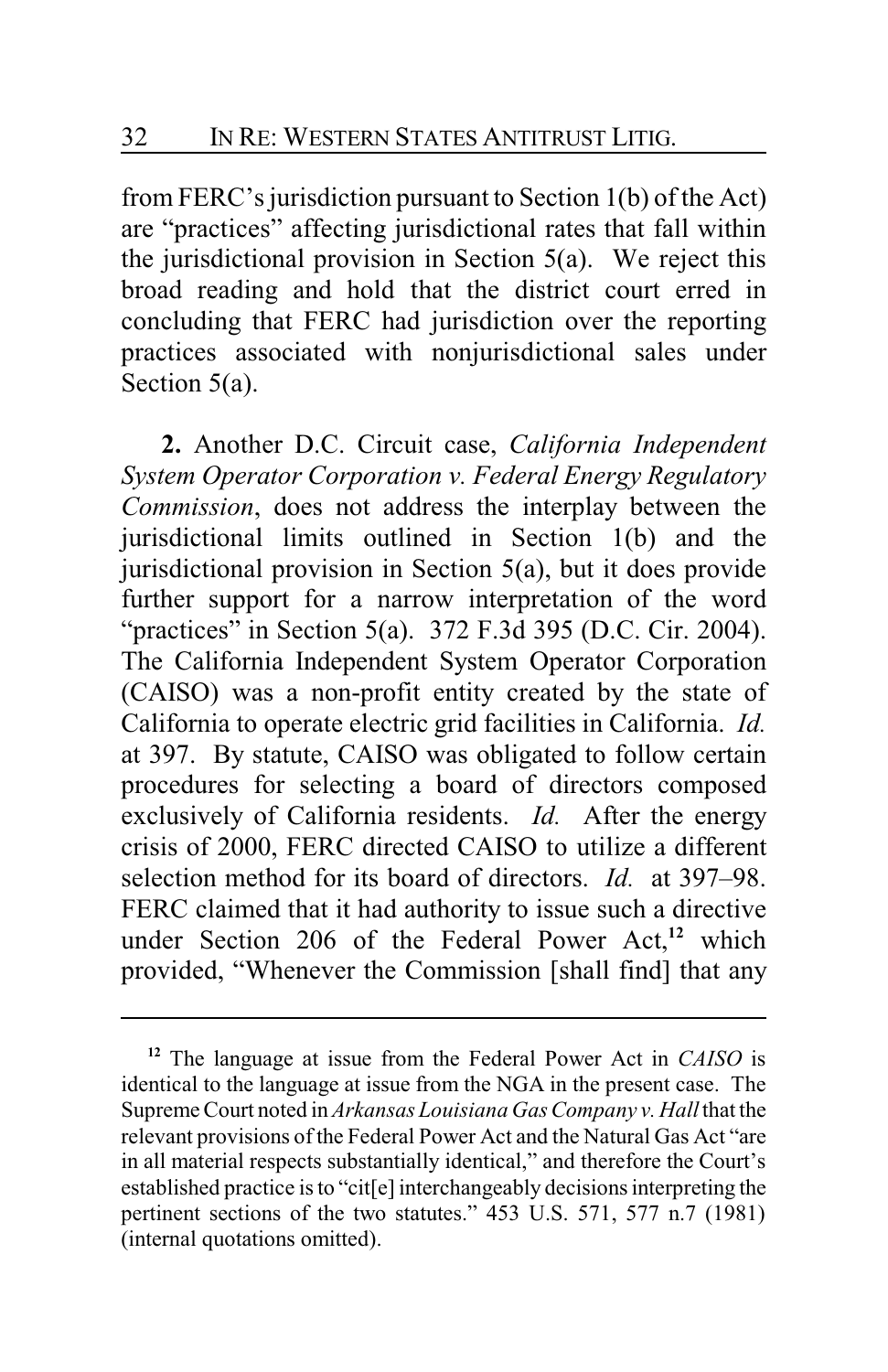rule, regulation, practice, or contract affecting such rate, charge, or classification is unjust, unreasonable, unduly discriminatory or preferential," the Commission shall determine the just and reasonable practice to be observed thereafter. *Id.* at 399 (quoting 16 U.S.C. § 824e(a)). Specifically, FERC claimed that the composition and method of selection of a utility company's governing board was a "practice . . . affecting [a] rate," and that because FERC had found that CAISO's selection method was discriminatory, FERC had authority to determine a just and reasonable practice. *Id.*

The D.C. Circuit began its analysis with the "plain language" of the statutory text. *Id.* at 400. It found that the word "practices" is a word of sufficiently diverse meanings that the proper method for determining Congressional intent was to apply the canon of statutory construction "*noscitur a sociis.*" **<sup>13</sup>** The court looked at the word "practices" in context, finding that Section 5(a) comes into play only after the Commission has a hearing and determines that a "rate, charge, or classification" employed by a regulated utility in a jurisdictional transaction is unjust or unreasonable. *Id.*  Therefore, the court found that by using the word "practice," Congress had intended to empower FERC to "effect a reformation of some 'practice' in a more traditional sense of actions habitually being taken by a utility in connection with a rate found to be unjust or unreasonable." *Id.* The court noted that the implications of a broader reading of the word "practices" would be "staggering" because FERC would have

**<sup>13</sup>** *Noscitur a sociis* means that "a word is known by the company it keeps," and this canon is applied "where a word is capable of many meanings in order to avoid the giving of unintended breadth to the Acts of Congress." *Jarecki v. G.D. Searle & Co.*, 367 U.S. 303, 307 (1961).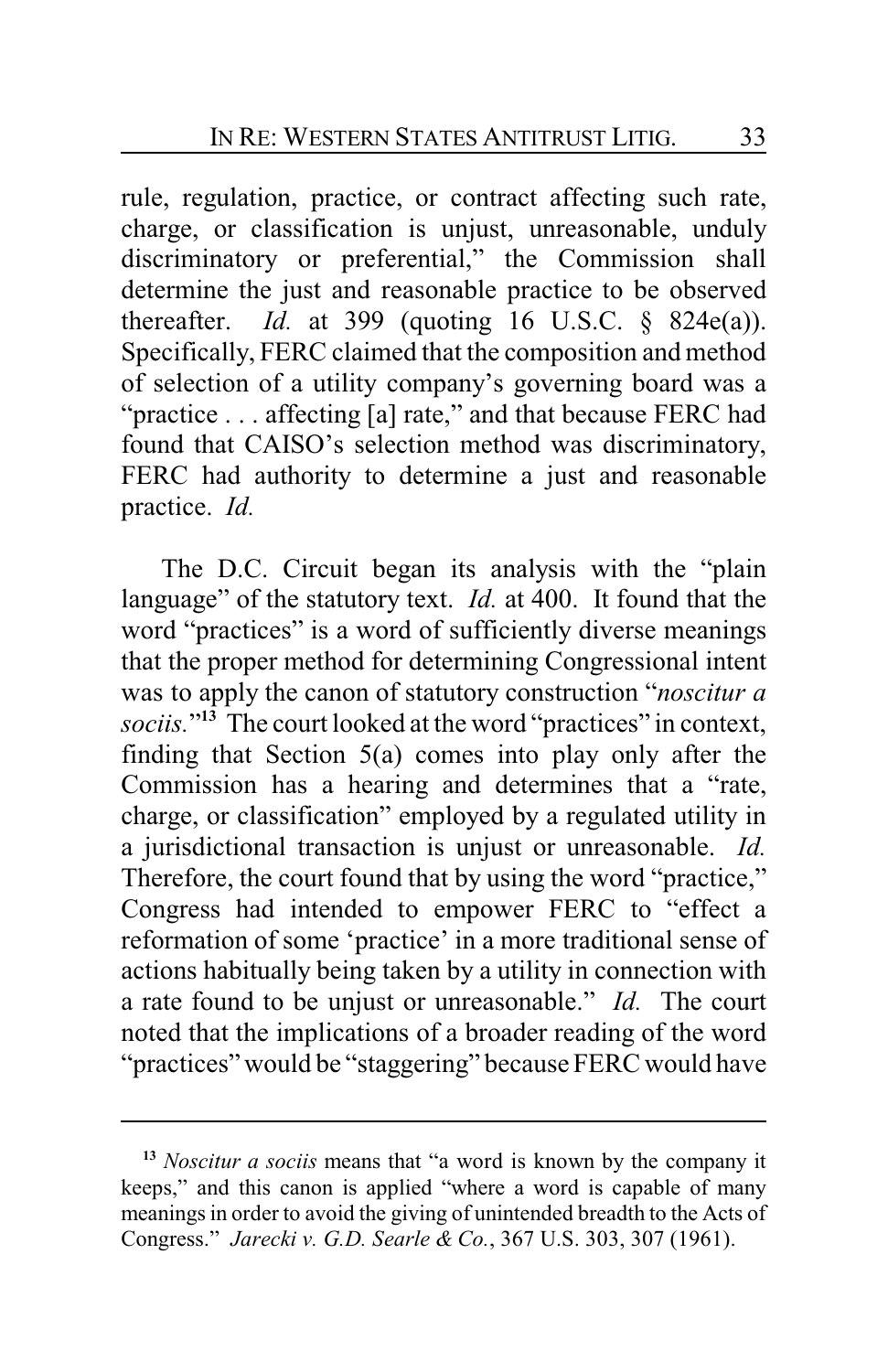jurisdiction over a plethora of activities, such as the methods of contracting for services, labor, or office space, as long as FERC found that such "practices" affected the jurisdictional rates. We agree with the D.C. Circuit's approach to reading the word "practices" narrowly as to not expand unduly the scope of FERC's jurisdiction.

**3.** Defendants rely on *Mississippi Power & Light Co. v. Mississippi ex rel. Moore*, 487 U.S. 354 (1988) ("*MP&L*") for the proposition that "FERC's jurisdiction over a practice or contract affecting a jurisdictional rate preempts state law from being used to regulate that practice or contract." *Mississippi Power & Light* involved a FERC order requiring four utility companies to purchase a particular share of a nuclear power plant's output at rates FERC determined to be just and reasonable. *Mississippi Power &Light Co.*, 487 U.S. at 364. One of the utility companies, Mississippi Power & Light, filed an application with the Mississippi Public Service Commission ("MPSC") seeking a substantial increase in its retail rates to recoup the costs of purchasing a portion of the nuclear power plant's output. *Id.* at 365. The Mississippi Supreme Court eventually ruled that the MPSC was required, in accordance with state law, to review the prudence of incurring costs associated with purchasing the nuclear power plant's output. *Id.* at 367.

The Supreme Court reversed. The Court stated that FERC's exclusive jurisdiction over wholesale rates also encompassed "power allocations that affect wholesale rates." *Id.* at 371. Because the "prudence inquiry" mandated by the Mississippi Supreme Court required the state commission to review the prudence of the FERC order determining the allocation of costs associated with the nuclear power plant, the inquiry was preempted by FERC's exclusive jurisdiction.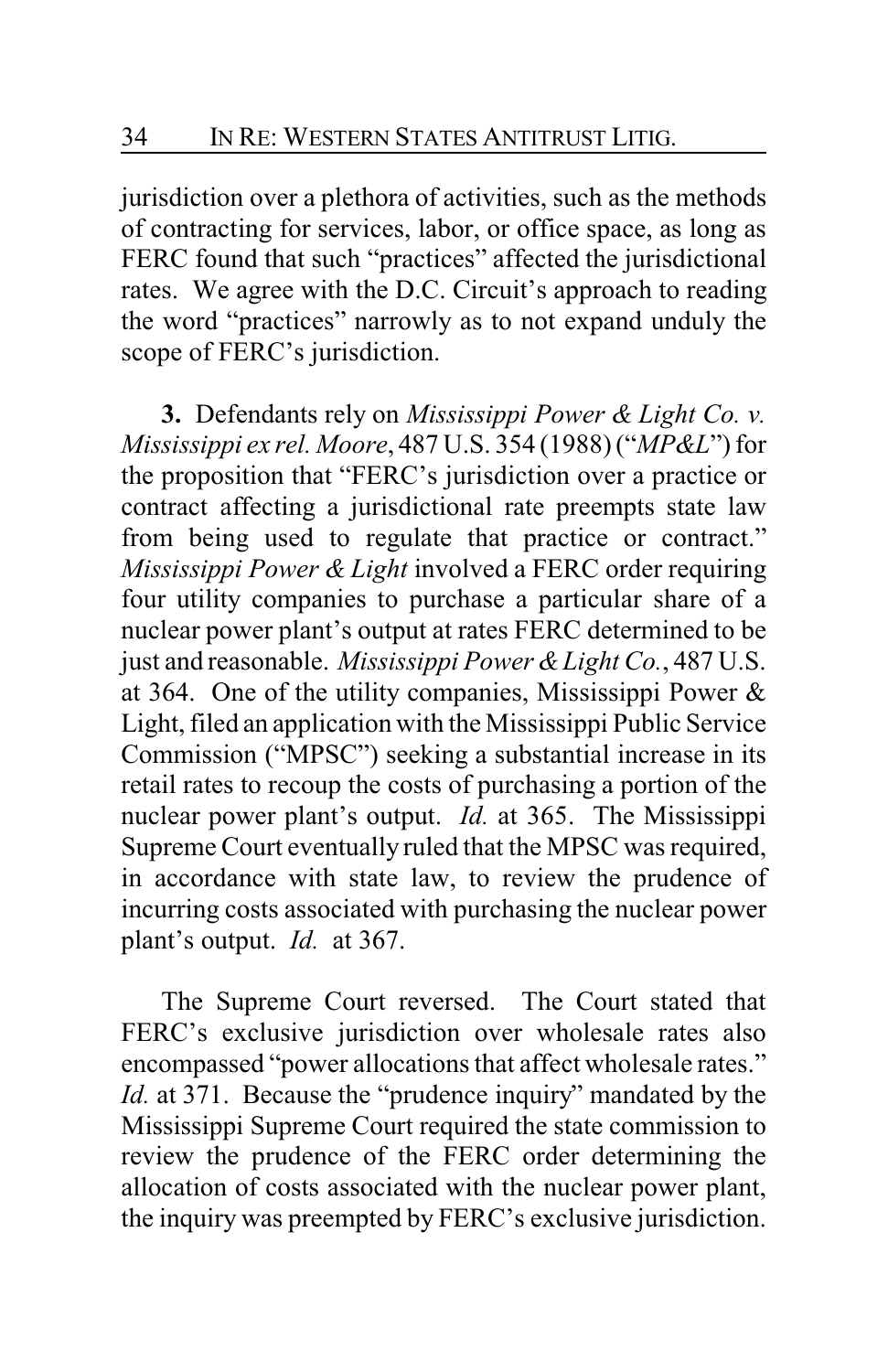*Id.* The Court concluded, "FERC-mandated allocations of power are binding on the States, and States must treat those allocations as fair and reasonable when determining retail rates." *Id.* at 371.

We do not find Defendants' reliance on *Mississippi Power & Light Co.* to be persuasive. *Mississippi Power & Light Co.* stands for the proposition that states cannot use their jurisdiction over retail rates to second-guess or review FERC-authorized rates that may affect retail rates. *See Gallo*, 503 F.3d at 1044 (relying on *Mississippi Power & Light Co.* to "support EnCana's position that wholesale sellers such as EnCana may raise the filed rate doctrine as a defense to actions putatively attacking retail rates, but having the effect of disallowingFERC-approved wholesale rates."). However, *Mississippi Power & Light Co.* does not support Defendants' broad reading of the phrase "practice . . . affecting [jurisdictional] rates." In *Mississippi Power & Light Co.*, FERC had used its jurisdiction over practices affecting wholesale rates to determine an equitable allocation of nuclear power costs. Defendants attempt to analogize the power allocations at issue in *Mississippi Power & Light Co.* with the market manipulation associated with nonjurisdictional transactions at issue in the present case. However, that analogy cannot be squared with the *Gallo* court's holding that the NGA does not preempt state antitrust challenges to rates and practices associated with such nonjurisdictional sales.

## **D. FERC's Regulatory Authority**

One final issue dividing the parties in this appeal is the extent to which FERC had authority to regulate the market manipulation that gave rise to the energy crisis in 2000–2001.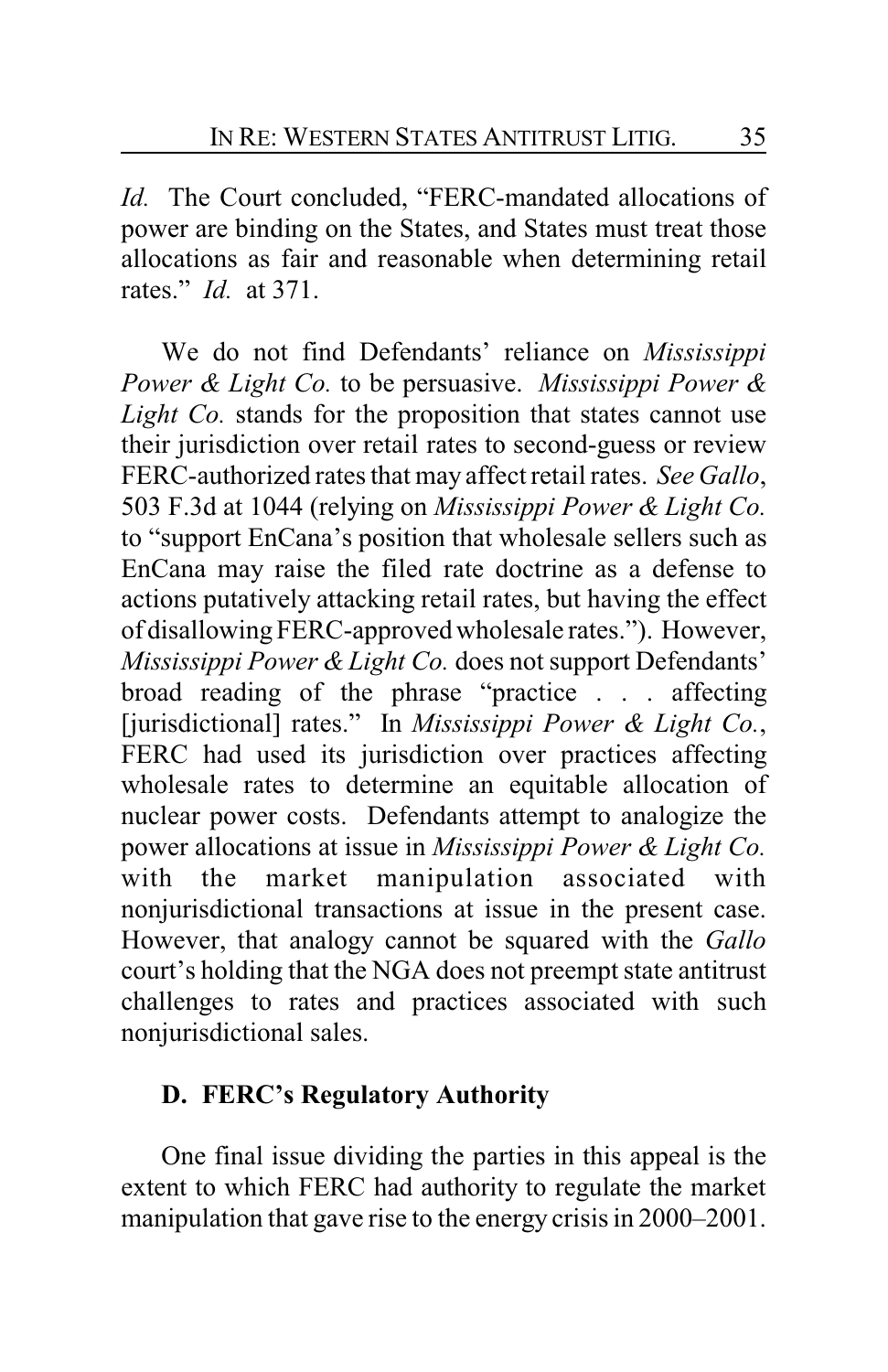The Defendants point to the Code of Conduct promulgated by FERC in 2003 as evidence that FERC had regulatory authority over the anticompetitive conduct at issue, including the false price reporting and wash sales. FERC promulgated the Code of Conduct by amending the blanket market certificates governing jurisdictional sellers. *See* Amendments to Blanket Sales Certificates, 68 Fed. Reg. 66,323 (Nov. 26, 2003). The Commission stated that the need for the Code of Conduct "was informed by the types of behavior that occurred in the Western markets during 2000 and 2001." *Id.* ¶ 2. The Code prohibited *jurisdictional* sellers **14** "from engaging in actions without a legitimate business purpose that manipulate or attempt to manipulate market conditions, including wash trades and collusion." *Id.* ¶ 4. The Code further provides that jurisdictional sellers are required to provide complete and accurate transactional information to publishers of gas price indices. *Id.* ¶ 5.

While Defendants rely on the promulgation of the Code of Conduct as evidence that FERC had jurisdiction over the market manipulation at issue, there are two significant flaws in their argument. First, two years after the promulgation of the Code, Congress enacted the Energy Policy Act of 2005 ("EPA"),**<sup>15</sup>** which prohibits market manipulation and

**<sup>15</sup>** The EPA provides, in relevant part:

It shall be unlawful for any entity, directly or indirectly, to use or employ, in connection with the purchase or sale of natural gas or the purchase or sale of transportation services subject to the jurisdiction of the

**<sup>14</sup>** Section III.A of the Commission's final order is titled "Application of Code of Conduct to Jurisdictional Sellers," and paragraphs 14–22 discuss the scope of FERC's jurisdiction over the natural gas industry.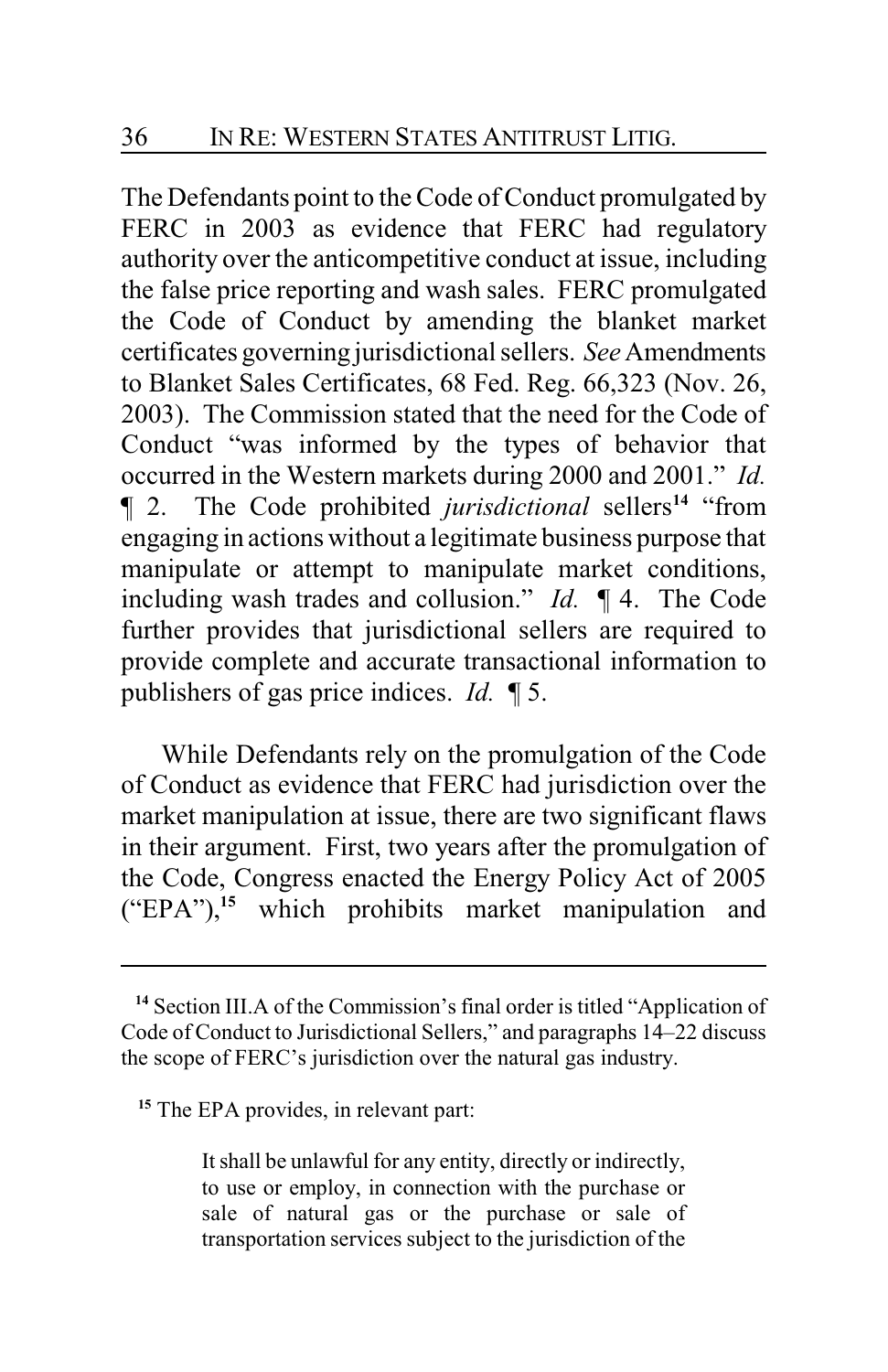authorizes FERC to promulgate rules and regulations to protect natural gas ratepayers. There is a canon of statutory interpretation that counsels against reading acts of Congress to be superfluous. *See American Nat'l Red Cross v. S.G.*, 505 U.S. 247, 263 (1992). This canon suggests that Congress enacted the relevant provision of the EPA *because* FERC did not alreadyhave regulatoryauthorityover the anticompetitive conduct at issue.

The second flaw in Defendants' argument is more relevant to our jurisdictional analysis. Even if FERC did have the statutory authority to promulgate the 2003 Code of Conduct and to make it applicable to "first sales" and other nonjurisdictional sales, a close reading of the Code reveals that FERC limited the application of the Code to sales within its jurisdiction. FERC acknowledged that because of acts deregulating first sales of natural gas, such sales were outside the scope of FERC's jurisdiction. Amendments to Blanket Sales Certificates, 68 Fed. Reg. 66,323 ¶ 14 (Nov. 26, 2003). FERC further noted that some commenters had raised "concerns regarding the potential adverse effect of imposing the proposed code of conduct only on the portion of the natural gas market under the Commission's jurisdiction," *id.*  ¶ 16, and responded by stating, "The fact that the Commission does not regulate the entire natural gas market does not compel the Commission to refrain from exercising its authority over that portion of the gas market which is

> Commission, any manipulative or deceptive device or contrivance. . . . in contravention of such rules and regulations as the Commission may prescribe as necessary in the public interest or for the protection of natural gas ratepayers.

Pub. L. No. 109-58 tit. III, § 315 (codified at 15 U.S.C. § 717c-1).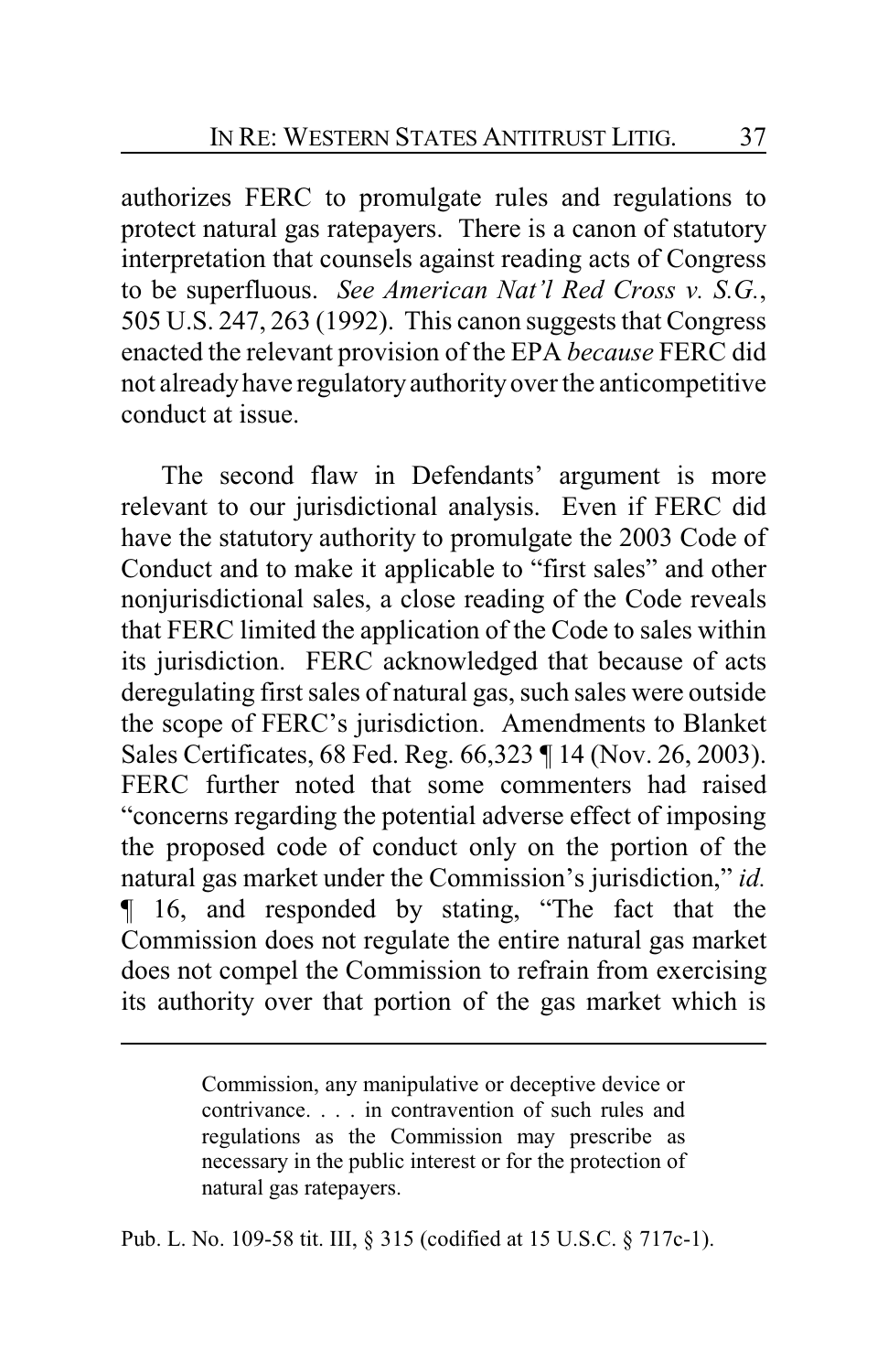within its jurisdiction to prevent the manipulation of prices." *Id.*  $\llbracket 21$ . The discussion of jurisdictional limitations within the Code of Conduct itself suggests that the Code does *not* support the Defendants' argument that FERC had jurisdiction over the anticompetitive behavior related to nonjurisdictional sales. For these reasons, the 2003 enactment of the Code of Conduct does not affect our conclusion that the NGA does not grant FERC jurisdiction over claims arising out of false price reporting and other anticompetitive behavior associated with nonjurisdictional sales.

# **IV. The District Court's Orders Denying Plaintiffs Leave to Amend**

The *Farmland*, *Breckenridge*, *Learjet*, and *Heartland* Plaintiffs appeal the district court's October 29, 2010, order denying them leave to amend their complaints to add federal antitrust claims. Their motions for leave to amend their complaints were filed nine months after the March 2, 2009, scheduling deadline to amend pleadings. The *Breckenridge* Plaintiffs also appeal the district court's April 21, 2008, order denying them leave to amend their complaint to add a state law treble damages remedy.

We review a district court's decision denying leave to amend pleadings for abuse of discretion. *See Johnson v. Mammoth Recreations, Inc.*, 975 F.2d 604, 607 (9th Cir. 1992). We hold that in the present case, the district court did not abuse its discretion in denying either of the two motions for leave to amend complaints, and therefore affirm both the October 29, 2010, order denying the *Farmland*, *Breckenridge*, *Learjet*, and *Heartland* Plaintiffs leave to amend their complaints to add federal antitrust claims, as well as the April 21, 2008, order denying the *Breckenridge* Plaintiffs leave to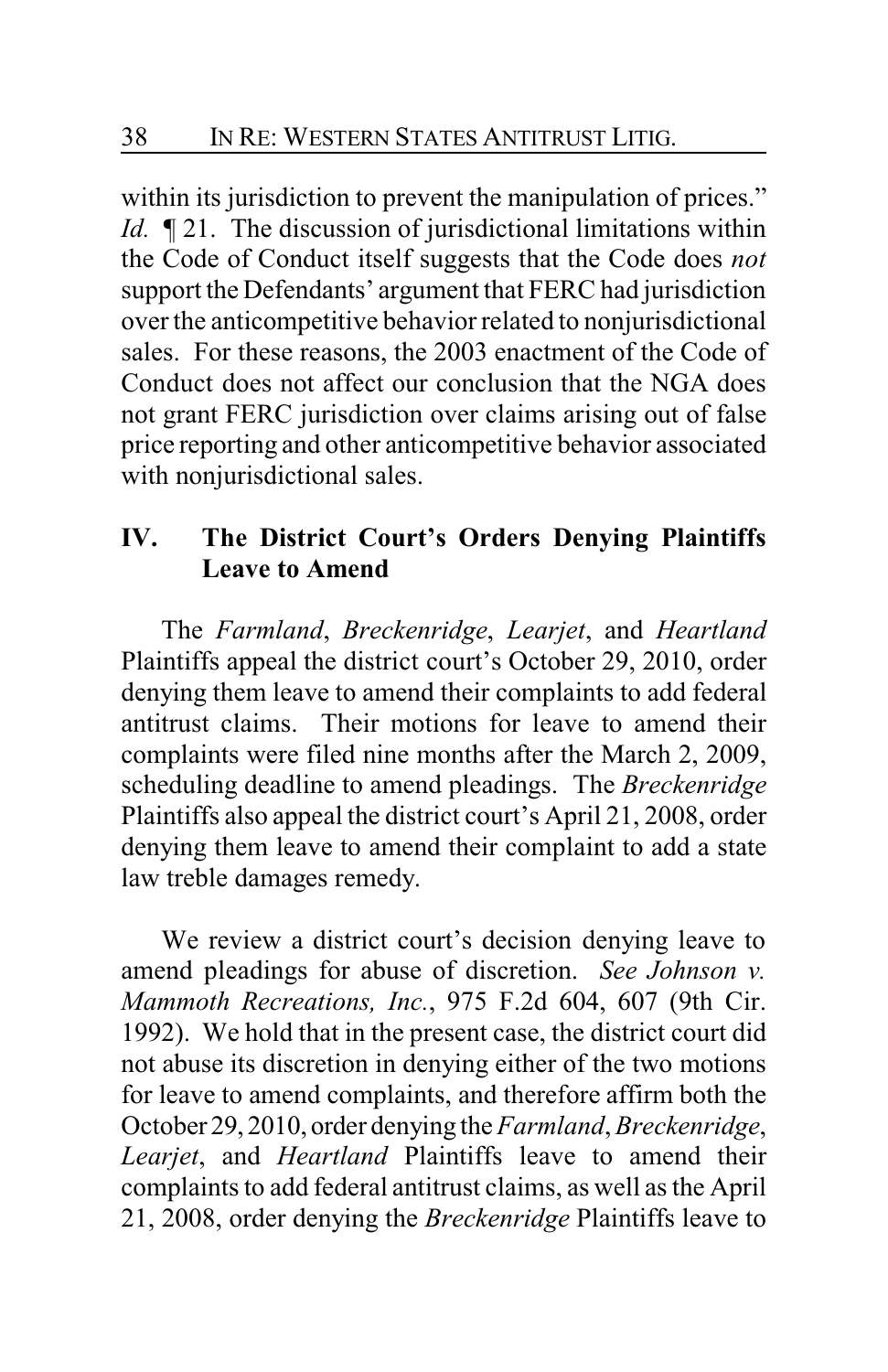amend their complaint to add a state law treble damages claim.

### **A. October 29, 2010, Order**

We summarize briefly the procedural history of this case to provide context for our decision to affirm the district court's October 29, 2010, order.

On April 8, 2005, the district court granted summary judgment to the defendants in the *Texas-Ohio* and *Abelman* cases on the ground that the plaintiffs' claims in those cases were barred by the filed-rate doctrine. *See In re Western States Wholesale Natural Gas Antitrust Litig.*, 368 F. Supp. 2d 1110 (D. Nev. 2005), *rev'd by* 243 Fed. App'x 328 (9th Cir. 2007) and *In re Western States Wholesale Natural Gas Antitrust Litig.*, 408 F. Supp. 2d 1055 (D. Nev. 2005), *rev'd by* 248 Fed. App'x 821 (9th Cir. 2007). Four months later, the first of these present actions was filed. In September 2007, this court issued its decision in *Gallo* and simultaneously reversed *Texas-Ohio* and *Abelman*, holding that the filed-rate doctrine does not bar state or federal antitrust claims arising out of the allegations that energy traders manipulated the price index. *See E. & J. Gallo Winery v. Encana Corp.*, 503 F.3d 1027 (9th Cir. 2007); *In re Western States Wholesale Natural Gas Antitrust Litig.*, 243 Fed. App'x 328 (9th Cir. 2007) (reversing *Texas-Ohio*); *In re Western States Wholesale Natural Gas Antitrust Litig.*, 248 Fed. App'x 821 (9th Cir. 2007) (reversing *Abelman*). In November 2007, Defendants in the present case filed a new motion for summary judgment, and in May 2008, the District Court denied the motion, relying in part on *Gallo*. In July 2008, Defendants asked the District Court to reconsider its May 2008 order denying their preemption-based motion for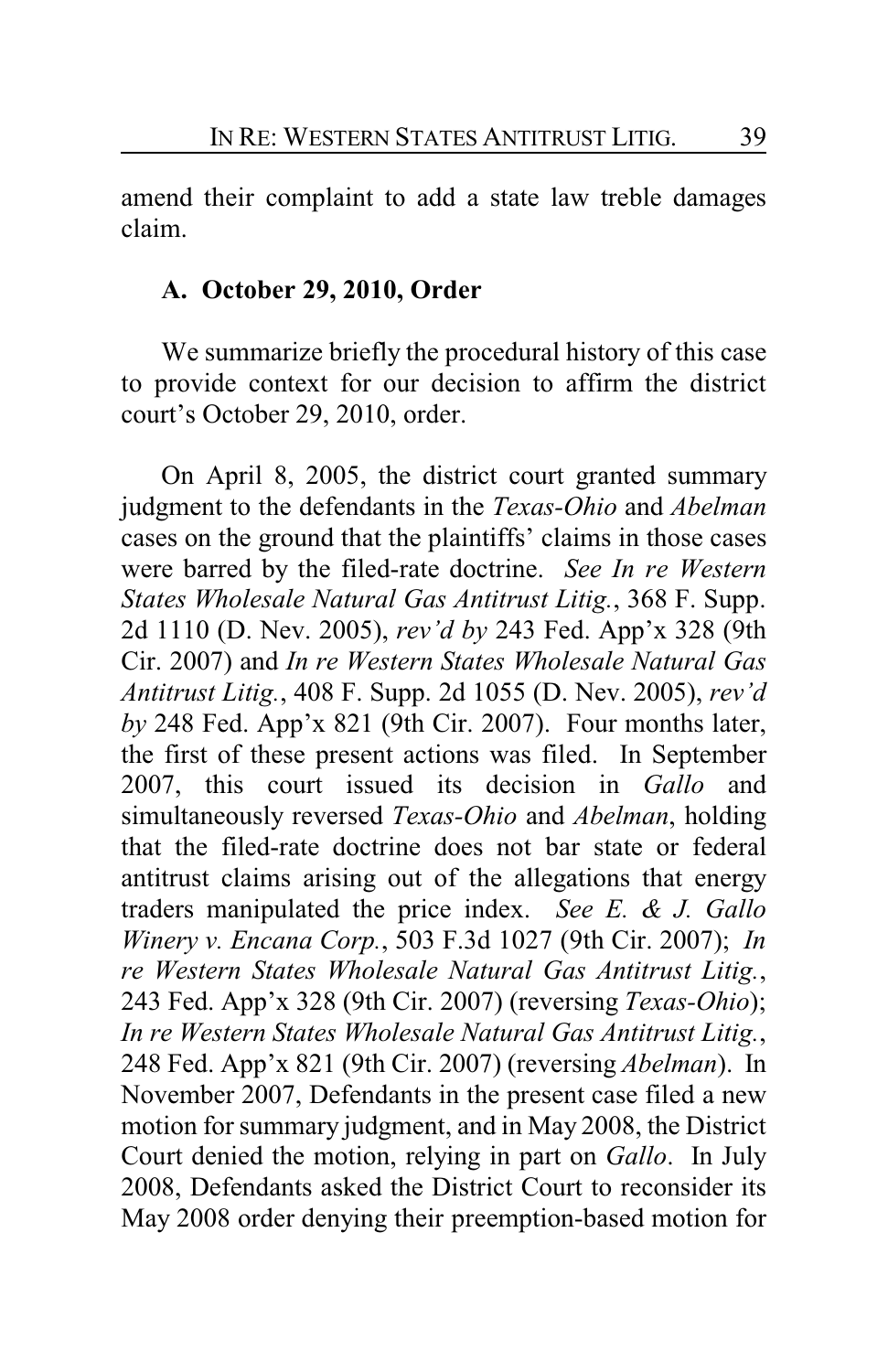summary judgment. Finally, in November 2009 the District Court agreed to reconsider its May 2008 order.

The deadline to amend pleadings in this case was March 2, 2009. On December 15, 2009 (approximately one month after the District Court agreed to reconsider its May 2008 order denying summary judgment), Plaintiffs filed motions to modify the scheduling order and for leave to amend their complaints to add claims under the federal Sherman Antitrust Act.

The district court denied the Plaintiffs' motions to amend their pleadings, noting that when a party seeks to amend a pleading after the pretrial scheduling order's deadline for amending the pleadings has expired, the moving party must satisfy the "good cause" standard of Federal Rule of Civil Procedure  $16(b)(4)$ , which provides that "[a] schedule may be modified only for good cause and with the judge's consent," rather than the liberal standard of Federal Rule of Civil Procedure 15(a).<sup>16</sup> "Unlike Rule 15(a)'s liberal amendment policy which focuses on the bad faith of the party seeking to interpose an amendment and the prejudice to the opposing party, Rule 16(b)'s 'good cause' standard primarily considers the diligence of the party seeking the amendment." *Johnson*, 975 F.2d at 609. While a court may take into account any prejudice to the party opposing modification of the scheduling order, "the focus of the [Rule 16(b)] inquiry is

<sup>&</sup>lt;sup>16</sup> Fed. R. Civ. P. 15(a) provides that a party may amend its pleadings once as a matter of course within certain deadlines, and that in "all other cases, a party may amend its pleading only with the opposing party's written consent or the court's leave. *The court should freely give leave when justice so requires*." (emphasis added).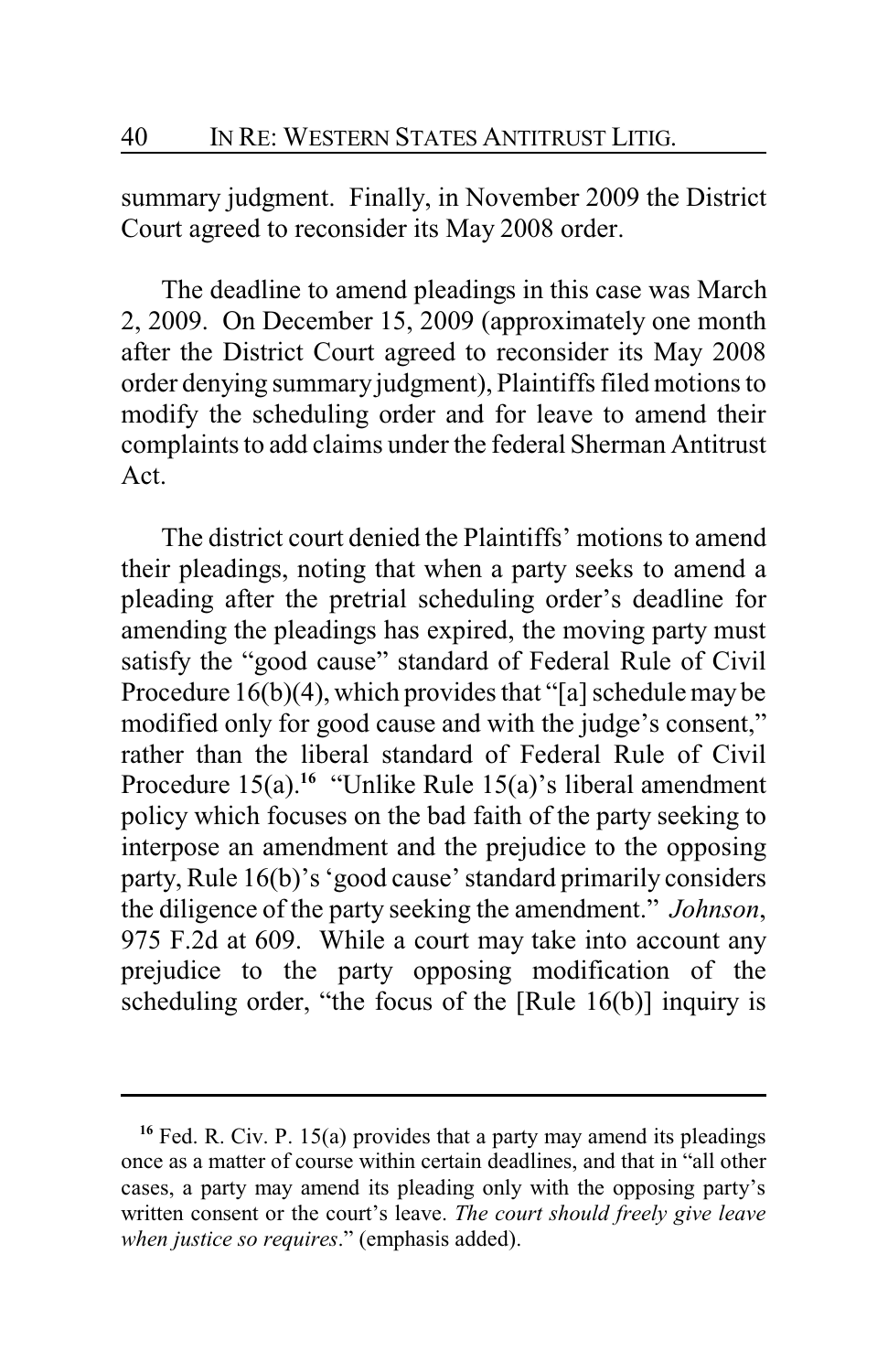upon the moving party's reasons for seeking modification . . . [i]f that party was not diligent, the inquiry should end." *Id.*

The district court in the present case noted, "The good cause standard typically will not be met where the party seeking to modify the scheduling order has been aware of the facts and theories supporting amendment since the inception of the action." The district court found that Plaintiffs were not diligent in seeking the amendment to add federal Sherman Antitrust Act claims, because they had known since 2007 (after this court held in *Gallo* that federal antitrust claims were not barred by the filed-rate doctrine) that federal antitrust claims may be viable.

We hold that the district court did not abuse its discretion in concluding that the Plaintiffs were not diligent in seeking to amend their complaints to add federal antitrust claims. Our analysis is guided by this court's decision in *Johnson v. Mammoth Recreations, Inc*., 975 F.2d 604 (9th Cir. 1992). In *Johnson*, Dairl Johnson was injured while skiing at Mammoth Mountain ski resort. *Id.* at 606. He filed a diversity action against the ski lift manufacturer and Mammoth Recreations, Inc., a holding company that owned a majority of the stock in Mammoth Mountain Ski Area, Inc., the entity that actually owned and operated the ski resort. *Id.* The district court filed a scheduling order which established a cut-off date of October 17, 1989, for joining additional parties. *Id.* Four months after this deadline passed, Johnson moved to join Mammoth Mountain Ski Area, Inc., claiming that he was unaware of the existence of Mammoth Mountain Ski Area, Inc., and its corporate relationship with Mammoth Recreations, Inc. *Id.* at 607. The court found that Johnson had failed to demonstrate good cause for his belated motion to amend, since "Mammoth Recreation's answer to the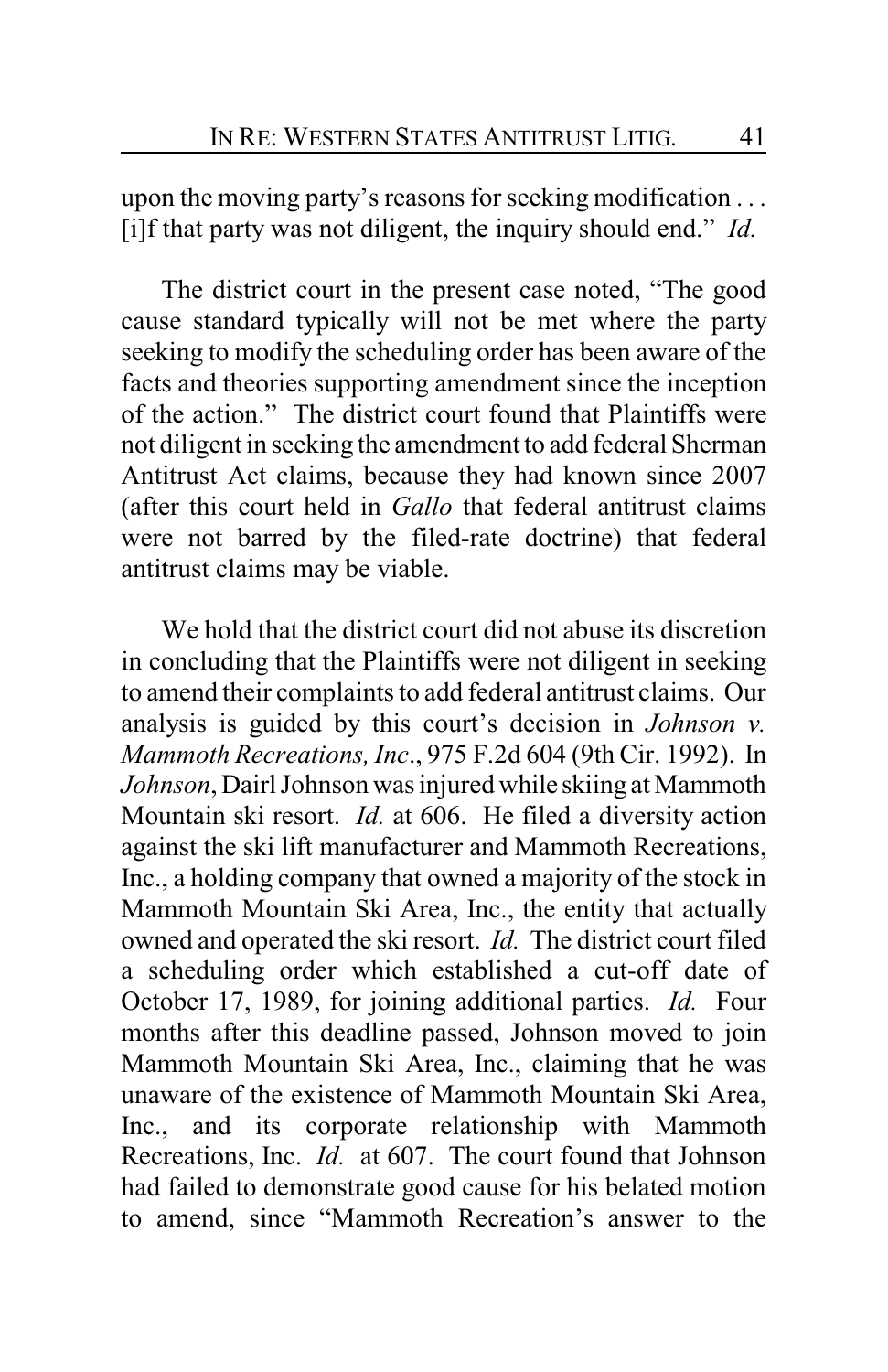complaint and response to interrogatories amply indicated that Mammoth Recreations did not own and operate the ski resort, and thus any theory of liability predicated upon that fact would fail." *Id.* at 609. As in *Johnson*, the Plaintiffs here have failed to demonstrate good cause for their untimely motion to amend, and thus, the district court did not abuse its discretion in denying that motion. We therefore affirm the district court's October 29, 2010, order denying Plaintiffs leave to amend their complaints to add federal antitrust claims.

#### **B. April 21, 2008, Order**

On March 4, 2008, the *Heartland* Plaintiffs filed a motion for leave to amend their complaint to add a treble damages claim under the Colorado state antitrust statute. Previously, their complaint had sought only a full refund. The district court denied the motion, stating, "Plaintiffs have been aware of the availability of an actual damages claim under the Colorado antitrust statutes since the inception of the case, but chose to plead under the full refund provision only." The district court found that Plaintiffs' failure to seek leave to add an actual damages claim was explicable during the time between the district court's 2005 ruling in *Texas-Ohio* and *Abelman* that such claims were barred by the filed-rate doctrine and this court's decision in *Gallo* holding that such claims were *not* barred. However, this court decided *Gallo* in September 2007, and Plaintiffs did not move to amend their complaint to add an actual damages claim until March 4, 2008.

The district court considered it relevant that Plaintiffs had requested leave to amend to add an additional defendant on October 12, 2007, but did not make a request to add the treble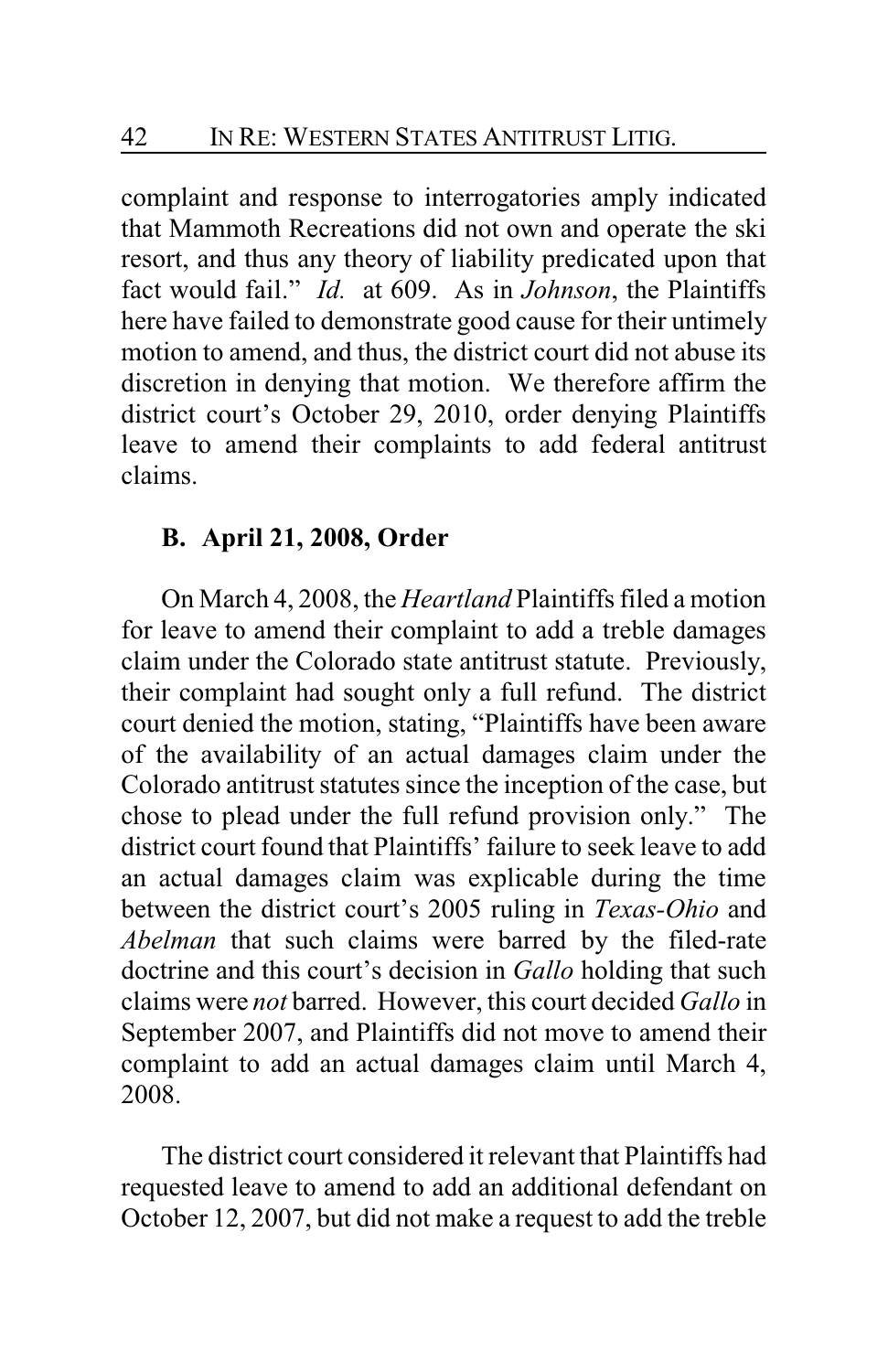damages claim at that time. The court denied the Plaintiffs' March 4, 2008, motion for leave to amend to add a treble damages claims, finding that Plaintiffs unduly delayed amendment by waiting "until after this Court granted summary judgment on the full consideration claim, several months after *Gallo*, to seek leave to amend to add a new theory of liability of which Plaintiffs have been aware since the inception of this suit."

Although Federal Rule of Civil Procedure 15(a) provides that leave to amend "shall be freely given when justice so requires," it "is not to be granted automatically." *Jackson v. Bank of Hawaii*, 902 F.2d 1385, 1387 (9th Cir. 1990). This court considers the following five factors to assess whether to grant leave to amend: "(1) bad faith, (2) undue delay, (3) prejudice to the opposing party, (4) futility of amendment; and (5) whether plaintiff has previously amended his complaint." *Allen v. City of Beverly Hills*, 911 F.2d 367, 373 (9th Cir. 1990).

The district court in the present case relied heavily on the fifth factor. It noted that a "district court's discretion [whether to grant leave to amend] is 'particularly broad' in deciding subsequent motions to amend where the court previously granted leave to amend." This court's decision in *Royal Insurance Company of America v. Southwest Marine*, 194 F.3d 1009 (9th Cir. 1999) is instructive. Royal Insurance Company sued Southwest for breach of contract, breach of warranty, and negligence after Southwest allegedly caused \$900,000 of damage to a boat insured by Royal Insurance. *Id.* at 1013. Royal Insurance amended its complaint twice – once to correct minor deficiencies in the original complaint, and once to assert additional claims against Southwest. *Id.* at 1013 n.1. However, the district court denied Royal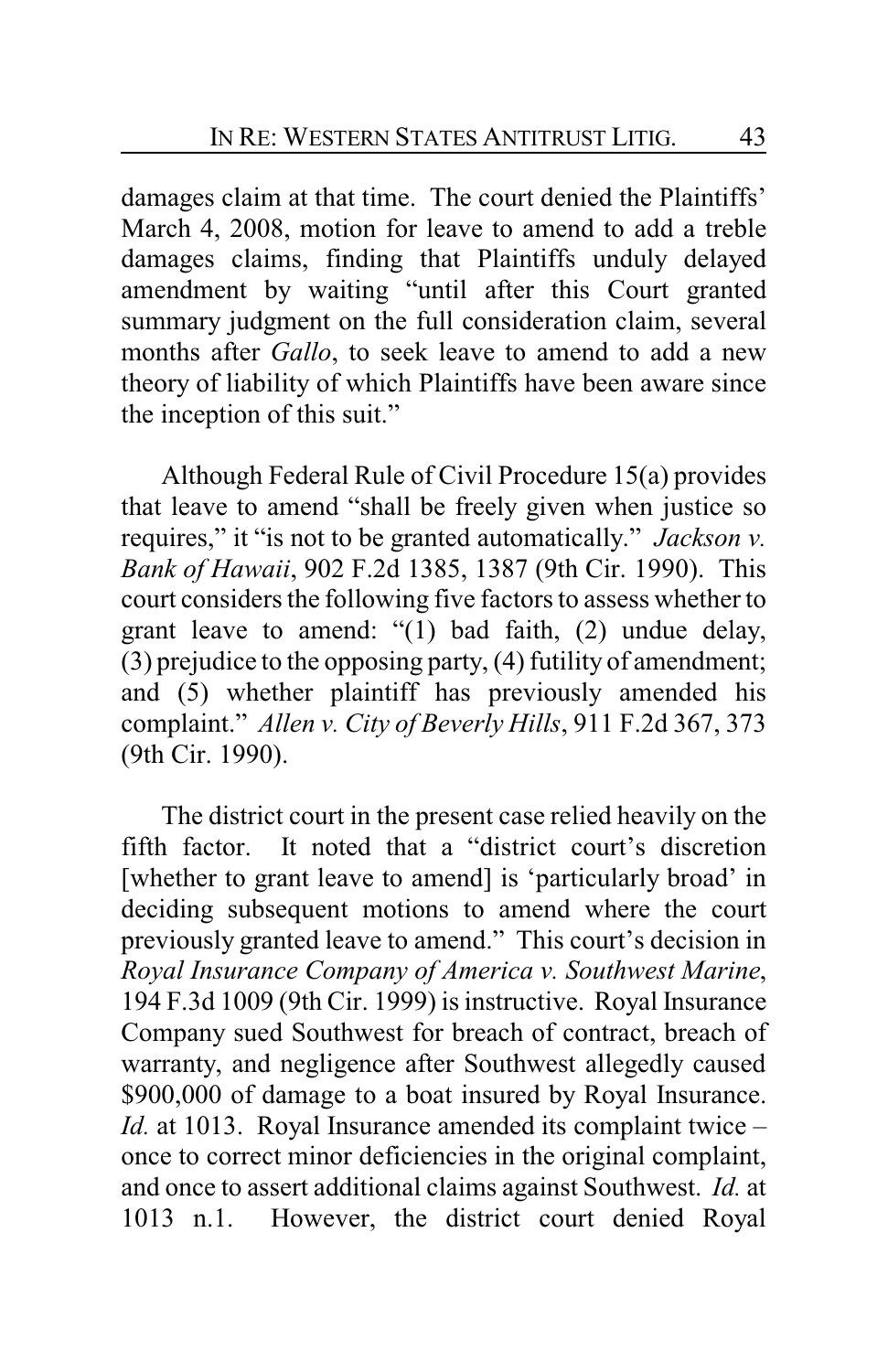Insurance's motion for leave to file a third amended complaint to assert further claims against Southwest, which Royal filed after the district court granted summary judgment in favor of Southwest. *Id.* at 1013.

On appeal, this court stated, "Late amendments to assert new theories are not reviewed favorably when the facts and the theory have been known to the party seeking amendment since the inception of the cause of action." *Id.* at 1016–17 (internal quotation marks omitted). We relied on the fact that Royal Insurance had knowledge of the relevant facts from the inception of the lawsuit, and also the fact that Royal had twice before amended its complaint, to hold that the district court did not abuse its discretion by denying Royal's motion for leave to file a third amended complaint. *Id.* at 1017 ("Considering that Royal had twice before amended its complaint and moved to amend a third time only after the district court dismissed its claims on summary judgment, the district court did not abuse its discretion by denying Royal's motion to amend.").

In the present case, we find that the district court did not abuse its discretion in denying the *Heartland* Plaintiffs' motion for leave to amend to add a treble damages state law claim. We therefore affirm the district court's order denying that motion.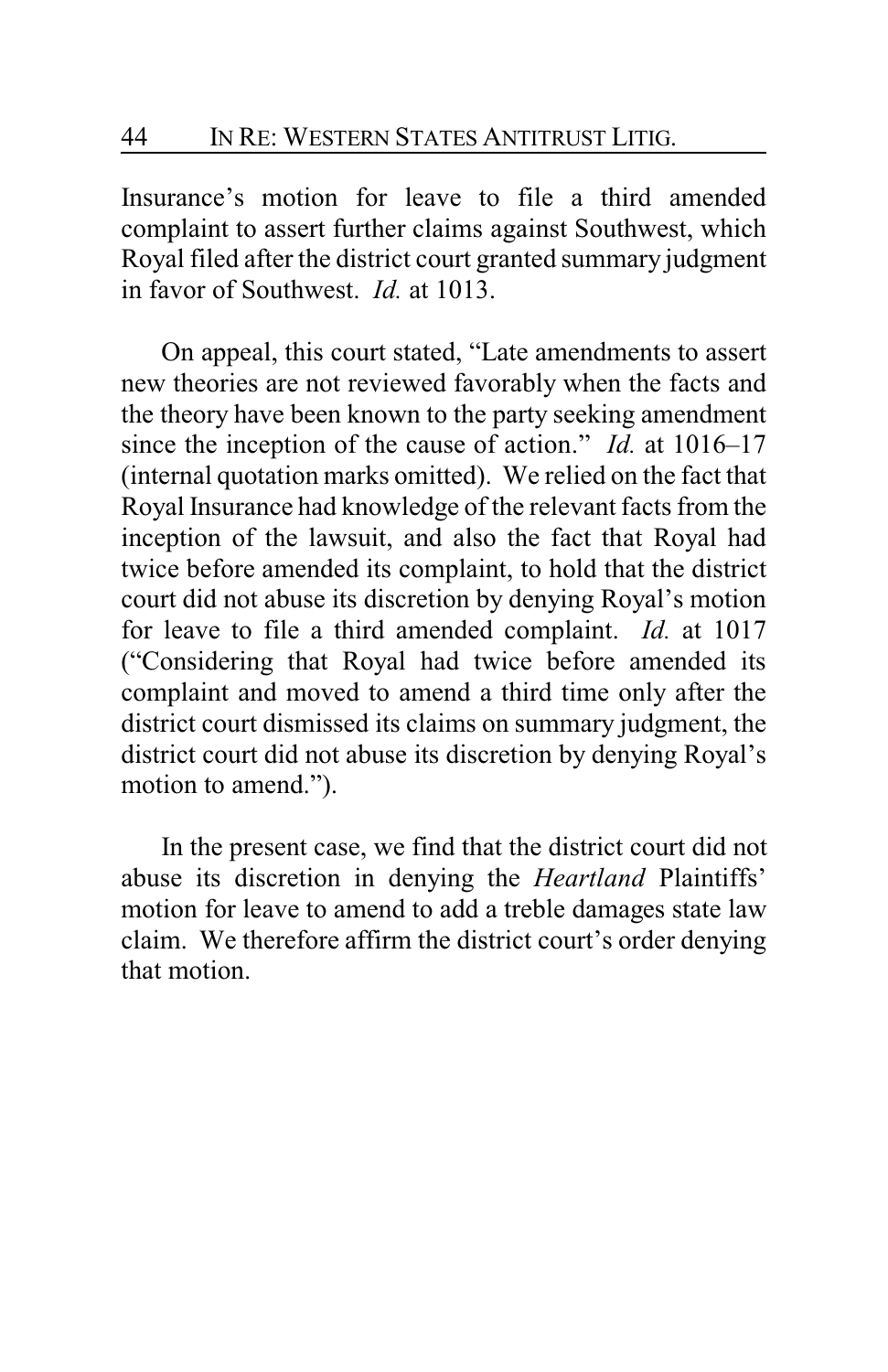# **V. Dismissal of the AEP Defendants from the** *Arandell* **and** *Heartland* **Lawsuits**

The district court entered separate orders dismissing the AEP Defendants**<sup>17</sup>** from the *Arandell* suit filed in Wisconsin state court and dismissing the AEP Defendants from the *Heartland* suit filed in Missouri state court prompted by the AEP Defendants' motions to dismiss for lack of personal jurisdiction pursuant to Federal Rule of Civil Procedure 12(b)(2). This court reviews *de novo* a district court's determination that it does not have personal jurisdiction over a defendant. *See Schwarzenegger v. Fred Martin Motor Co.*, 374 F.3d 797, 800 (9th Cir. 2004).

### **A. Facts**

The operative facts alleged in each case are substantially similar. The *Arandell* Plaintiffs filed a class action in Wisconsin pursuant to the Wisconsin Antitrust Act, Wisconsin Statutes ch. 133, brought by and on behalf of a class consisting of all Wisconsin industrial and commercial purchasers of natural gas for consumption in Wisconsin between January 1, 2000 and October 21, 2002. Their complaint alleged that during the relevant time period, the Defendants conspired to restrain trade or commerce relating to natural gas.

The *Heartland* Plaintiffs filed a class action in Missouri pursuant to the Missouri Antitrust Laws, Missouri Statutes § 416.010 *et seq.*, brought by and on behalf of a class consisting of all Missouri industrial and commercial

<sup>&</sup>lt;sup>17</sup> The "AEP Defendants" are American Electric Power Company ("AEP") and its subsidiary, AEP Energy Services, Inc ("AEPES").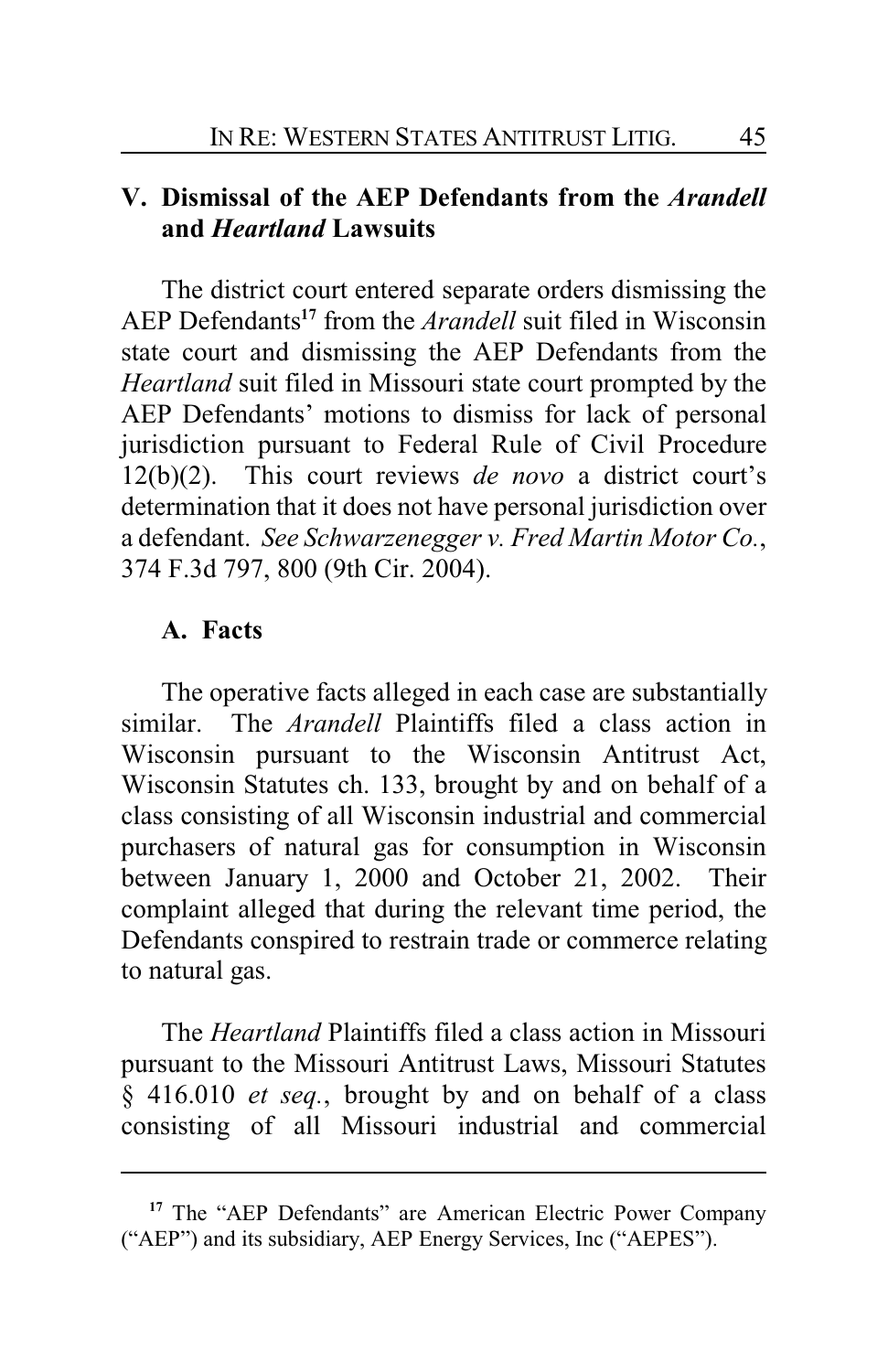purchasers of natural gas for consumption in Missouri between January 1, 2000 and October 21, 2002. Their complaint alleged that during the relevant time period, the Defendants conspired to restrain trade or commerce relating to natural gas.

None of the following basic facts about AEP's corporate structure are in dispute. AEP is a New York corporation with its principal place of business in Columbus, Ohio. During the relevant time period in each case, AEP wholly owned and controlled its subsidiary, AEP Energy Services, Inc. (AEPES), an Ohio corporation with a principal place of business in Columbus, Ohio. AEP is a holding company that derives its income from dividends on its subsidiaries' stocks; the AEP Defendants have no office, bank accounts, property, or employees in either Wisconsin or Missouri; the AEP Defendants have not qualified to do business in either Wisconsin or Missouri and have not appointed a registered agent for service of process in either of those states; the AEP Defendants have not paid taxes, manufactured products, or performed services in either Wisconsin or Missouri; and the AEP Defendants have not directed advertising specifically at Wisconsin or Missouri residents.

In the *Arandell* case, the Plaintiffs claim specific personal jurisdiction**<sup>18</sup>** over the AEP Defendants because their actions pursuant to the alleged conspiracy "were intended to have, and did have, a direct, substantial, and reasonably foreseeable effect on commerce in Wisconsin during the Relevant Time Period." Plaintiffs alleged that personal jurisdiction existed over AEP based on the activities of its corporate affiliates,

**<sup>18</sup>** The *Arandell* Plaintiffs do not argue that the district court could exercise general personal jurisdiction over AEP or AEPES.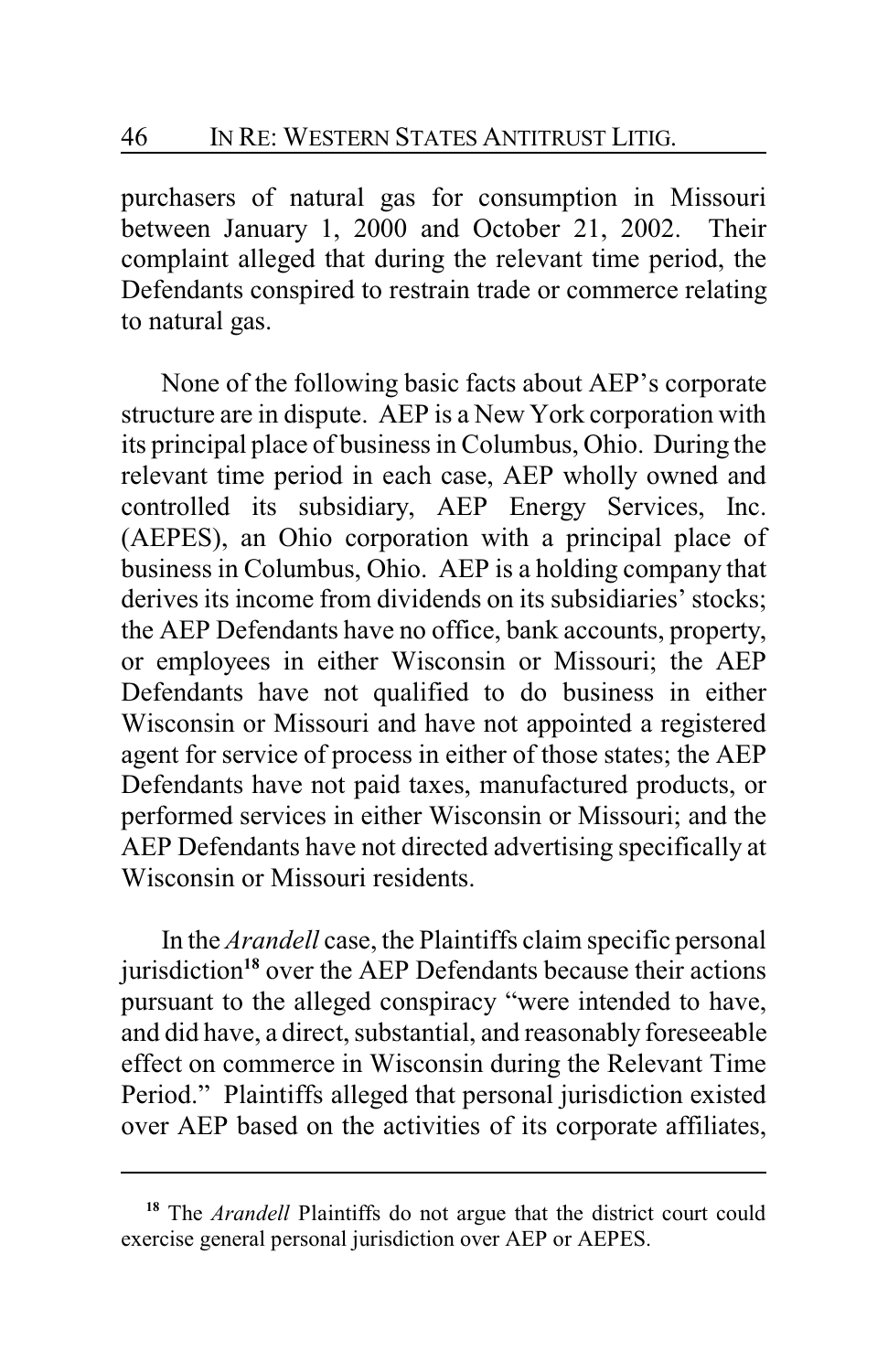namely AEPES, which entered into a long-term "natural gas supply agreement with Wisconsin Electric Power Company during the Relevant Time Period, and sold natural gas to Wisconsin Electric Power Company pursuant to that agreement."

The district court found that from 1998–2003, AEPES entered into natural gas supply agreements with various Wisconsin companies, and that trade confirmations evince numerous sales made to companies with Wisconsin addresses throughout 2001–2003. AEP acted as a guarantor for AEPES during the relevant time period to facilitate AEPES's business, including issuing guarantees on AEPES's behalf to several Wisconsin-based entities. However, AEPES has never entered into a contract or delivered gas to any of the named plaintiffs in the case.

The *Heartland* case presents substantially similar facts. The *Heartland* Plaintiffs claim specific personal jurisdiction**<sup>19</sup>** over the AEP Defendants because their actions pursuant to the alleged conspiracy "were intended to have, and did have, a direct, substantial, and reasonably foreseeable effect on commerce in Missouri during the Relevant Time Period." Plaintiffs allege that personal jurisdiction existed over AEP based on the activities of its corporate affiliates, namely AEPES, which sold natural gas to Missouri entities during the relevant time period. The Plaintiffs also allege that one of the primary Missouri entities that AEP traded with, Aquila Merchant Services, was "an active member of the conspiracy to manipulate natural gas prices."

**<sup>19</sup>** The *Heartland* Plaintiffs do not argue that the district court could exercise general personal jurisdiction over AEP or AEPES.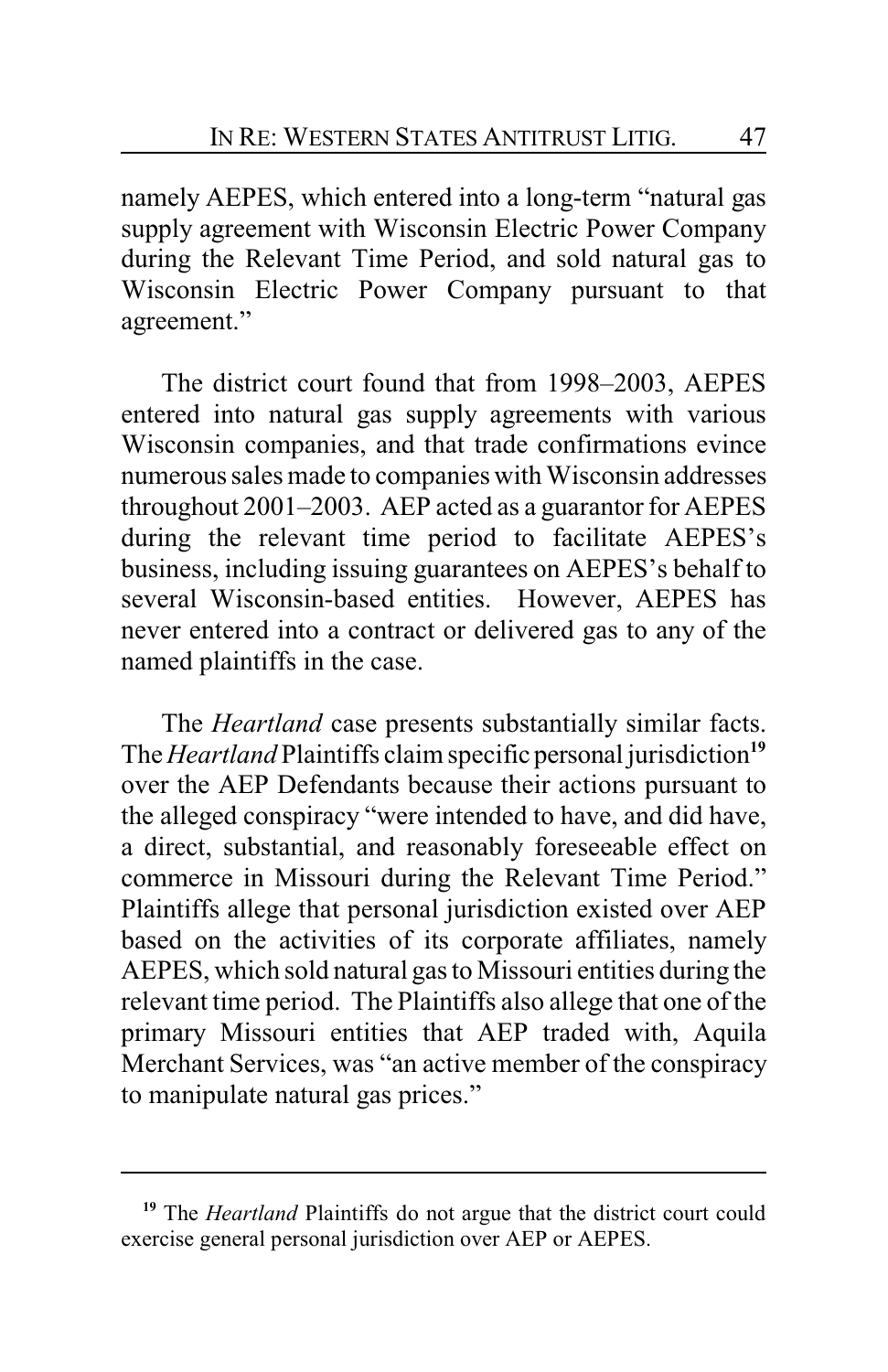The district court found that from 1997–2001, AEPES entered into natural gas supply agreements with various Missouri companies. From 2000–2002, AEPES sold billions of dollars worth of natural gas to Missouri-based entities. AEP acted as a guarantor for AEPES during the relevant time period to facilitate AEP Energy Services's business, including issuing guarantees on AEPES's behalf to several Missouribased entities. However, AEPES has never entered into a contract with either of the named Plaintiffs in this case.

#### **B. Analysis**

When a defendant moves to dismiss for lack of personal jurisdiction, the plaintiff bears the burden of demonstrating that the court has jurisdiction. *Harris Rutsky & Co. Ins. Servs., Inc. v. Bell & Clements Ltd.*, 328 F.3d 1122, 1128–29 (9th Cir. 2003). However, the plaintiff must make "only a prima facie showing of jurisdictional facts to withstand the motion to dismiss." *Doe v. Unocal Corp.*, 248 F.3d 915, 922 (9th Cir. 2001). For the purposes of deciding whether a prima facie showing has been made, "the court resolves all disputed facts in favor of the plaintiff." *Pebble Beach Co. v. Caddy*, 453 F.3d 1151, 1154 (9th Cir. 2006).

Personal jurisdiction over a nonresident defendant is proper if permitted by a state's long-arm statute**<sup>20</sup>** and if the

**<sup>20</sup>** The Wisconsin Supreme Court has held that Wisconsin's long-arm statute, Wis. Stat. § 801.05, allows for the exercise of jurisdiction to the full extent allowed by the due process clause. *See Rasmussen v. General Motors Corp*., 803 N.W.2d 623, 630 (Wis. 2011) (stating that "§ 801.05 was intended to provide for the exercise of jurisdiction over nonresident defendants to the full extent consistent with the requisites of due process of law") (internal citations omitted). The "jurisdictional inquiries under state law and federal due process merge into one analysis" when, as here,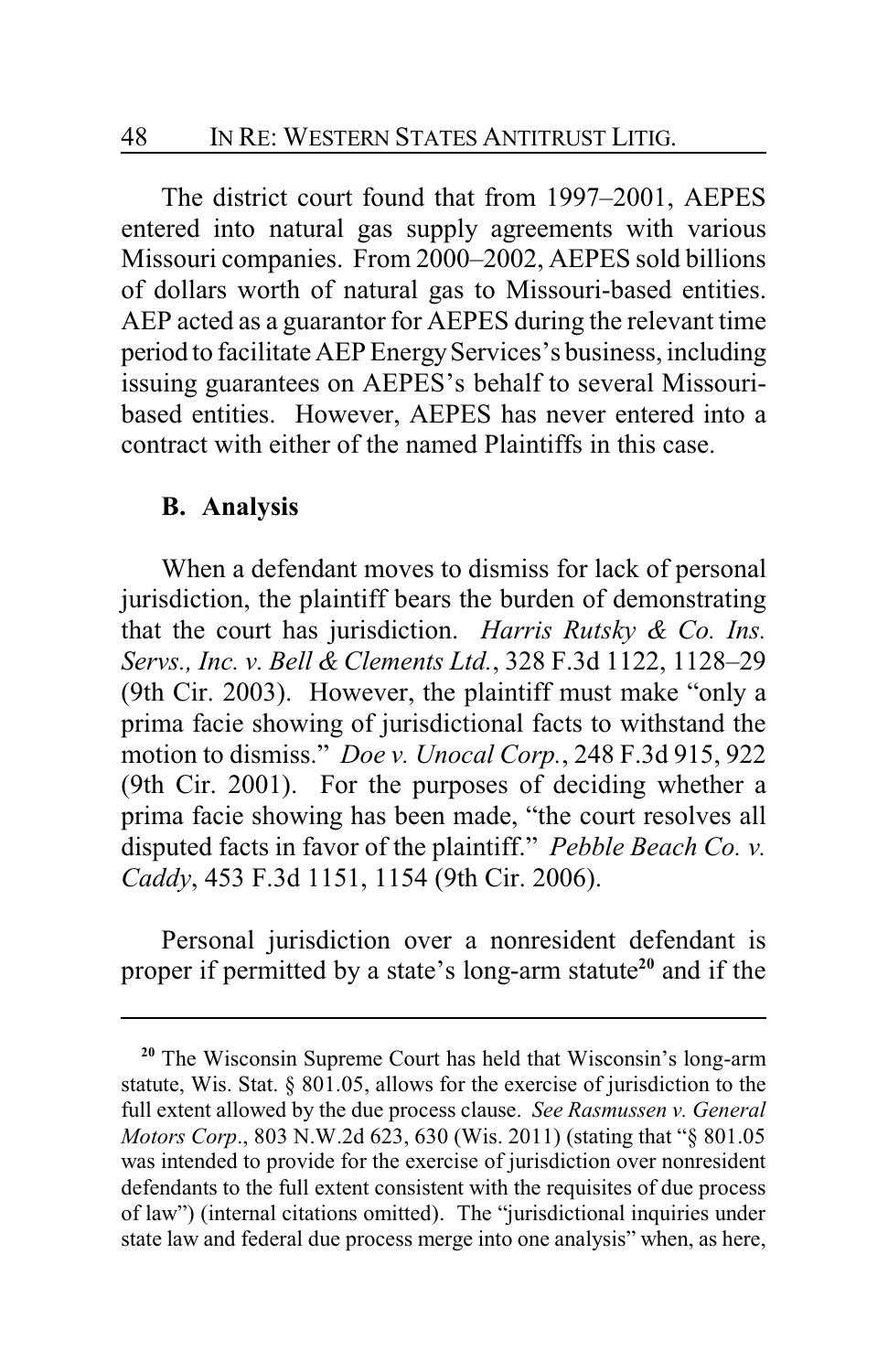exercise of that jurisdiction does not violate federal due process. *Fireman's Fund Ins. Co. v. Nat'l Bank of Coops.*, 103 F.3d 888, 893 (9th Cir. 1996). For the exercise of jurisdiction to satisfy due process, a nonresident defendant, if not present in the forum, must have "minimum contacts" with the forum such that the assertion of jurisdiction "does not offend traditional notions of fair play and substantial justice." *Int'l Shoe Co. v. Washington*, 326 U.S. 310, 316 (1945) (internal quotation marks omitted). A federal district court may exercise either general or specific personal jurisdiction. *See Helicopteros Nacionales de Colombia, S.A. v. Hall*, 466 U.S. 408, 414–15 (1984). To establish general jurisdiction, the plaintiff must demonstrate that the defendant has sufficient contacts to "constitute the kind of continuous and systematic general business contacts that approximate physical presence." *Glencore Grain Rotterdam B.V. v. Shivnath Rai Harnarain Co.*, 284 F.3d 1114, 1124 (9th Cir. 2002) (internal quotation marks omitted). However, because the Plaintiffs do not claim that the district court could exercise general jurisdiction in either Wisconsin or Missouri over the AEP Defendants in this case, the only relevant question on appeal is whether the district court could exercise specific personal jurisdiction over the AEP Defendants.

the state's long-arm statute is "coextensive with federal due process requirements." *Roth v. Garcia Marquez*, 942 F.2d 617, 620 (9th Cir. 1991). In Missouri, however, the Missouri Supreme Court has held that there are two separate inquiries: "one inquiry to establish if a defendant's conduct was covered by the long-arm statute, and a second inquiry to analyze whether the exercise of jurisdiction comports with due process requirements." *Myers v. Casino Queen, Inc.*, 689 F.3d 904, 909 (8th Cir. 2012) (citing *Bryant v. Smith Interior Design Grp.*, *Inc.*, 310 S.W.3d 227, 231 (Mo. 2010)).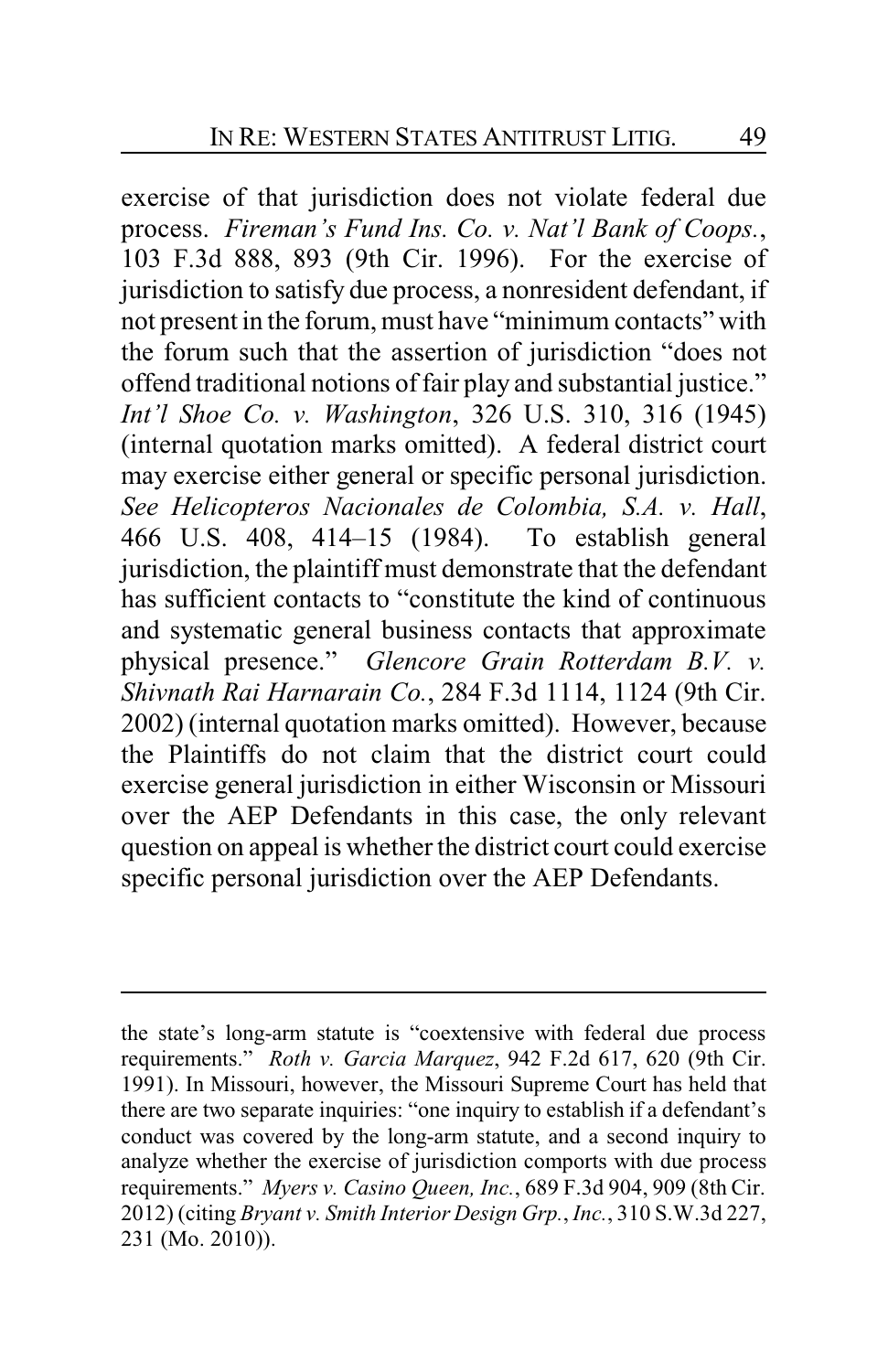This court uses the following three-part test to analyze whether a party's "minimum contacts" meet the due process standard for the exercise of specific personal jurisdiction:

> (1) The non-resident defendant must purposefully direct his activities or consummate some transaction with the forum or resident thereof; or perform some act by which he purposefully avails himself of the privilege of conducting activities in the forum, thereby invoking the benefits and protections of its laws; (2) the claim must be one which arises out of or relates to the defendant's forum-related activities; and (3) the exercise of jurisdiction must comport with fair play and substantial justice, i.e. it must be reasonable

*Schwarzenegger*, 374 F.3d at 802. "If any of the three requirements is not satisfied, jurisdiction in the forum would deprive the defendant of due process of law." *Omeluk v. Langsten Slip & Batbyggeri A/S*, 52 F.3d 267, 270 (9th Cir. 1995). While all three requirements must be met, this court has stated that in its consideration of the first two prongs, "[a] strong showing on one axis will permit a lesser showing on the other." *Yahoo! Inc. v. La Ligue Contre Le Racisme Et L'Antisemitisme*, 433 F.3d 1199, 1210 (9th Cir. 2006) (en banc). That means that a single forum state contact can support jurisdiction if the cause of action arises out of that particular purposeful contact of the defendant with the forum state. *Id.* (citing *Lake v. Lake*, 817 F.2d 1416, 1421 (9th Cir. 1987)). The district court in the *Arandell* and *Heartland* cases focused its analysis on the allegations that AEPES made sales to Wisconsin- and Missouri-based entities and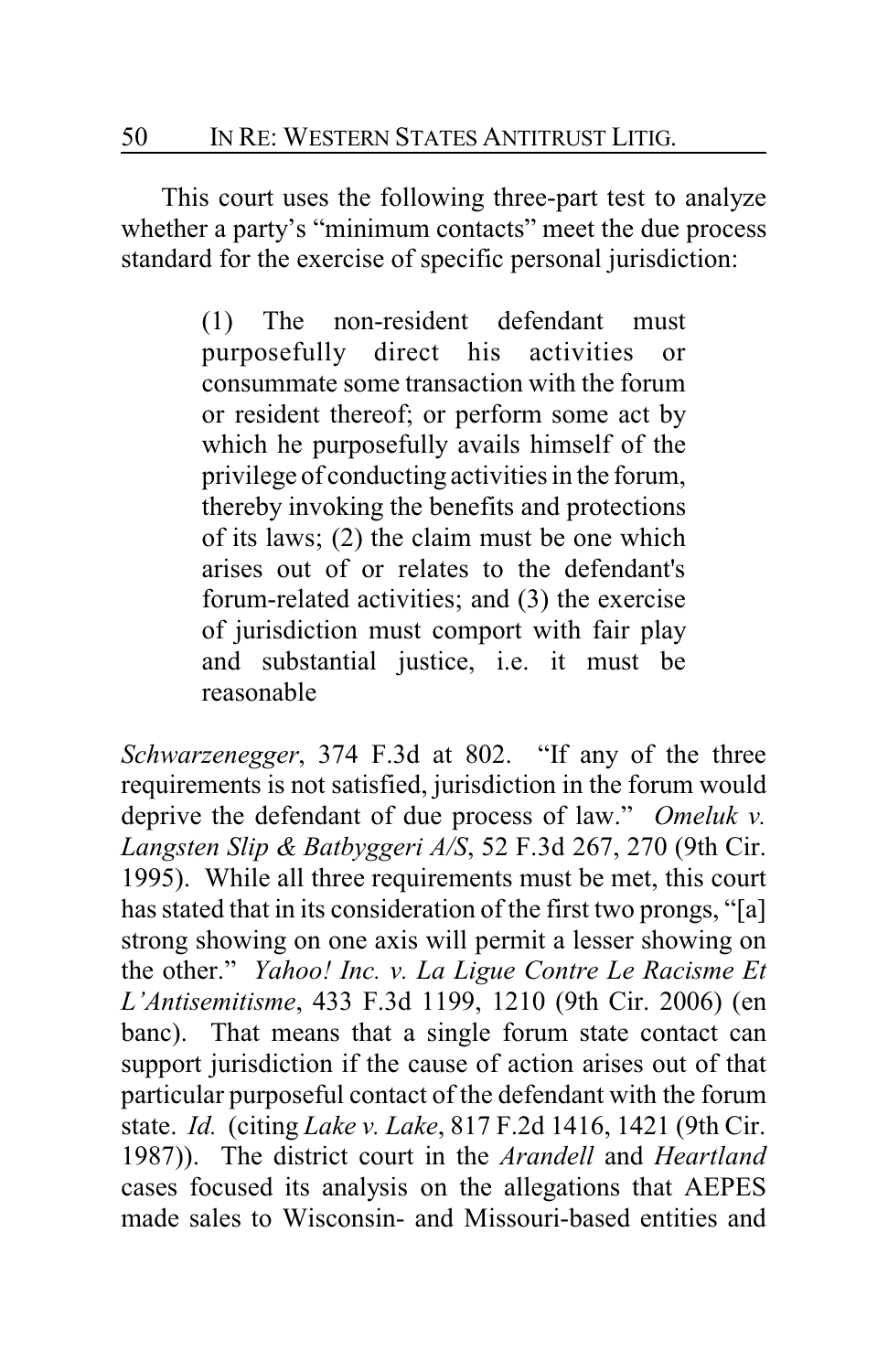found that the Plaintiffs had not met their burden of proving the second requirement for specific jurisdiction.**<sup>21</sup>** This court has referred to the second prong of the specific jurisdiction test as a "but for" test. *See Shute v. Carnival Cruise Lines*, 897 F.2d 377, 385 (9th Cir. 1988), *rev'd on other grounds*, *Carnival Cruise Lines, Inc. v. Shute*, 499 U.S. 585 (1991).**<sup>22</sup>** Under the "but for" test, "a lawsuit arises out of a defendant's contacts with the forum state if a direct nexus exists between those contacts and the cause of action." *Fireman's Fund Ins. Co.*, 103 F.3d at 894. The district court found that there was no causal nexus between AEP Defendants' activities in the forum states (selling natural gas to non-Plaintiff third parties) and the harm allegedly suffered by the Plaintiffs (buying gas at inflated prices from third party sellers).

We need not decide whether personal jurisdiction could be grounded on the AEP Defendants' sales of natural gas in the forum states to third parties. The *Arandell* and *Heartland* Plaintiffs also predicated their antitrust claims on the AEP Defendants' manipulation of the price indices pursuant to a conspiracy to inflate natural gas prices. The district court conducted the personal jurisdiction analysis based on the

<sup>&</sup>lt;sup>21</sup> The district court assumed, without expressly deciding, that AEPES's sales to Wisconsin- and Missouri-based entities and delivery of natural gas to the forum were sufficient to satisfy the "purposeful availment" prong of the specific jurisdiction inquiry. Because it found that Plaintiffs failed to show that their claims arose out of AEPES's contacts with Wisconsin and Missouri, it did not address the third prong of the specific jurisdiction inquiry (whether the exercise of jurisdiction would be reasonable).

**<sup>22</sup>** *See Doe v. American Nat'l Red Cross*, 112 F.3d 1048, 1051 n.7 (9th Cir. 1997) (noting that even after the Supreme Court's decision in *Shute*, "the 'but for' test is still employed in determining whether a plaintiff's injuries arose out of the defendant's forum-related activities.").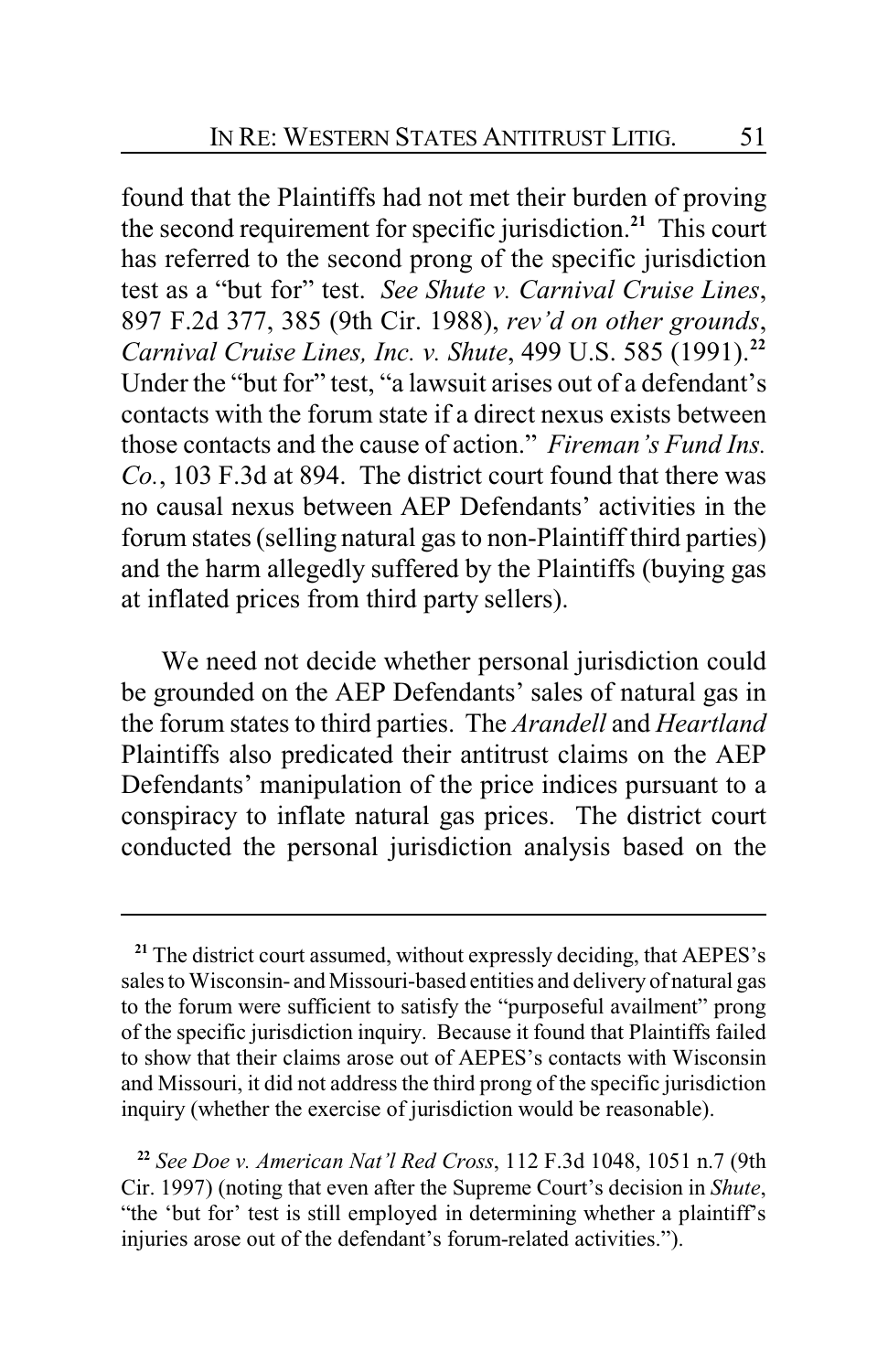natural gas sales only. We find that the district court erred in failing to analyze whether Plaintiffs' allegations of anticompetitive behavior directed at the forum states are sufficient to support the exercise of specific personal jurisdiction.

There is no question that the Plaintiffs' state antitrust claims arise out of the AEP Defendants' collusive manipulation of the gas price indices.**<sup>23</sup>** In other words, their claims "arise[] out of or relate[] to" the Defendants' alleged forum-related activities. *Schwarzenegger*, 374 F.3d at 802. The second prong of the test for specific personal jurisdiction is therefore satisfied. The key issue in this analysis is therefore whether the AEP Defendants' price manipulation satisfies the *first* prong of the specific personal jurisdiction inquiry, i.e., whether "[t]he non-resident defendant . . . purposefully direct [ed] his activities or consummat [ed] some transaction with the forum or resident thereof; or perform[ed] some act by which he purposefully avail[ed] himself of the privilege of conducting activities in the forum, thereby invoking the benefits and protections of its laws." *Id*. This first prong is satisfied by showing either purposeful availment or purposeful direction, which are two distinct concepts. *See Washington Shoe Co. v. A-Z Sporting Goods, Inc.*, 704 F.3d 668, 672 (9th Cir. 2012).

**<sup>23</sup>** For example, the *Arandell* Plaintiffs allege, "The actions of the defendants resulted in the plaintiffs paying inflated prices for natural gas during the Relevant Time Period. During the Relevant Time Period, natural gas prices in Wisconsin more than doubled. The plaintiffs paid higher prices for natural gas than they otherwise would have paid if the defendants' conspiracy had not existed."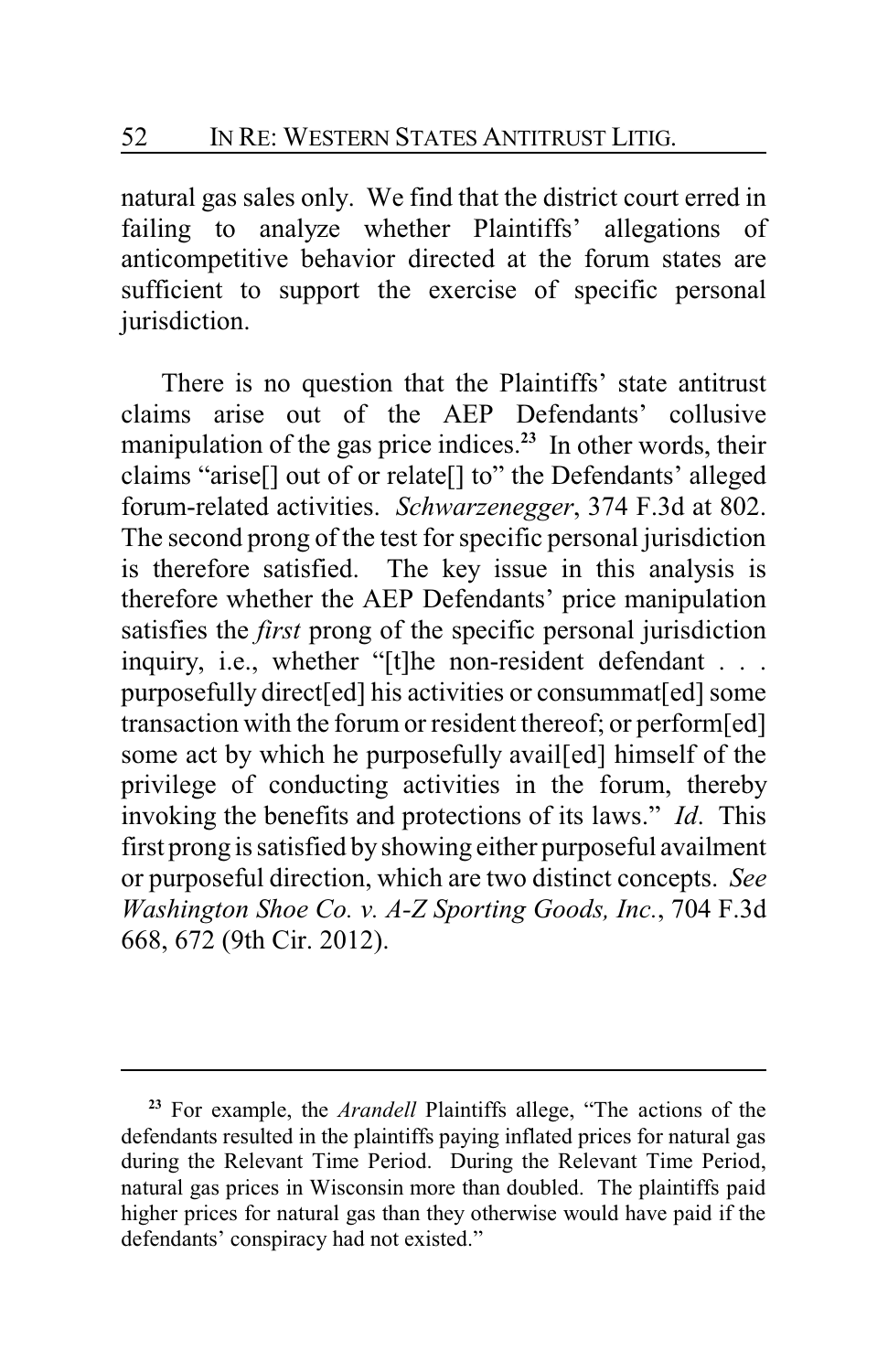"Purposeful direction" requires that the defendant allegedly must have "(1) committed an intentional act, (2) expressly aimed at the forum state, (3) causing harm that the defendant knows is likely to be suffered in the forum state." *Washington Shoe*, 704 F.3d at 673 (quoting *Mavrix Photo, Inc. v. Brand Techs, Inc.*, 647 F.3d 1218, 1228 (9th Cir. 2011)). This test for "purposeful direction" is based on the Supreme Court's test in *Calder v. Jones*, 465 U.S. 783 (1984).**<sup>24</sup>**

The facts alleged in these causes of action present a compelling case for finding that the AEP Defendants "purposefully directed" their anticompetitive behavior at the forum states. The first two prongs of the "purposeful direction" test ask whether there was an "intentional act"**<sup>25</sup>**

**<sup>24</sup>** The plaintiff in *Calder* was an entertainer who lived and worked in California. 465 U.S. at 785. She brought suit in California state court against the National Enquirer after the tabloid published a story alleging that the plaintiff had an alcohol problem. *Id*. at 784, 788 n.9. The article was written in Florida, and the National Enquirer was published in Florida with a large circulation in California. *Id*. at 785. The California courts "concluded that a valid basis for jurisdiction existed on the theory that [the defendants] intended to, and did, cause tortious injury to [the plaintiff] in California." *Id*. at 787. The Supreme Court affirmed, holding that jurisdiction in California was proper because the defendants' intentional conduct in Florida was calculated to cause injury to the plaintiff in California. *Id*. at 791.

<sup>&</sup>lt;sup>25</sup> This court has recently defined "intentional act" as "an external manifestation of the actor's intent to perform an actual, physical act in the real world, not including any of its actual or intended results." *Washington Shoe*, 704 F.3d at 674.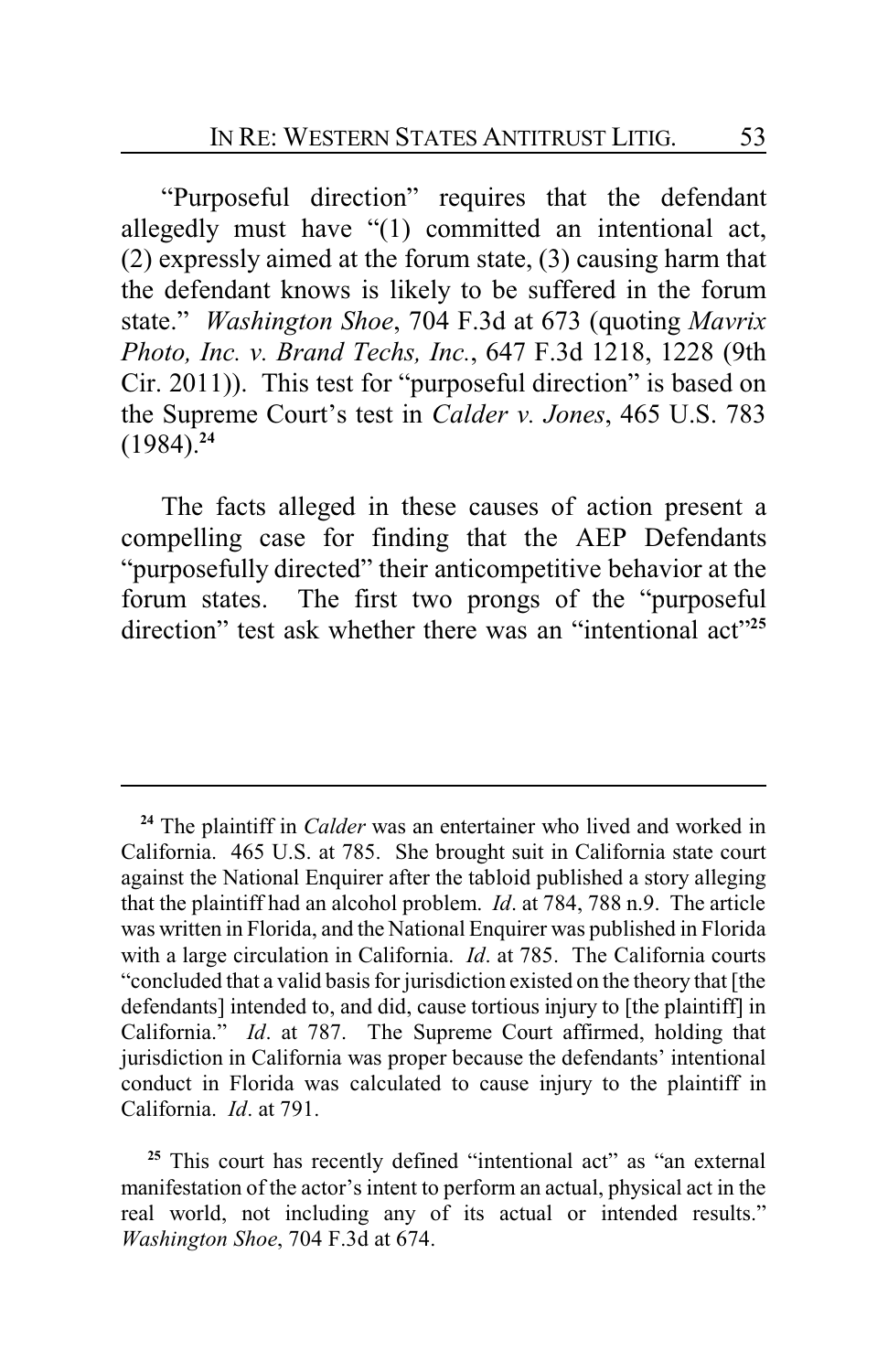that was "expressly aimed at the forum state."**<sup>26</sup>** Here, the pleadings contain allegations of "intentional acts" in the form of anticompetitive behavior expressly aimed at the forum states. The Wisconsin *Arandell* Plaintiffs alleged, for example, that AEP "either directly or indirectly through one of its controlled affiliates, engaged in the practice of wash sales, and manipulated market indices through the reporting of false trading information," actions which were "intended to have, and did have, a direct, substantial and reasonably foreseeable effect on commerce in Wisconsin." By alleging acts "intended to have" an effect in Wisconsin, the Plaintiffs went beyond alleging acts with a "mere foreseeable effect" in the forum. *See Pebble Beach*, 453 F.3d 1156 (citing *Bancroft & Masters, Inc. v. Augusta Nat'l Inc.*, 223 F.3d 1082, 1087 (9th Cir. 2000)). They alleged intentional acts by the AEP Defendants that were "directed at the forum state" itself. *Id.* at 1158.

The *Arandell* Plaintiffs further alleged that AEP's officers or directors made agreements "which tended to advance or control the market prices of natural gas that its affiliates sold in the United States or in Wisconsin" and that these officers or directors made "strategic marketing policies and decisions" to report prices to natural gas price indices "that affected the market prices of natural gas." The policies and decisions, alleged the *Arandell* Plaintiffs, were "implemented on an operational level by affiliates, such as [AEPES]." The *Arandell* Plaintiffs also claimed that all Defendants (including

<sup>&</sup>lt;sup>26</sup> "We have repeatedly stated that the 'express aiming' requirement is satisfied, and specific jurisdiction exists, when the defendant is alleged to have engaged in wrongful conduct targeted at a plaintiff whom the defendant knows to be a resident of the forum state." *Washington Shoe*, 704 F.3d at 675 (internal quotation marks omitted).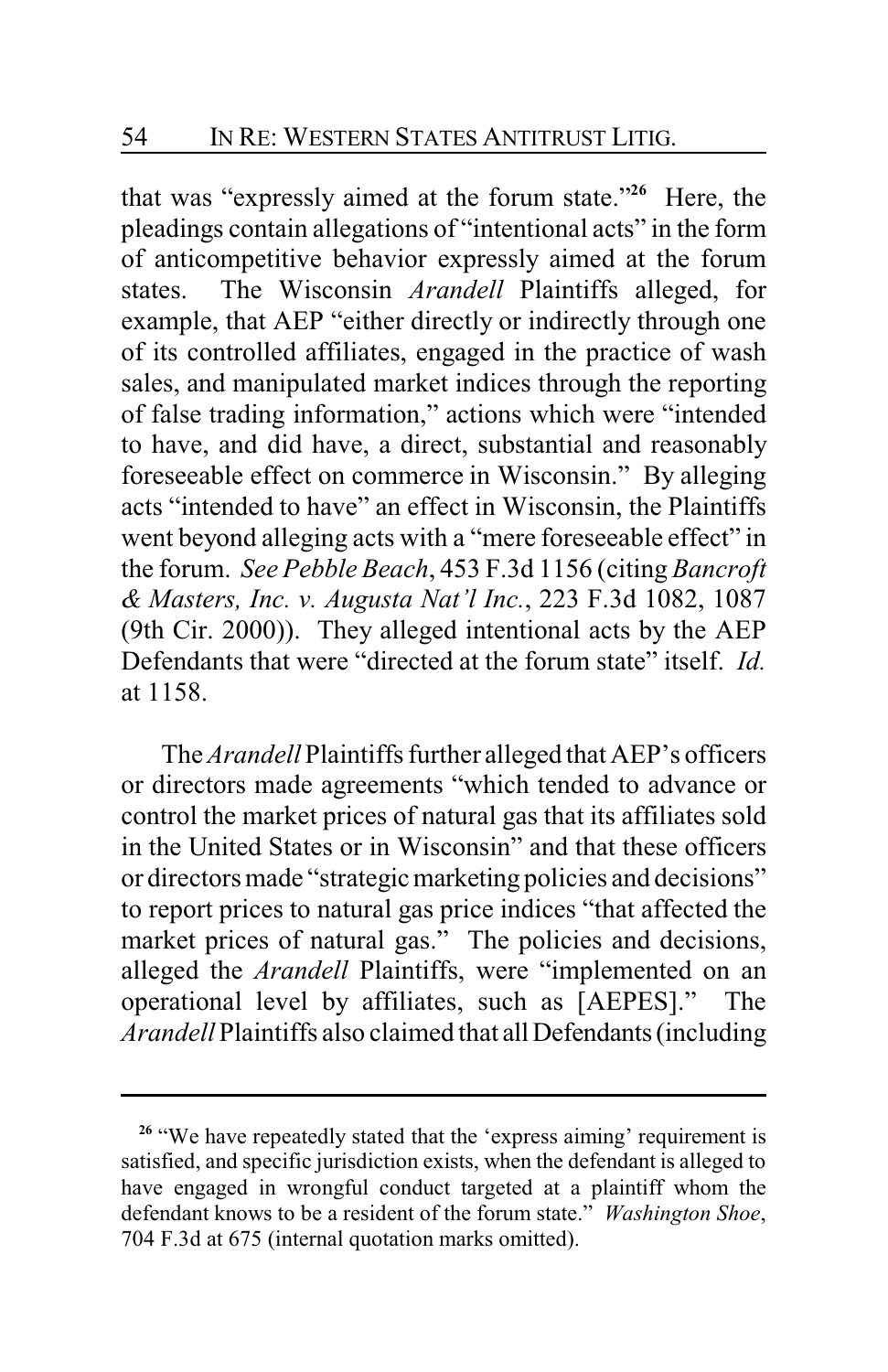the AEP Defendants) "worked together to fraudulently increase the retail price of natural gas paid by commercial entities in Wisconsin." This conspiracywas allegedly carried out through unlawful acts that were "ordered and performed by their officers, directors, agents, employees or representatives while actively engaged in the management, direction, control or transaction of defendants' business or affairs." For example, the Plaintiffs alleged that "American Electric Power Company and AEP Energy Services, Inc. traders were instructed by their superiors to adjust the prices and volumes of trades they had made and, in some cases, to report trades that never occurred." The "purpose and effect" of this was to "collusively and artificially inflate the price of natural gas paid by commercial entities in Wisconsin." These alleged facts, taken as true, establish that the AEP Defendants' price manipulation was "expressly aimed" at Wisconsin, because the AEP Defendants knew and intended that the consequences of their price manipulation would be felt in Wisconsin. *Ibrahim v. Dep't of Homeland Sec.*, 538 F.3d 1250, 1258 (9th Cir. 2008).

The third prong of the "purposeful direction" test asks whether the intentional acts caused harm that the defendant knows is likely to be suffered in the forum state. In the present case, the *Arandell* Plaintiffs further alleged that each defendant "committed one or more acts or omissions outside of Wisconsin, which caused an injury to person or property within Wisconsin." Such injury included increases in the price of gas, which was specifically alleged in the complaint – for example, the Plaintiffs alleged that the city gate price for natural gas in Wisconsin nearly quadrupled in the span of a year, while the price for commercial consumers more than doubled. The harm was magnified by increased price volatility, which "caused commercial entities in Wisconsin to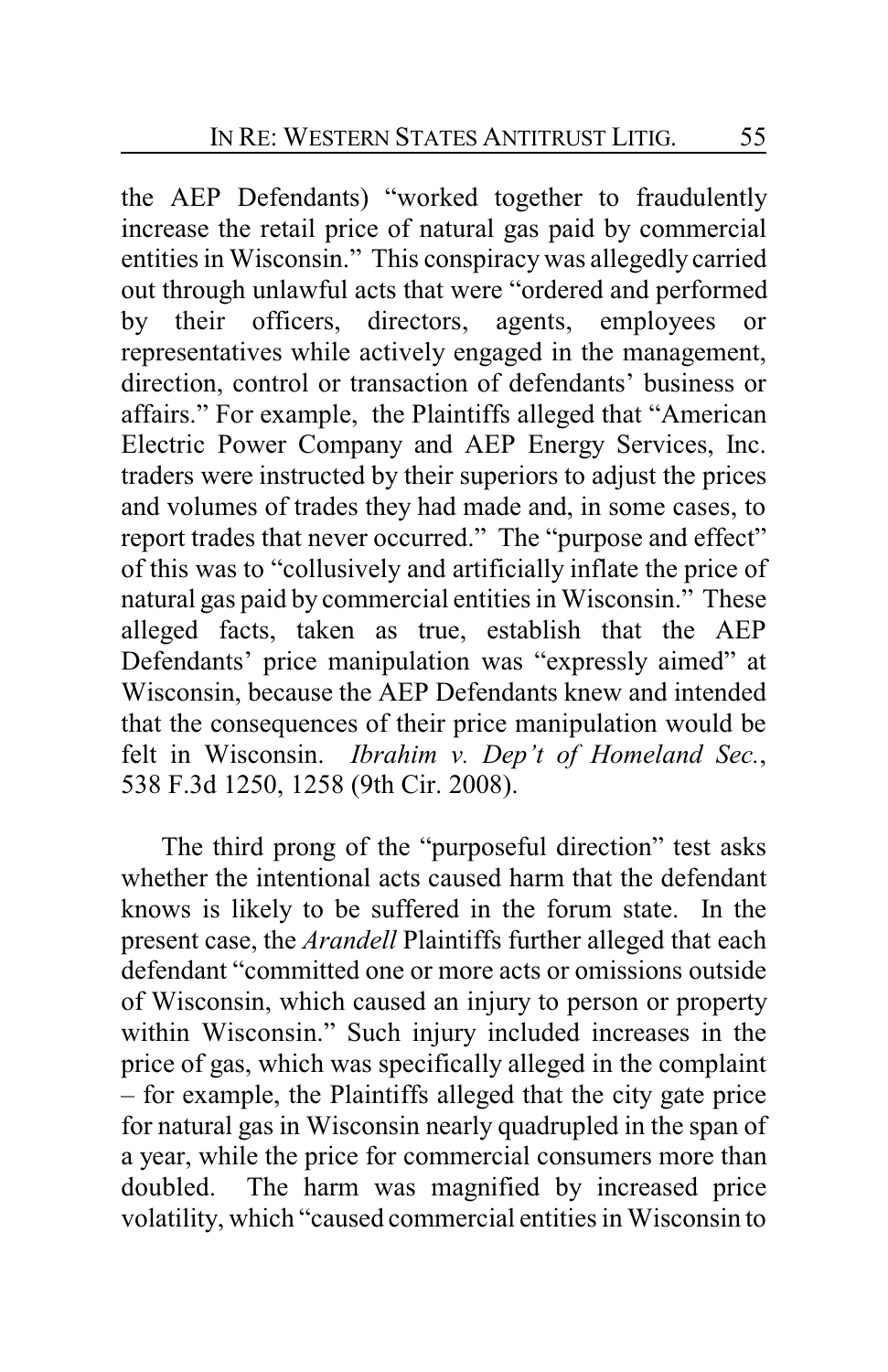incur greater expenses associated with hedging natural gas costs," further injuring the Plaintiffs by "depriving them of the right and ability to make risk management, resource allocation and other financial decisions relating to natural gas, in a full and free competitive market."

In this case, the amount of harm in Wisconsin, and the specificity with which it was alleged, is sufficient to satisfy the third prong of the "purposeful direction" test. Our case law does not require that the "brunt" of the harm be suffered in the forum state; as long as "a jurisdictionally sufficient amount of harm is suffered in the forum state, it does not matter that even more harm might have been suffered in another state." *La Ligue*, 433 F.3d at 1207. For these reasons, we find that the *Arandell* Plaintiffs have alleged sufficient facts to support the exercise of specific personal jurisdiction over the AEP Defendants on the theory that the AEP Defendants "purposefully directed" their anticompetitive conduct at the forum state of Wisconsin.

The district court did not address the third prong of the personal jurisdiction inquiry, whether the exercise of jurisdiction would "comport with fair play and substantial justice" – in other words, whether the exercise of jurisdiction would be reasonable. *Schwarzenegger*, 374 F.3d at 802. Once the Plaintiffs have shown that the exercise of personal jurisdiction satisfies the first two prongs of the personal jurisdiction test, the burden shifts to the defendant to make a "compelling case" that the exercise of jurisdiction would be unreasonable. *Burger King Corp. v. Rudzewicz*, 471 U.S. 462, 476-77 (1985). This court considers the following seven factors in determining whether the exercise of jurisdiction would be reasonable: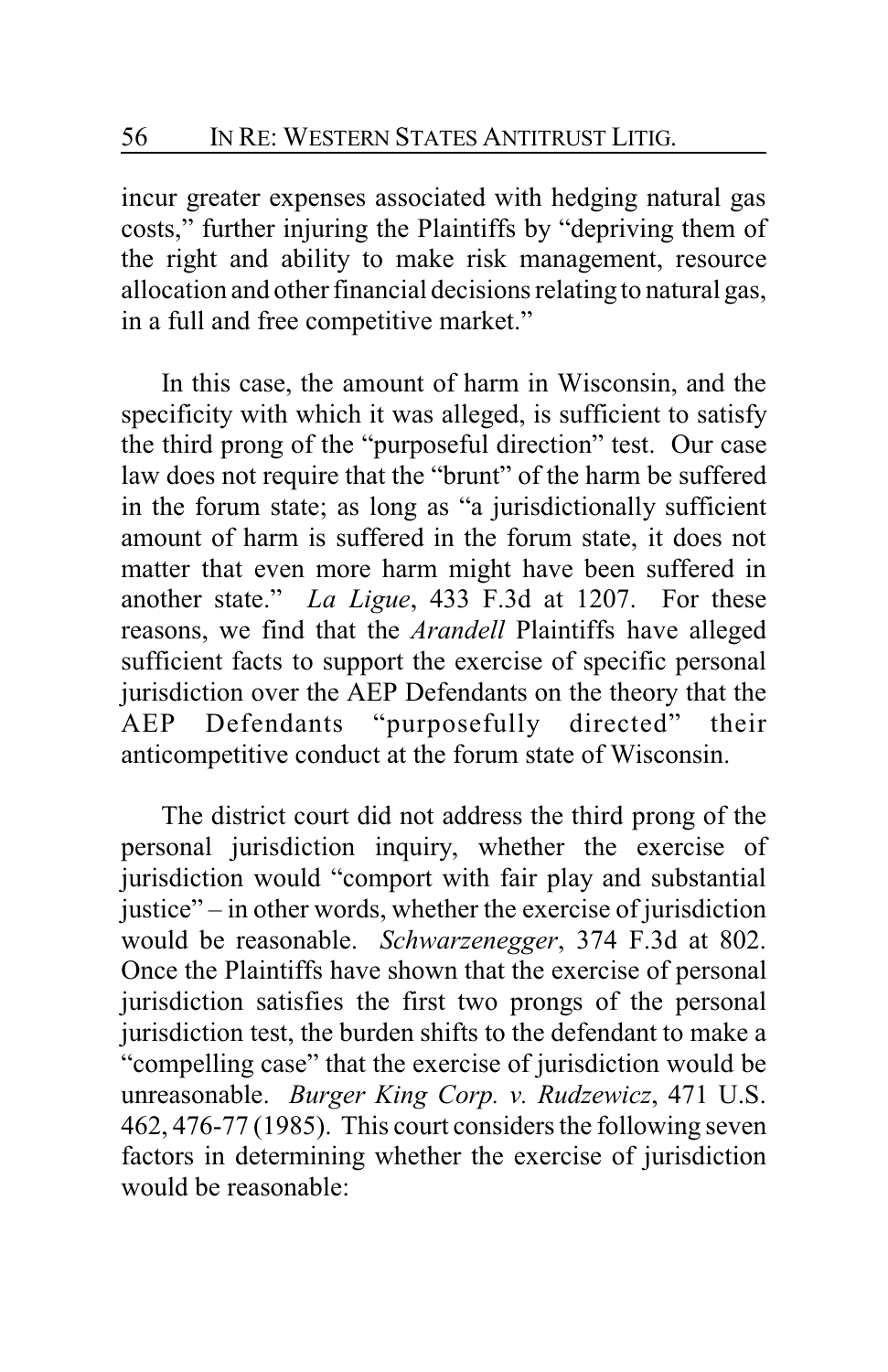(1) the extent of the defendant's purposeful interjection into the forum state, (2) the burden on the defendant in defending in the forum, (3) the extent of the conflict with the sovereignty of the defendant's state, (4) the forum state's interest in adjudicating the dispute, (5) the most efficient judicial resolution of the controversy, (6) the importance of the forum to the plaintiff's interest in convenient and effective relief, and (7) the existence of an alternative forum.

*Bancroft*, 223 F.3d at 1088. We find that the AEP Defendants have not made a "compelling case" based upon any of these factors that the exercise of personal jurisdiction in Wisconsin would be unreasonable.

For these reasons, we reverse the district court's order dismissing the AEP Defendants from the Wisconsin *Arandell* case for lack of personal jurisdiction. The Missouri *Heartland* Plaintiffs alleged similar facts as the Wisconsin *Arandell* Plaintiffs, and therefore our analysis applies with equal force to the *Heartland* case. We note, however, that the *Heartland* Plaintiffs appeal the district court's dismissal of AEPES for lack of personal jurisdiction, but do not challenge the district court's dismissal of AEP, the parent company. **27** The *Heartland* Plaintiffs thus appear to have waived any argument for personal jurisdiction over AEP and we reverse the district court's order in *Heartland* dismissing the AEP

**<sup>27</sup>** The *Heartland* Plaintiffs' opening brief states, "the *Heartland* plaintiffs are appealing the District Court's dismissal of one defendant – AEP Energy Services, Inc. – from that case for lack of personal jurisdiction."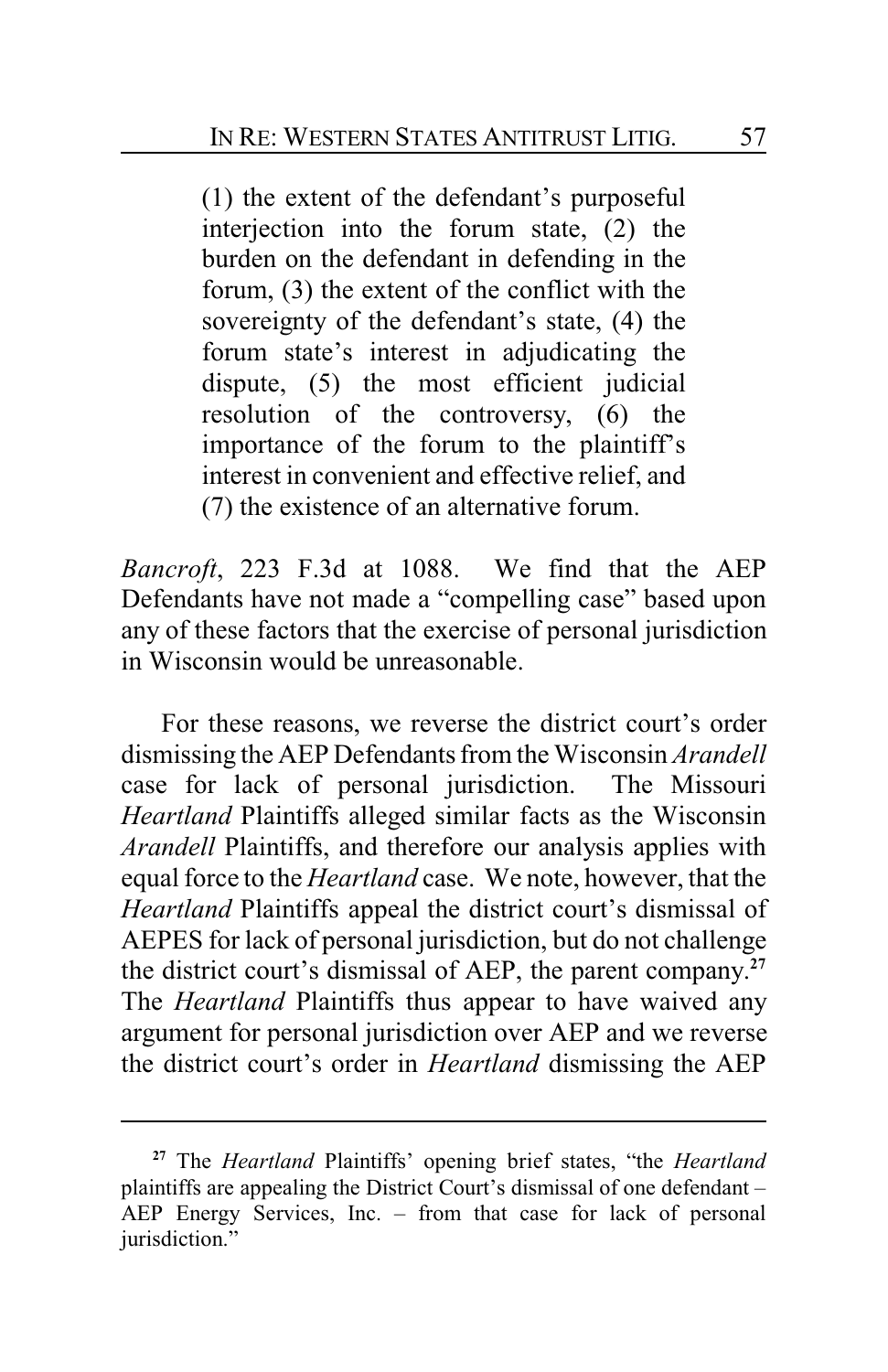Defendants for lack of jurisdiction in *Heartland* as to AEPES only.

## **VI. Order Granting Duke Energy Trading and Marketing's Motion for Partial Summary Judgment**

Several Plaintiffs in *Arandell Corp. v. Xcel Energy, Inc.* appeal the district court's order granting Defendant Duke EnergyTrading and Marketing, LLC's ("DETM") motion for partial summary judgment based on the district court's interpretation of Wisconsin Statutes § 133.14.**<sup>28</sup>** This court reviews *de novo* a district court's interpretation of state law. *See Hauk v. J.P. Morgan Chase Bank USA*, 552 F.3d 1114, 1118 (9th Cir. 2009).

Several Wisconsin corporations (Arandell Corp., Merrick's, Inc., Safety-Kleen Systems, Inc., and Sargento Foods) brought suit against natural gas sellers in Wisconsin state court, alleging two causes of action under Wisconsin state law. Count One arose under Wisconsin Statutes § 133.14, which voids contracts to which an antitrust conspirator is a party and allows recovery of payments made pursuant to such a contract. Count Two sought treble damages under Wisconsin Statutes § 133.18, which provides that "any person" injured, directly or indirectly, by a violation of the Wisconsin Antitrust Act may recover treble damages.

<sup>&</sup>lt;sup>28</sup> The Plaintiffs have filed a Motion to Certify Question of Wisconsin State Law to the Wisconsin Supreme Court. Because we find that the plain text of Wisconsin Statutes § 133.14 is clear, we do not believe that certification is necessary as a "means to obtain authoritative answers to unclear questions of state law," and we therefore deny the motion. *Toner v. Lederle Labs., Div. of Amer. Cyanamid Co.*, 779 F.2d 1429, 1432 (9th Cir. 1986).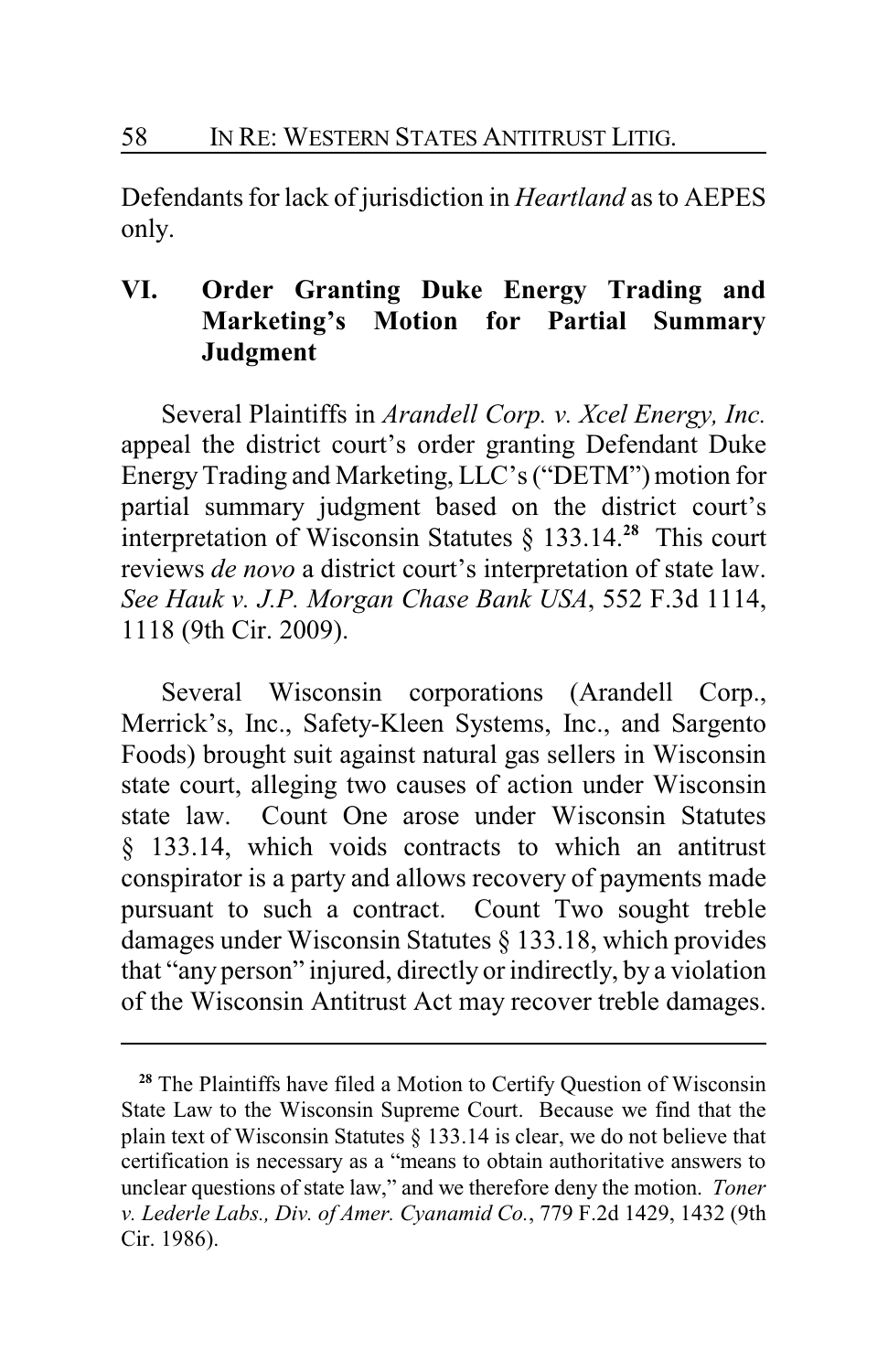All but one of the named Defendants moved to dismiss or for summary judgment on Count One of Plaintiffs' Amended Complaint. They argued that the Plaintiffs lacked standing to assert a claim against them under Wisconsin Statutes § 133.14 because none of the named Plaintiffs purchased natural gas directly from any of the moving defendants. Wisconsin Statutes § 133.14 provides:

> All contracts or agreements made by any person while a member of any combination or conspiracy prohibited by [§] 133.03, and which contract or agreement is founded upon, is the result of, grows out of or is connected with any violation of such section, either directly or indirectly, shall be void and no recovery thereon or benefit therefrom may be had by or for such person. *Any payment made upon, under or pursuant to such contract or agreement to or for the benefit of any person may be recovered from any person who received or benefitted from such payment in an action by the party making any such payment or the heirs, personal representative or assigns of the party*.

Wis. Stat. § 133.14 (emphasis added). In interpreting a state statute, a federal court applies the relevant state's rules of statutory construction. *See In re Lieberman*, 245 F.3d 1090, 1092 (9th Cir. 2001). In Wisconsin, to determine the meaning of a statutory provision, courts begin with the statute's plain language, "taking into consideration the context in which the provision under consideration is used," and furthermore, "[s]tatutory language is given its common,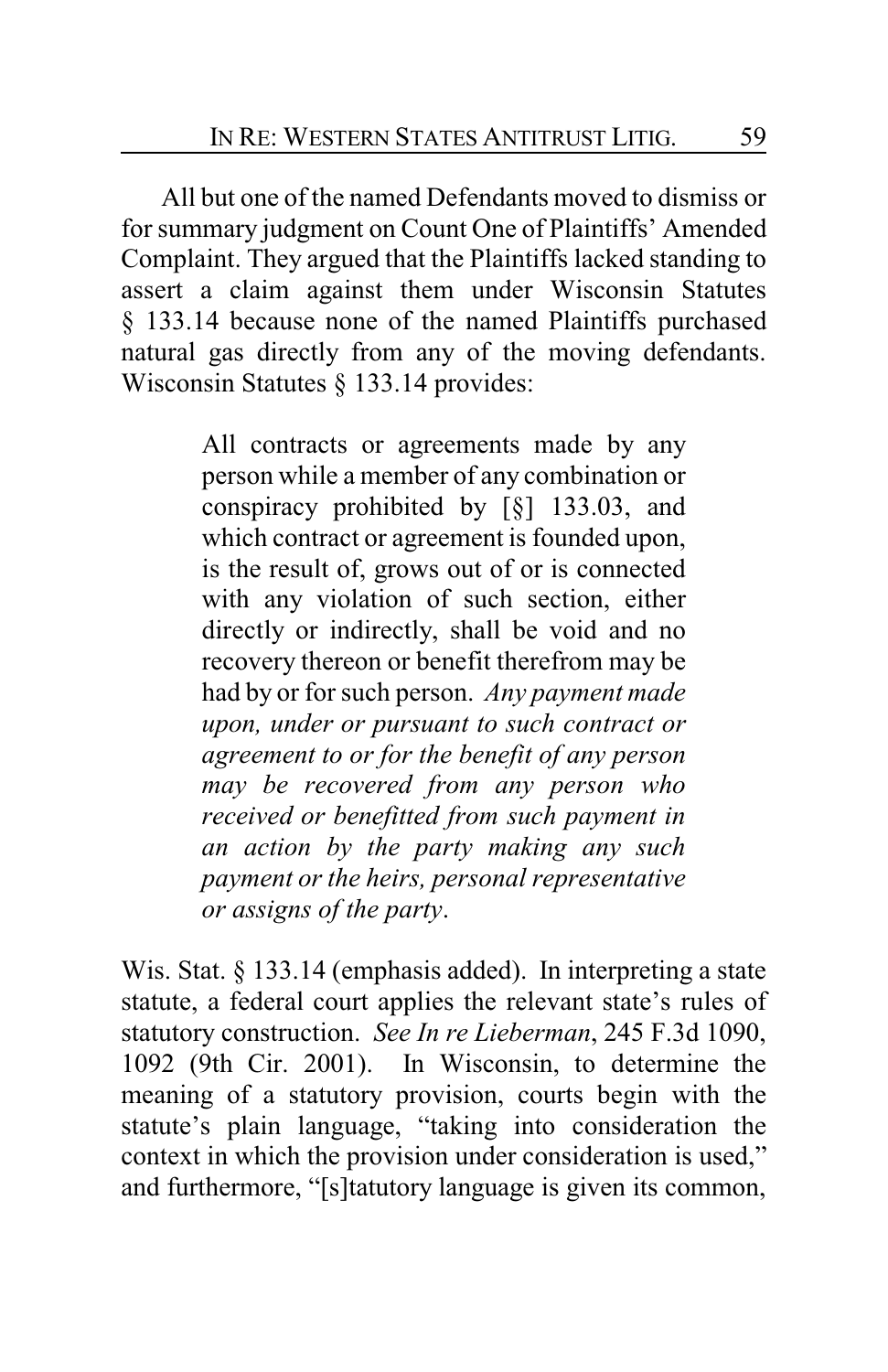ordinary, and accepted meaning." *Burbank Grease Servs., LLC v. Sokolowsi*, 717 N.W.2d 781, 788 (Wis. 2006).

We agree with the district court's conclusion that the statutory text at issue is unambiguous. Section 133.03 makes illegal every contract, combination, or conspiracy in restraint of trade or commerce. *See* Wis. Stat. § 133.03(1). The first sentence of Section 133.14 therefore provides that any contract made by a member of an antitrust conspiracy is void, and no conspirator who is a party to that contract may recover or benefit therefrom. The second sentence of Section 133.14 permits the partymaking a payment "upon, under or pursuant to such contract" to recover those payments. There is no provision authorizing recoverybyindirect purchasers or other non-parties to the voided contract.**<sup>29</sup>**

Plaintiffs argue that the Wisconsin legislature intended for the Wisconsin Antitrust Act to be interpreted as broadly as possible. For example, they quote Wisconsin Statutes § 133.01, which provides, "It is the intent of the legislature that this chapter be interpreted in a manner which gives the most liberal construction to achieve the aim of competition." However, evidence that the legislature intended the Act to be applied broadly cannot overcome the plain text of Section 133.14, which does not provide for recovery for indirect purchasers or other non-parties to the contract.

**<sup>29</sup>** This is in contrast to Section 133.18, which does permit indirect purchasers to recover treble damages. *See* Wis. Stat. § 133.18 (providing, in relevant part, that "any person injured, *directly or indirectly*, by reason of anything prohibited buy this chapter may sue therefor and shall recover threefold the damages sustained by the person") (emphasis added).